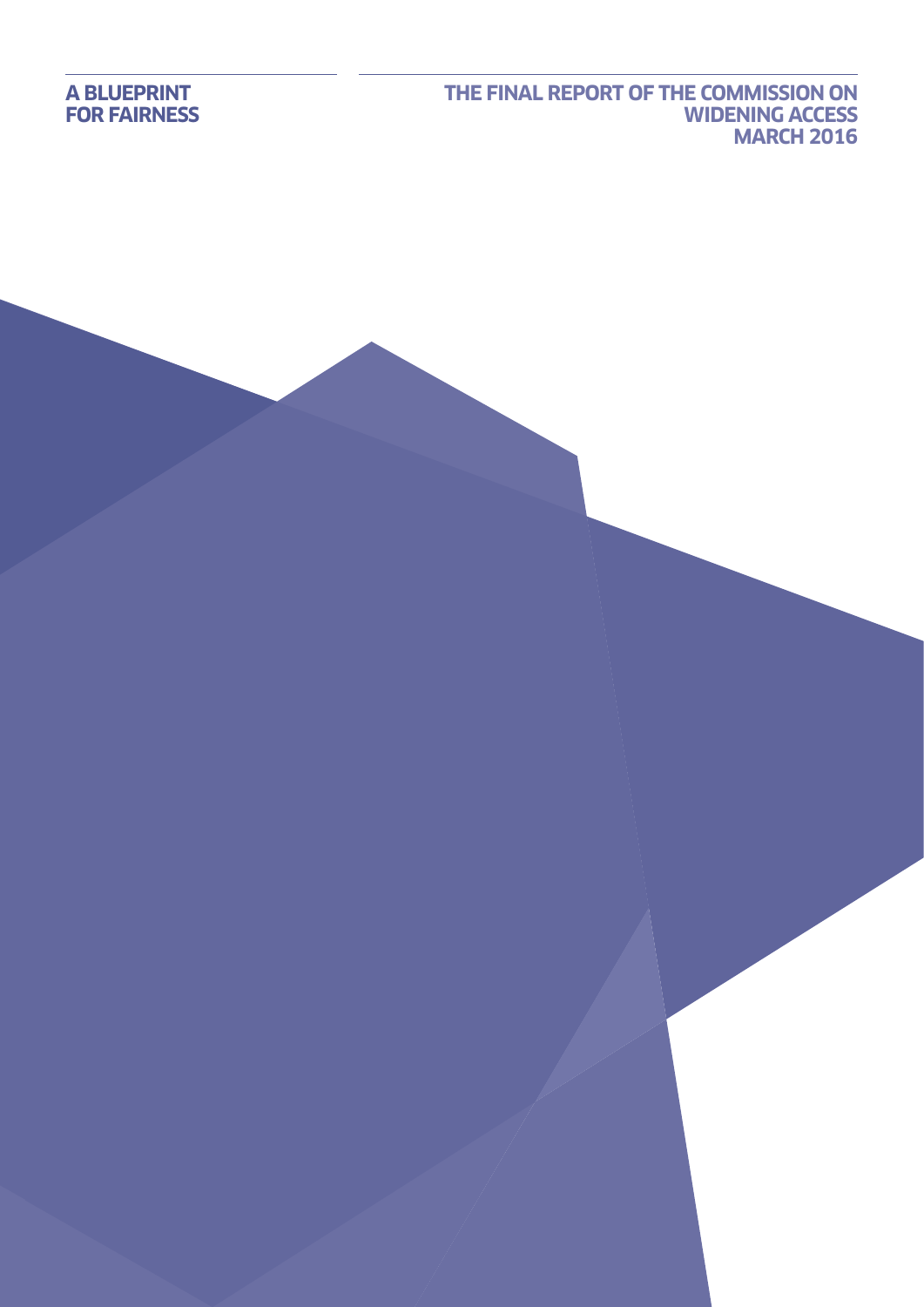"I WANT US TO DETERMINE NOW THAT A CHILD BORN TODAY IN ONE OF OUR MOST DEPRIVED COMMUNITIES WILL, BY THE TIME HE OR SHE LEAVES SCHOOL, HAVE THE SAME CHANCE OF GOING TO UNIVERSITY AS A CHILD BORN IN ONE OF OUR LEAST DEPRIVED COMMUNITIES."

Nicola Sturgeon, First Minister of Scotland, 26 November 2014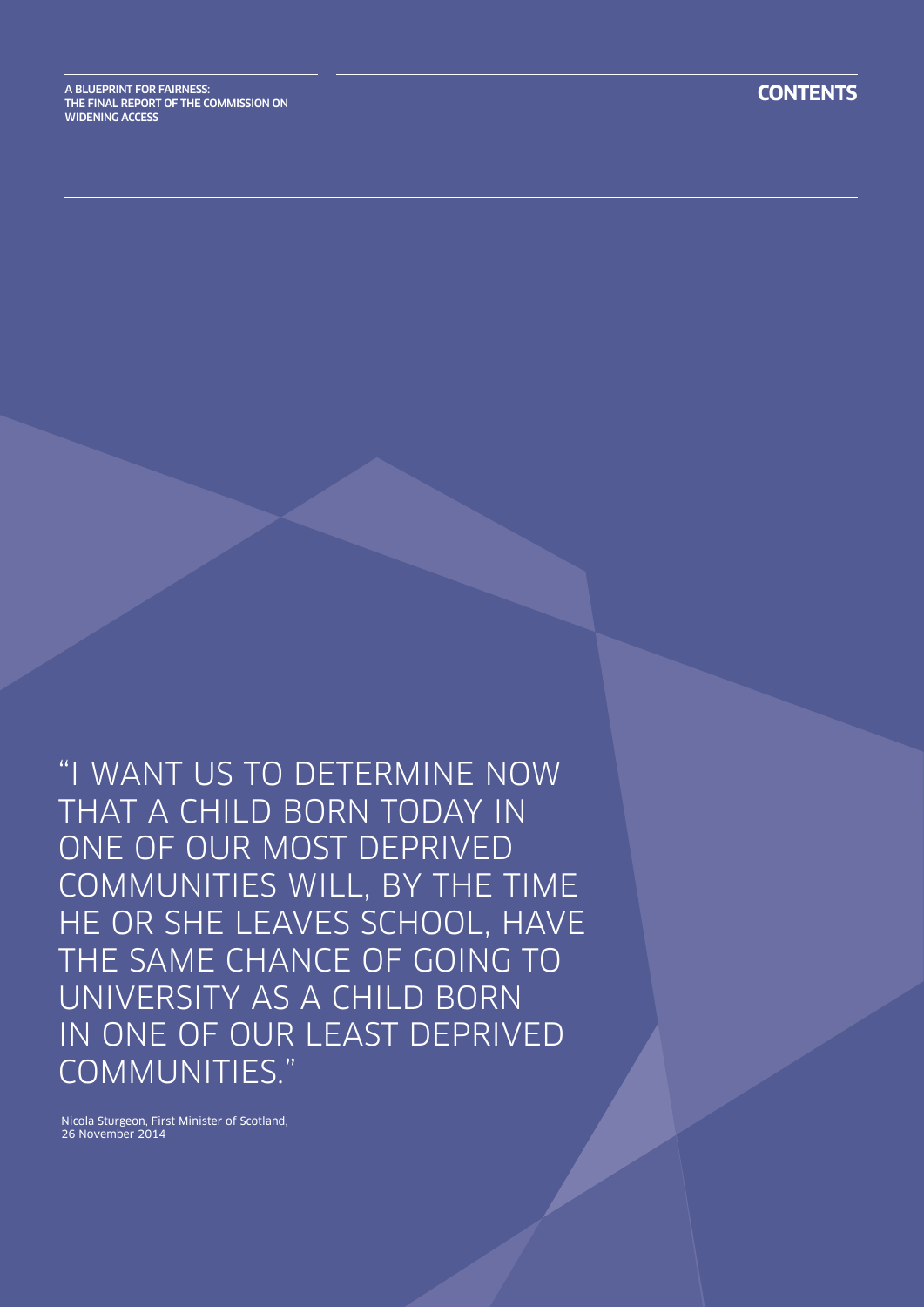| <b>CHAIR'S FOREWORD</b>                                                        | $\overline{2}$ |
|--------------------------------------------------------------------------------|----------------|
| <b>EXECUTIVE SUMMARY</b>                                                       | 6              |
| <b>CHAPTER 1: A WHOLE SYSTEM APPROACH</b>                                      | 20             |
| A COMMISSIONER FOR FAIR ACCESS                                                 | 21             |
| DEVELOPING AND IMPROVING ACCESS ACTIVITY                                       | 23             |
| <b>CHAPTER 2: EMBRACING NEW TALENT</b>                                         | 28             |
| <b>FLEXIBLE TRANSITIONS</b>                                                    | 29             |
| <b>BRIDGING PROGRAMMES</b>                                                     | 31             |
| <b>ARTICULATION</b>                                                            | 32             |
| <b>ADMISSIONS</b>                                                              | 36             |
| <b>CHAPTER 3: SUPPORTING OUR LEARNERS</b>                                      | 42             |
| <b>EARLY YEARS</b>                                                             | 43             |
| <b>SCHOOL ATTAINMENT</b>                                                       | 45             |
| INFORMATION, ADVICE AND GUIDANCE (IAG)<br>$\bullet$                            | 46             |
| ACCESS TO KEY SUBJECTS                                                         | 48             |
| <b>STUDENT FINANCE</b>                                                         | 49             |
| <b>RETENTION</b>                                                               | 51             |
| SUPPORTING THOSE WITH CARE EXPERIENCE                                          | 51             |
| SUPPORTING THE PROFESSIONALS                                                   | 55             |
| <b>CHAPTER 4: THE ARCHITECTURE TO SUPPORT FAIR ACCESS</b>                      | 56             |
| <b>FUNDING</b>                                                                 | 57             |
| <b>REGULATION</b>                                                              | 59             |
| BETTER USE OF DATA TO SUPPORT FAIR ACCESS                                      | 61             |
| MEASURES TO IDENTIFY ACCESS LEARNERS<br><b>TARGETS TO REALISE OUR AMBITION</b> | 63<br>66       |
|                                                                                |                |
| <b>AGENDA FOR THE FUTURE</b>                                                   | 68             |
| <b>A BLUEPRINT FOR FAIRNESS</b>                                                | 72             |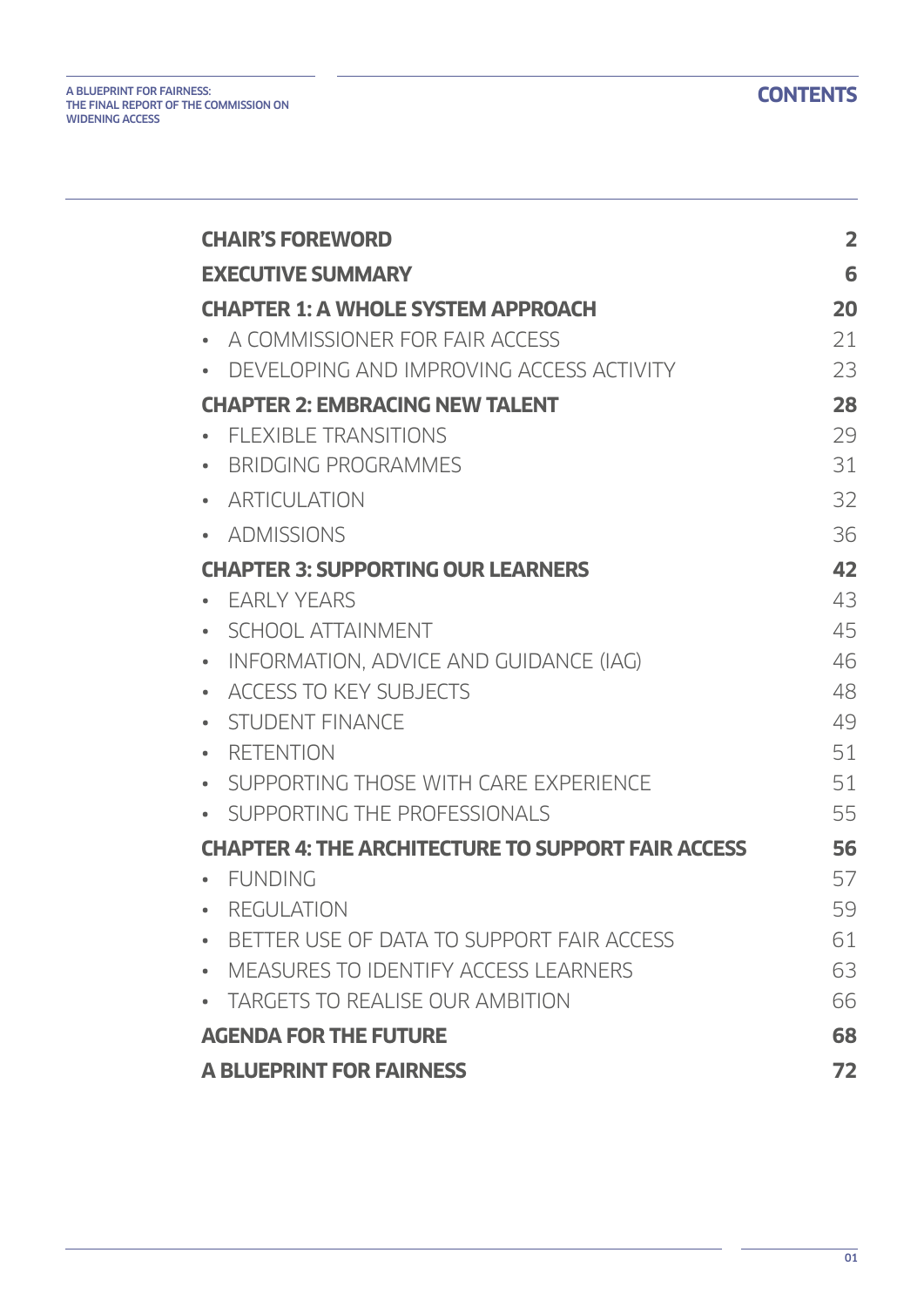# **CHAIR'S FOREWORD**

'A Blueprint for Fairness', is the final report of the Commission on Widening Access. The task set to us by government was to advise on the steps necessary to achieve the First Minister's ambition that a child born today in one of our most deprived communities will, by the time he or she leaves school, have the same chance of entering university as a child born in one of our least deprived communities.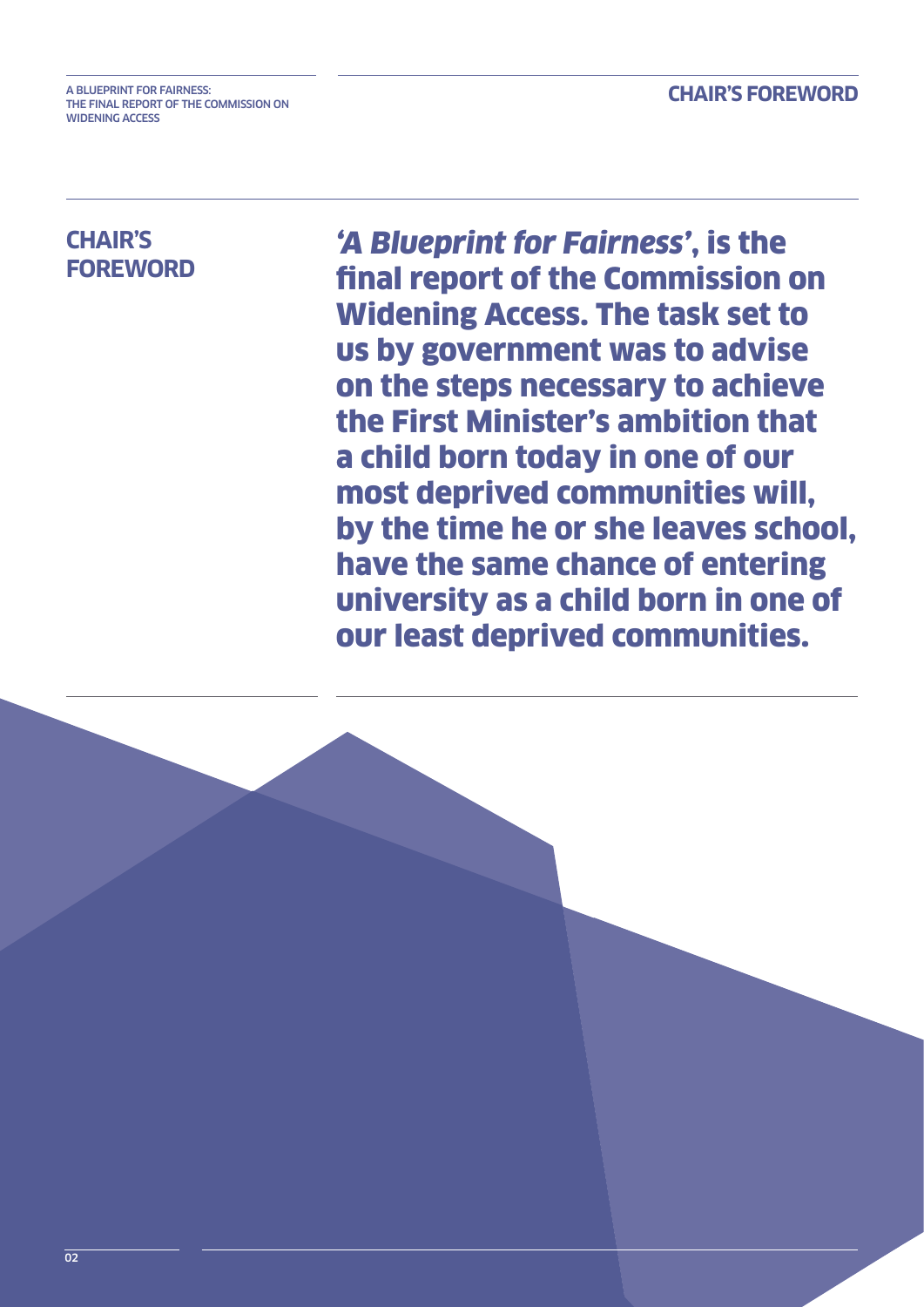A BLUEPRINT FOR FAIRNESS: A BLUEPRINT FOR FAIRNESS:<br>
THE FINAL REPORT OF THE COMMISSION ON WIDENING ACCESS

# **CHAIR'S FOREWORD**

This is a challenging objective. The latest figures from UCAS show that 18 year-olds from Scotland's 20% least deprived communities are more than four times as likely to enter university as those from the 20% most deprived communities. For those who wish to enter the most selective institutions, the position is considerably worse.

Fundamentally, access is an issue of fairness and it is our firm belief that Scotland has a moral, social and economic duty to tackle this inequality. Scotland has a truly world-class higher education system, perhaps the most powerful weapon there is to combat socioeconomic inequality. Yet this predominantly publicly funded asset disproportionately benefits those in our most affluent communities, meaning that, through accident of birth, those in our most disadvantaged communities have nothing like an equal chance to realise their potential.

Fair access is also much more than an altruistic endeavour: avoiding this lost potential is firmly in Scotland's social and economic interests. Graduates are healthier, live longer and enjoy better employment outcomes. We know too that the social, cultural and financial benefits of higher education can be transmitted between generations, breaking cycles of deprivation and contributing to a fairer, more prosperous and inclusive Scotland.

There is an economic imperative here. We are living through a global shift towards increasingly knowledge based economies, placing a premium on innovation and high end skills. In this context, the key economic asset of any nation is the talent and skills of its people. Yet, by failing to fairly distribute the opportunities necessary for all of our people to flourish, Scotland is missing out on the economic potential of some of our finest talents.

There is no doubt that achieving fair access is both the right and most strategic thing to do. Yet the public debate on fair access is often unhelpfully simplistic: some argue that it is a straightforward matter of closing the school attainment gap, others that it is simply down to what they perceive as the elitism of universities.

In reality, it could hardly be a more sophisticated, subtle problem. It is rooted in family homes and local communities, in the complex mix of factors that shape aspiration and in the cultural differences between socioeconomic groups. It is exacerbated by the systemic unfairness evident in the admissions and selection processes of institutions, in the school attainment gap and in the efficiency of transitions between education sectors.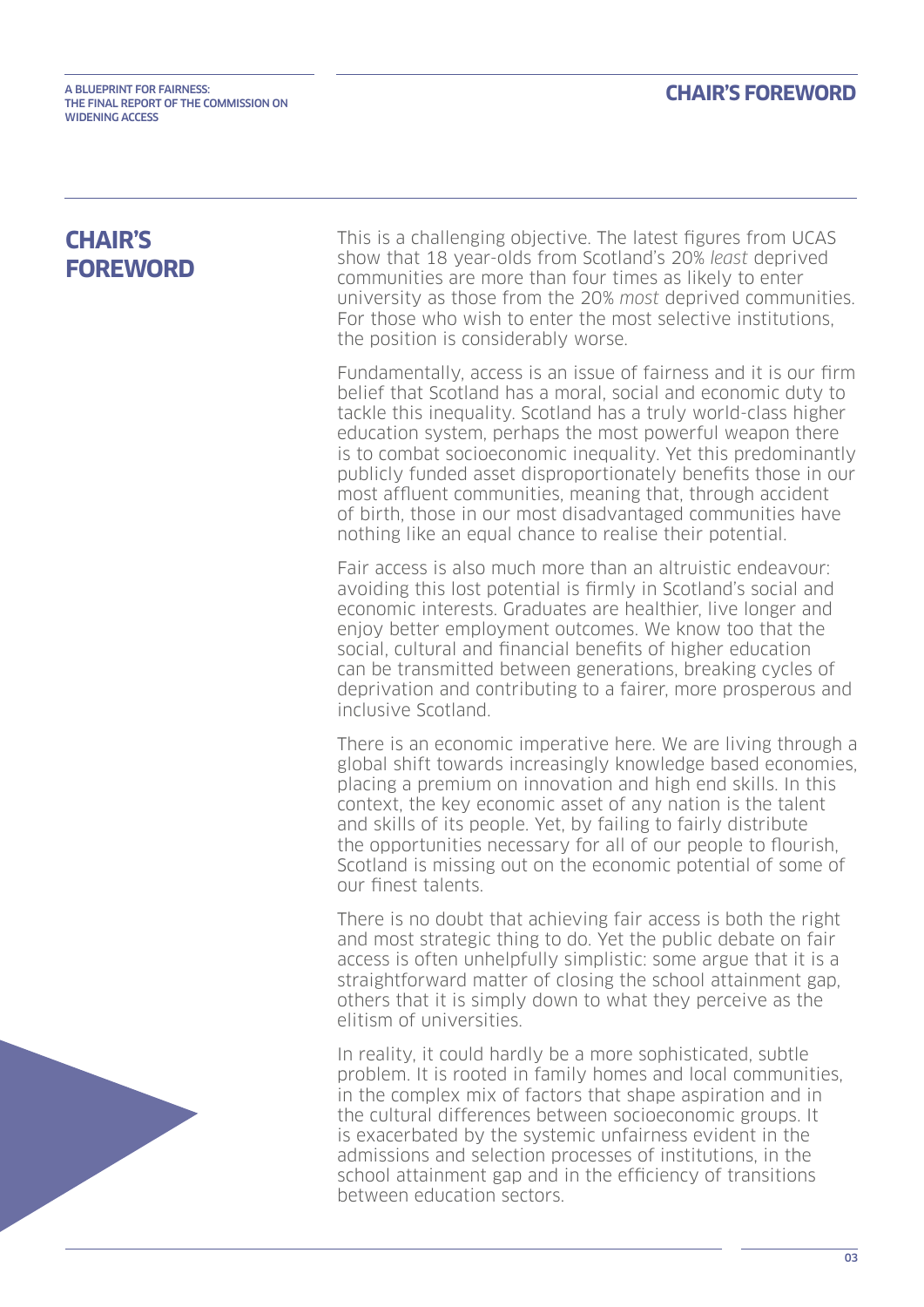## **CHAIR'S FOREWORD**

A BLUEPRINT FOR FAIRNESS:<br>THE FINAL REPORT OF THE COMMISSION ON WIDENING ACCESS

# **Chair's Foreword**

Access is a whole system problem and it will require system wide change to solve it.

In this report we identify clear and tangible actions that can be taken by all parts of the system to drive progress. The present generation of work on access is reaching a natural end and the time is ripe for a more coordinated, collaborative and comprehensive approach. There is a genuine commitment and determination in Scotland to embrace this challenge. Throughout our extensive engagement activities the Commission has consistently been presented with proposals for bold and creative action. Through this process of engagement the Commission has become confident that there is an appetite for radical but realistic change.

There are more reasons for optimism. We have been struck by how conducive the current policy landscape is to achieving the necessary step change. A Blueprint for Fairness stands shoulder to shoulder with a whole series of educational and social justice reforms: the recent recommendations of the Independent Poverty Adviser; the plans to enhance the volume and quality of early years provision; and the work to close the school attainment gap.

To be clear, our position is not that every child should go to university or that this option should be held above all others, but we do believe that they should have the chance to do so. Fair access is entirely complementary to the work of the Developing the Young Workforce (DYW) programme. Together they will ensure that all young people will be able to select from a range of fairly distributed, high quality post-school opportunities that best match their aptitude and ambition.

I close by thanking the large number of colleagues and friends who have supported the Commission's work and who shared with us, with such generosity, their expertise and hopes for change. I have learned so much and have enjoyed immensely participating in the literally hundreds of discussions and debates that have informed this work. I trust that you will recognise your voice in the thinking reflected on these pages.

Thanks go also to my fellow Commissioners, who throughout our work have displayed great ambition, determination and judgement, feeding in insights from across education and business.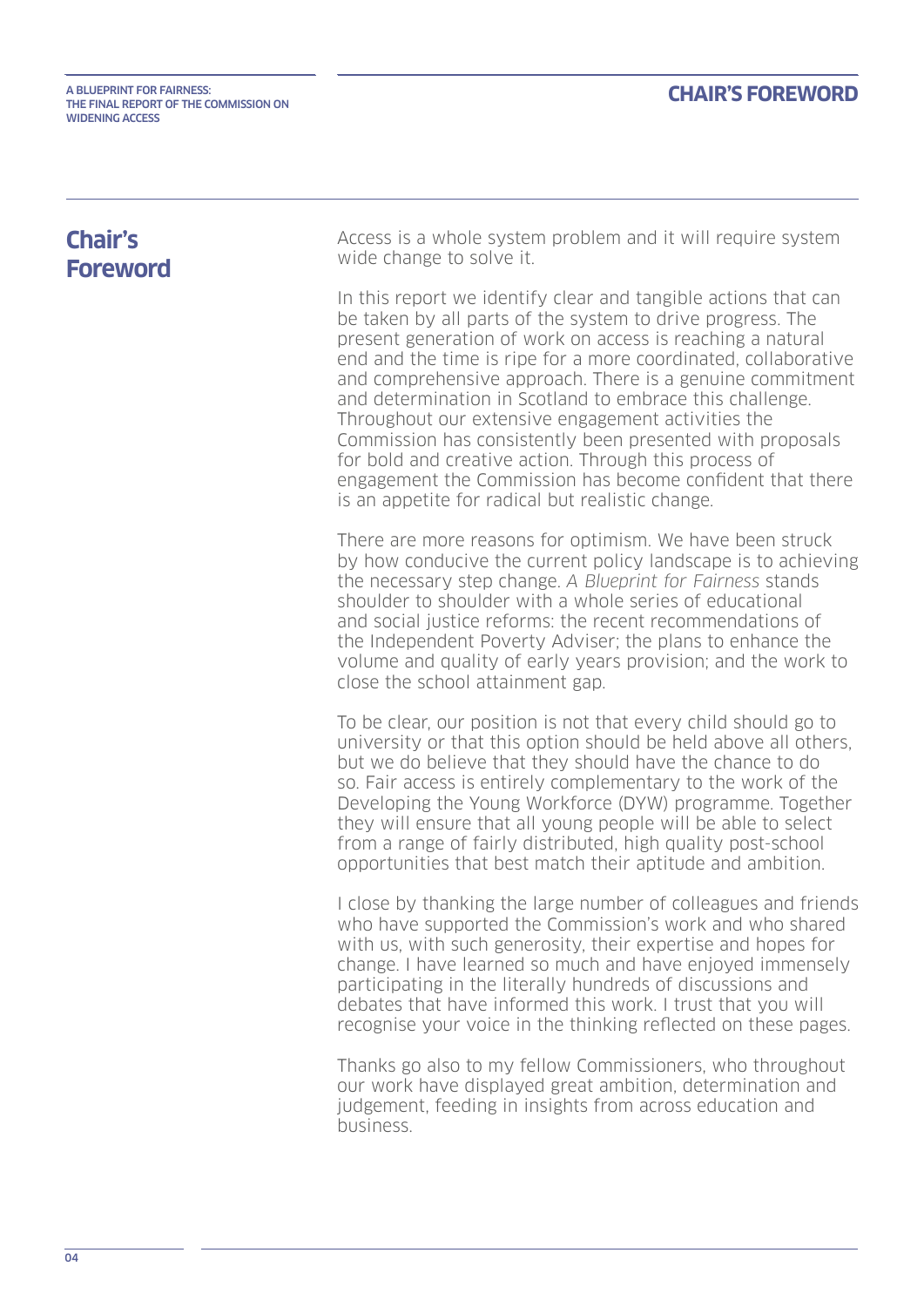A BLUEPRINT FOR FAIRNESS: A BLUEPRINT FOR FAIRNESS:<br>
THE FINAL REPORT OF THE COMMISSION ON WIDENING ACCESS

# **Chair's Foreword**

Finally, on behalf of the whole Commission, let me express deep gratitude to our secretariat: to Lynn Graham and Stephen O'Neill for their constant determination and diligence, particularly in the drafting of our Interim and Final Reports. They were excellently assisted by: Ryan Scott, Carina MacRitchie, Fiona Burns and John Kemp with their tireless service. Finally, thanks to Rebekah Widdowfield for ably supporting us all from design to delivery.

We pass this report to the First Minister and the Cabinet Secretary for Education and Lifelong Learning in the strong belief that implementing these recommendations will make a significant dent in entrenched disadvantage; improving life chances and social mobility in Scotland.

By now, the children referred to by the First Minister in November 2014 are already sixteen months old. They will soon embark on their life defining journey through the system described on these pages. For them and for all our futures, their path to success must be a fair one. It is therefore our singular hope that A Blueprint for Fairness will be received positively by all: it has been designed to be deliverable.

**Dame Ruth Silver**  March 2016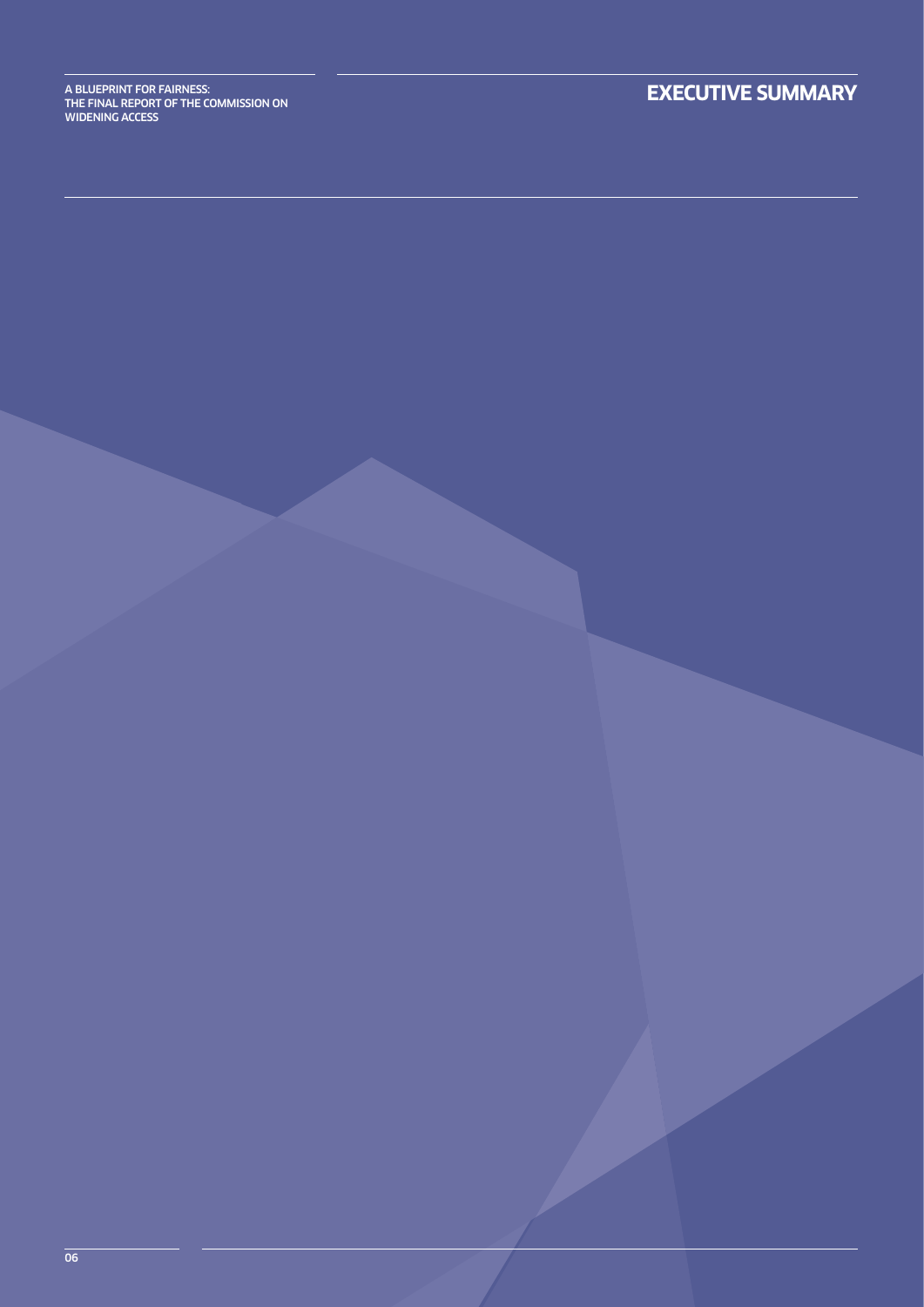## A BLUEPRINT FOR FAIRNESS:<br>
THE ENIM REPORT OF THE COMMICION ON **EXECUTIVE SUMMARY**

THE FINAL REPORT OF THE COMMISSION ON WIDENING ACCESS

| <b>Background</b>                                                   | In the 2014-15 Programme for Government the Scottish<br>Government set out its ambition that every child,<br>irrespective of socioeconomic background, should have an<br>equal chance of accessing higher education. This Commission<br>on Widening Access was established to advise Ministers on<br>the steps necessary to achieve this.                                                                                                                                                                                                                                                                                                                                                                                                                  |
|---------------------------------------------------------------------|------------------------------------------------------------------------------------------------------------------------------------------------------------------------------------------------------------------------------------------------------------------------------------------------------------------------------------------------------------------------------------------------------------------------------------------------------------------------------------------------------------------------------------------------------------------------------------------------------------------------------------------------------------------------------------------------------------------------------------------------------------|
| <b>Our Philosophy</b>                                               | In our interim report, we observed that the consensus that<br>equal access is an important objective can mask the reality<br>that access is a divisive issue on which there exists a range<br>of tensions and opposing viewpoints. We believe that this has<br>hindered progress. Through this report the Commission has<br>set out a clear national strategy for how the First Minister's<br>vision of equal access can be achieved. We repeat again our<br>beliefs on access:                                                                                                                                                                                                                                                                            |
|                                                                     | Equal access is fundamentally about fairness                                                                                                                                                                                                                                                                                                                                                                                                                                                                                                                                                                                                                                                                                                               |
|                                                                     | Equal access is a social good                                                                                                                                                                                                                                                                                                                                                                                                                                                                                                                                                                                                                                                                                                                              |
|                                                                     | Equal access is compatible with academic excellence<br>$\bullet$                                                                                                                                                                                                                                                                                                                                                                                                                                                                                                                                                                                                                                                                                           |
|                                                                     | Equal access is an economic good<br>$\bullet$                                                                                                                                                                                                                                                                                                                                                                                                                                                                                                                                                                                                                                                                                                              |
|                                                                     | The inequality in higher education is unfair, damaging and<br>unsustainable. There is therefore an undeniable case for<br>change: Scotland has a moral, social and economic duty to<br>achieve equal access. This philosophy is the lens through<br>which the Commission has viewed its task.                                                                                                                                                                                                                                                                                                                                                                                                                                                              |
| <b>Approach to</b><br>the Task                                      | In developing our recommendations the Commission gathered<br>evidence from a wide range of sources. To inform our interim<br>report we issued a Call for Evidence in June 2015, reviewed<br>existing evidence and commissioned a literature review on<br>barriers to fair access. We also held a series of consultation<br>events and meetings across Scotland and took presentations<br>from key stakeholders at Commission meetings including:<br>students, care leavers, experts and practitioners. In the<br>second half of our work, we held a series of expert groups,<br>bringing together practitioners and professionals from a range<br>of sectors and specialisms, to test and enrich our thinking as<br>we began to shape our recommendations. |
| <b>Placing Development</b><br>in the Hands of the<br><b>Experts</b> | We have engaged with many practitioners from across all<br>parts of the education system and have consistently been<br>impressed with their expertise and dedication to fair access.<br>They have engaged with, and enthusiastically supported,<br>the Commission's work throughout and have shared with<br>us their vision and ideas for bold and creative solutions to<br>achieve equal access. Many of these ideas are reflected in our<br>recommendations. For other areas we look with confidence<br>to further engagement with the professionals to inform the<br>shape of the solutions required.                                                                                                                                                   |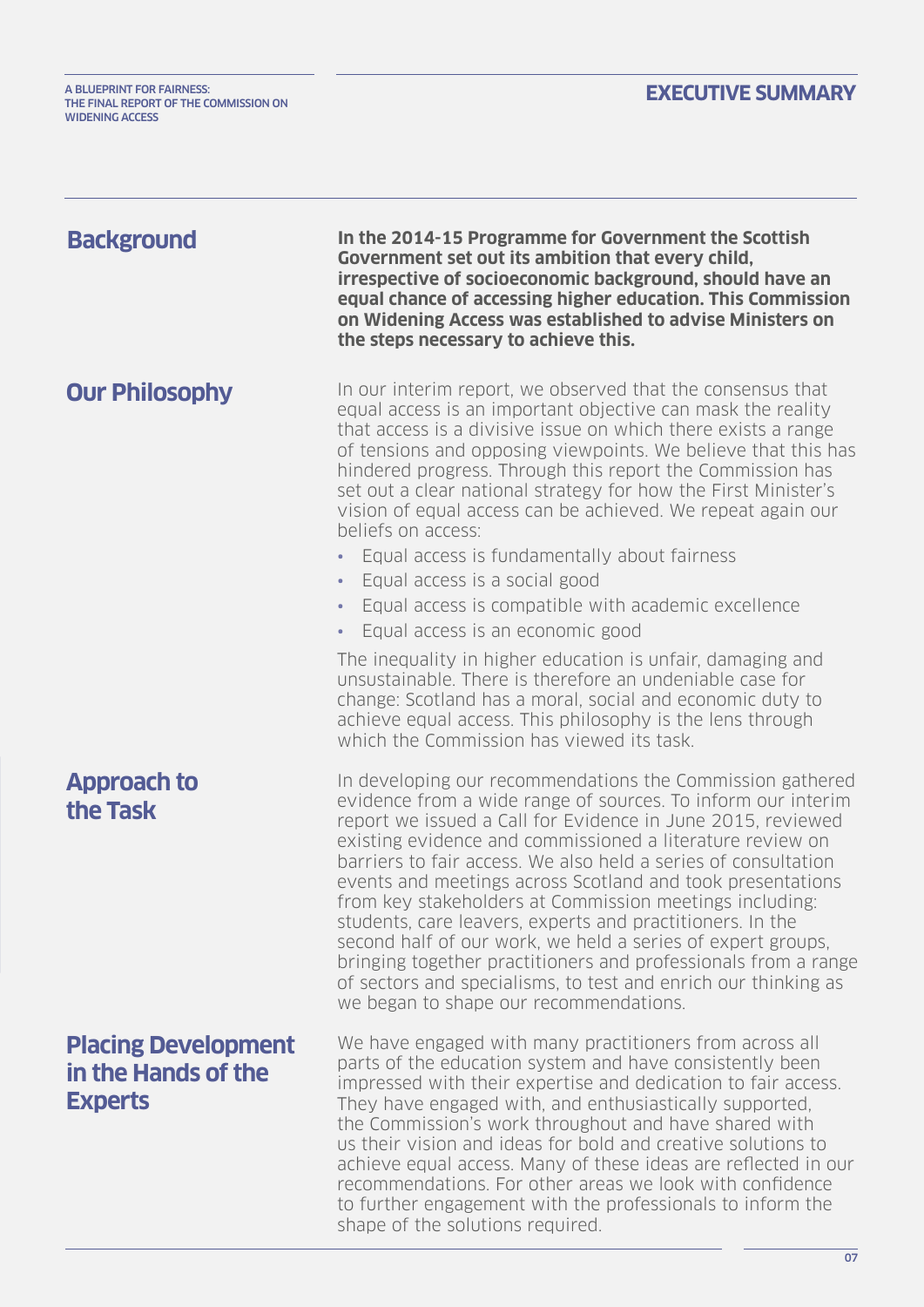A BLUEPRINT FOR FAIRNESS:<br> **EXECUTIVE SUMMARY** THE FINAL REPORT OF THE COMMISSION ON WIDENING ACCESS

# **The Final Report**

The Commission's [interim report](http://www.gov.scot/Publications/2015/11/9302) took stock of where Scotland is on access to higher education. It identified and examined the main barriers and systemic issues that may be obstructing equal access and highlighted some of the models of best practice encountered by the Commission. Much of the evidence presented in the interim report forms the foundations for the recommendations in A Blueprint for Fairness. The two reports should therefore be read in conjunction as two parts of the same story. In this, our final report, we propose 34 recommendations which we believe will support Scotland to achieve the goal of equal access for those from deprived backgrounds or with a care experience. All of these are important and are discussed below; however, in the text below, we highlight a small number of foundational recommendations which reflect the bold action that we believe is necessary to deliver a step change in progress.

# **A System Wide Effort**

In our interim report we concluded that socioeconomic inequality in higher education is a problem which spans the whole education system and beyond into wider social policy. Yet this Commission is the first body to have undertaken a holistic, strategic review of the problem and the contributions that can be made by each part of the system to bring about its resolution. It is also time to rebalance the focus from the perceived deficit in the individual to what more the system can do to support disadvantaged learners to succeed.

A systemic approach is therefore critical to drive progress. The report identifies a number of areas where early learning providers, schools, colleges and universities<sup>1</sup> need to work more closely together to deliver the best provision for learners (Recommendations 4, 10, 15, 16 and 18). However, at present, responsibility for delivering change and improvement on access rests with a number of different bodies across a range of sectors – we believe something more is needed. Our first recommendation is therefore for the appointment of a Commissioner for Fair Access to provide leadership, a voice for our most disadvantaged learners and a challenge – to all parts of the education system and Government – to do more and to push harder:

<sup>1</sup> The term university in this report refers to universities and other higher education institutions in Scotland.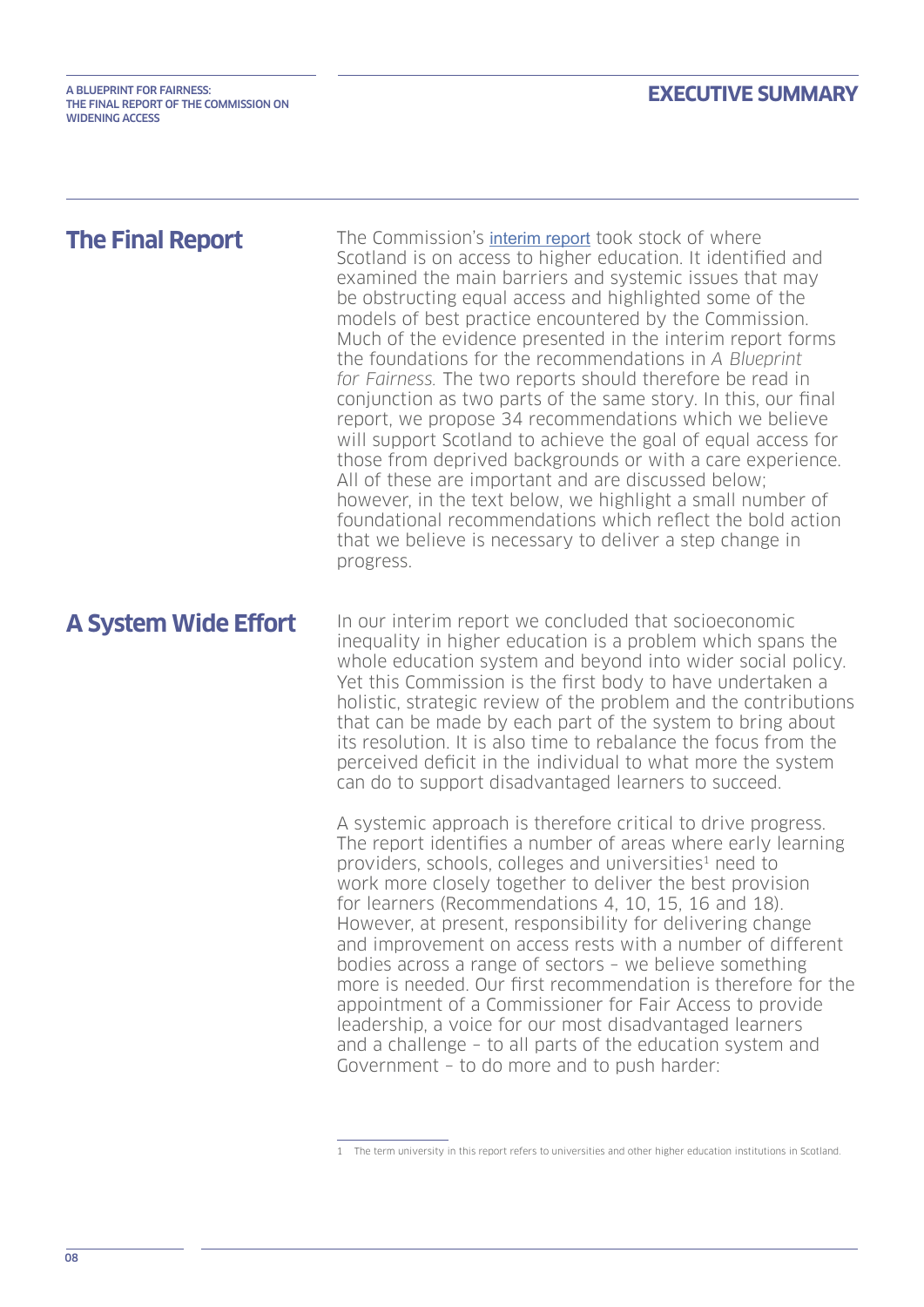**Recommendation 1:** The Scottish Government should appoint a Commissioner for Fair Access by the end of 2016 to:

- lead cohesive and system wide efforts to drive fair access in Scotland: acting as an advocate for access for disadvantaged learners and holding to account those with a role to play in achieving equal access.
- coordinate and prioritise the development of a more substantial evidence base on the issues most pertinent to fair access, including the commissioning and publication of independent research. The Scottish Government should ensure an appropriate annual budget is made available to support this work.
- publish, annually, a report to Ministers outlining the Commissioner's views on progress towards equal access in Scotland to inform development of effective policy at national, regional and institutional level.

# **Focusing on What Works**

We have been clear from the outset that this Commission would build on the good practice that already exists. We have seen the success of bridging programmes, which provide a stepping stone from one part of the system to another, and recommend that these programmes are scaled up nationally to ensure they meet demand (Recommendation 7). We also recognise the advances that have taken place with articulation pathways in Scotland and explore how this route can be expanded and developed going forward (Recommendations 8 and 9). It is extremely important that the admissions processes of post-16 institutions recognise such alternative pathways to higher education and do not unnecessarily disadvantage those who choose them (Recommendation 5).

Elsewhere there is very little evidence of the relative effectiveness of different access initiatives. This lack of robust evidence has presented the Commission with challenges in identifying the interventions that deliver most impact. Considerable sums of public money are invested in access initiatives both by the Scottish Funding Council and institutions themselves and it is vital that this is spent to best effect. A Framework for Fair Access will provide Scotland with an authoritative, evidence based framework to guide future access work and set the benchmark for access interventions going forward: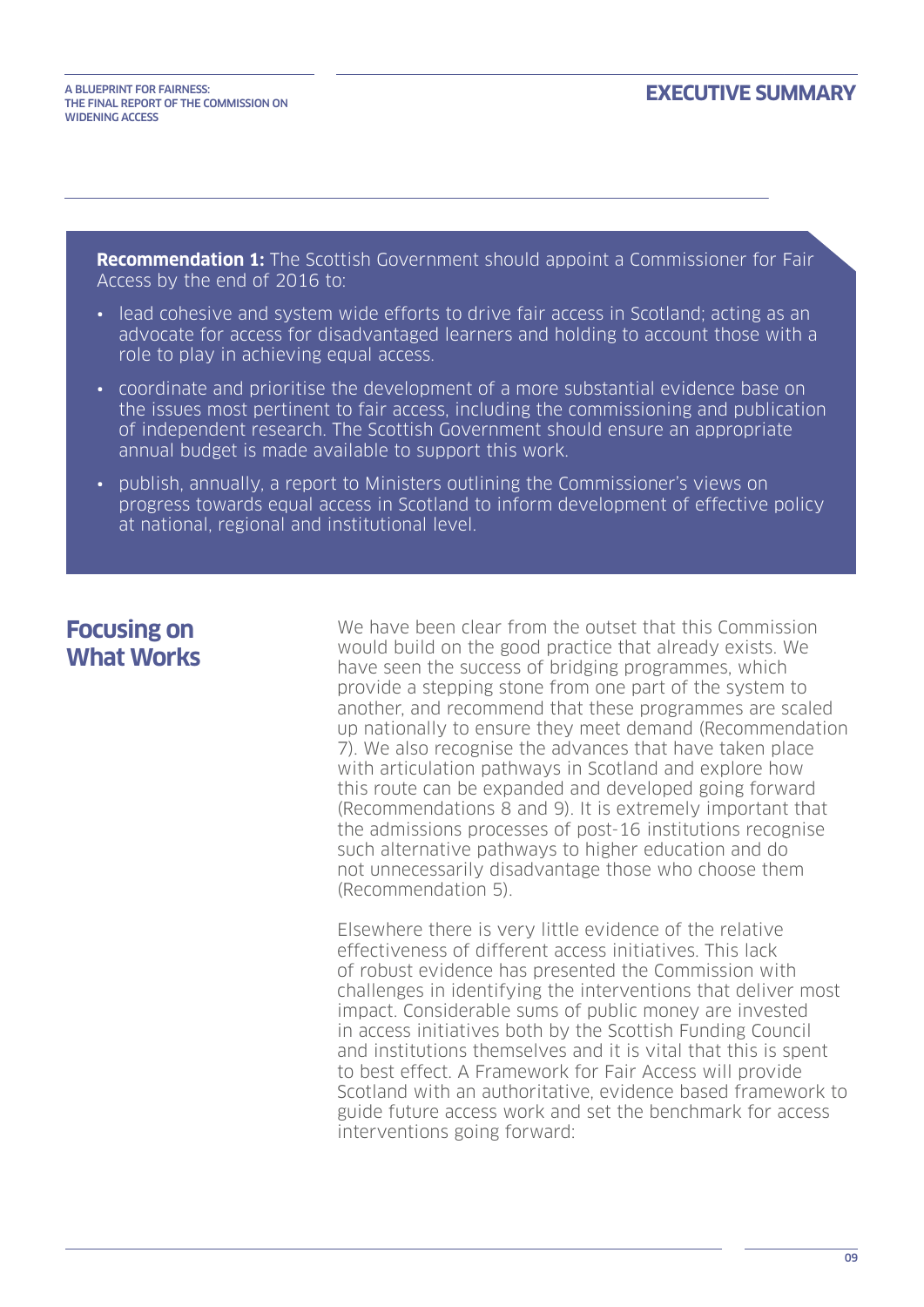**Recommendation 2:** By 2018, the Commissioner for Fair Access, working with experts, should publish a Scottish Framework for Fair Access. This authoritative, evidence based framework should identify the most impactful forms of access activity at each stage of the learner journey, from early learning through to higher education and provide best practice guidelines on its delivery and evaluation.

**Recommendation 3:** Public funding for access programmes - either through specific external funding or funding from core budgets – should focus on programmes that are consistent with the Scottish Framework for Fair Access.

# **Improving Admissions**

We are acutely aware of the potential impact of early years and school attainment on access, and there is a role for universities and colleges to play in supporting disadvantaged learners in the earlier stages of their learning (Recommendations 15 and 16). We have recognised the importance of ensuring that learners can access key Highers (Recommendation 18) and have access to personalised information, advice and guidance throughout their education journey (Recommendations 17 and 20).

All of this, however, will have little impact on fair access unless we ensure that admissions systems do not perpetuate the disadvantages learners have faced earlier in life but instead provide those who have the potential with the opportunity to succeed. We know that in many cases entry requirements have risen well beyond what is required to succeed in degree level study and that there is compelling evidence that the school attainment of disadvantaged learners often does not reflect their full potential. The introduction of access thresholds for all degree courses in Scotland will expand the pool of applicants from deprived backgrounds and more importantly will provide talented young people with the opportunity to realise their full potential: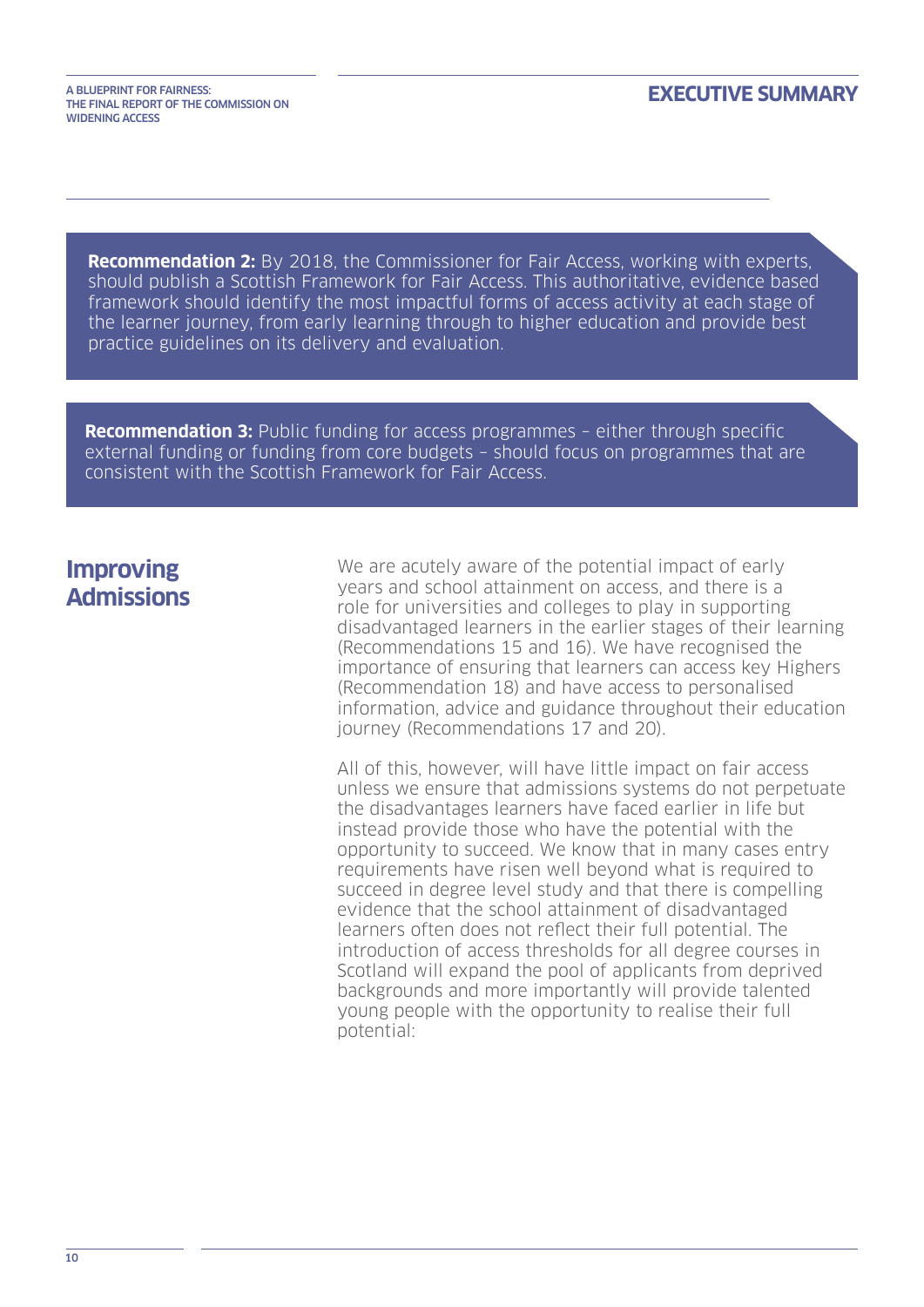**Recommendation 11:** By 2019 all universities should set access thresholds for all degree programmes against which learners from the most deprived backgrounds should be assessed. These access thresholds should be separate to standard entrance requirements and set as ambitiously as possible, at a level which accurately reflects the minimum academic standard and subject knowledge necessary to successfully complete a degree programme.

**Recommendation 12:** All universities should be as open and transparent as possible over their use of access thresholds and wider contextual admissions policies. In particular, they should seek to maximise applications from disadvantaged learners by proactively promoting the access thresholds to the relevant schools, pupils, parents, local authorities and teachers.

> Grades are not the only factor which impacts on the fairness of admissions processes: more work is needed to understand the use of non-academic factors in admissions and their impact on disadvantaged learners (Recommendation 14). Entry grades are also a factor in university rankings, which impact significantly on the reputation of institutions and their ability to generate income. Engagement with those compiling rankings should be undertaken to ensure greater priority is given to socioeconomic diversity when assessing universities (Recommendation 13).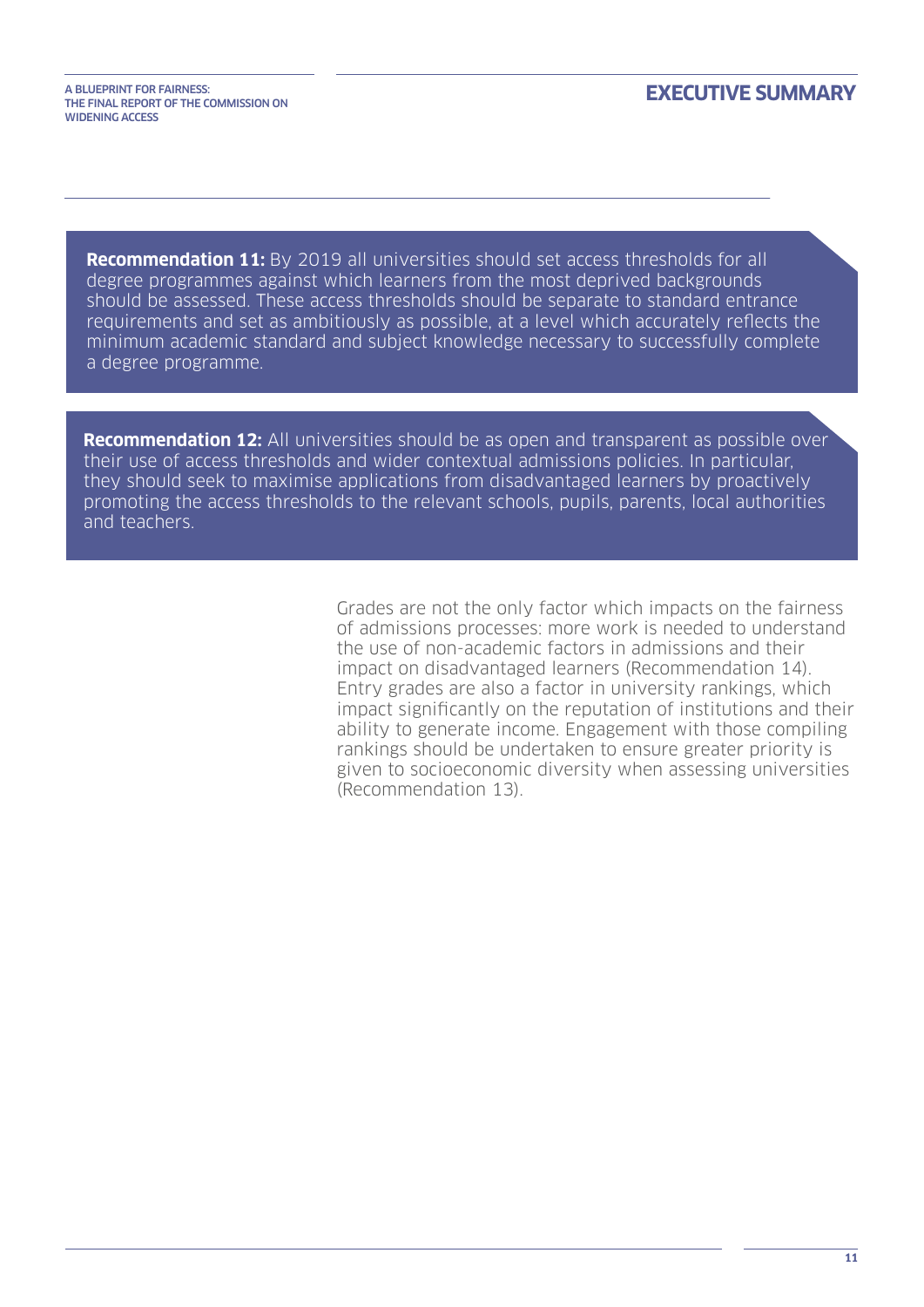## A BLUEPRINT FOR FAIRNESS:<br> **EXECUTIVE SUMMARY**

THE FINAL REPORT OF THE COMMISSION ON WIDENING ACCESS

# **Care Experience**

The Commission is conscious that the particular challenges faced by those with a care experience, both by their nature and magnitude, set this group of learners apart. Scotland must therefore be much bolder in its ambition for, and commitment to, those with care experience if we are to deliver fairness for this group of learners. We believe that an entitlement system should be introduced for care experienced learners, along with enhanced bursary and a more flexible package of student support:

**Recommendation 21:** By 2017, those with a care experience, who meet the access threshold should be entitled to the offer of a place at a Scottish university. Entitlement should also apply to those with a care experience who have had to take a break from higher education and wish to return. Learners should be assessed against minimum entry level in 2017 and the access threshold thereafter.

**Recommendation 22:** The Scottish Government should replace student living costs loans with a non-repayable bursary and provide a more flexible package of student support for learners with a care experience from academic year 2017/18.

> We have set an immediate priority for the Commissioner for Fair Access to develop better evidence on the impact of student finance on access and retention for learners from disadvantaged backgrounds to inform future policy in this area (Recommendation 19).

It is essential that Scotland makes the best use of the public funds available to support access (Recommendations 24 and 25). The Commission has discussed more innovative approaches to funding that could better target funds to support fair access – such options should be explored going forward (Recommendation 26). Regulation will also play a key role in driving progress. The Scottish Funding Council (SFC) should make more extensive use of their existing regulatory powers, where appropriate (Recommendation 27) and the Scottish Government should ensure that objectives relating to fair access are embedded in the regulatory frameworks of other agencies with a role to play in advancing equal access (Recommendation 28). **Driving Progress**

> The use of data and analysis is fundamental to supporting fair access. We must make best use of the data we already have as well as developing new systems and analyses (Recommendation 30). The use of a unique learner number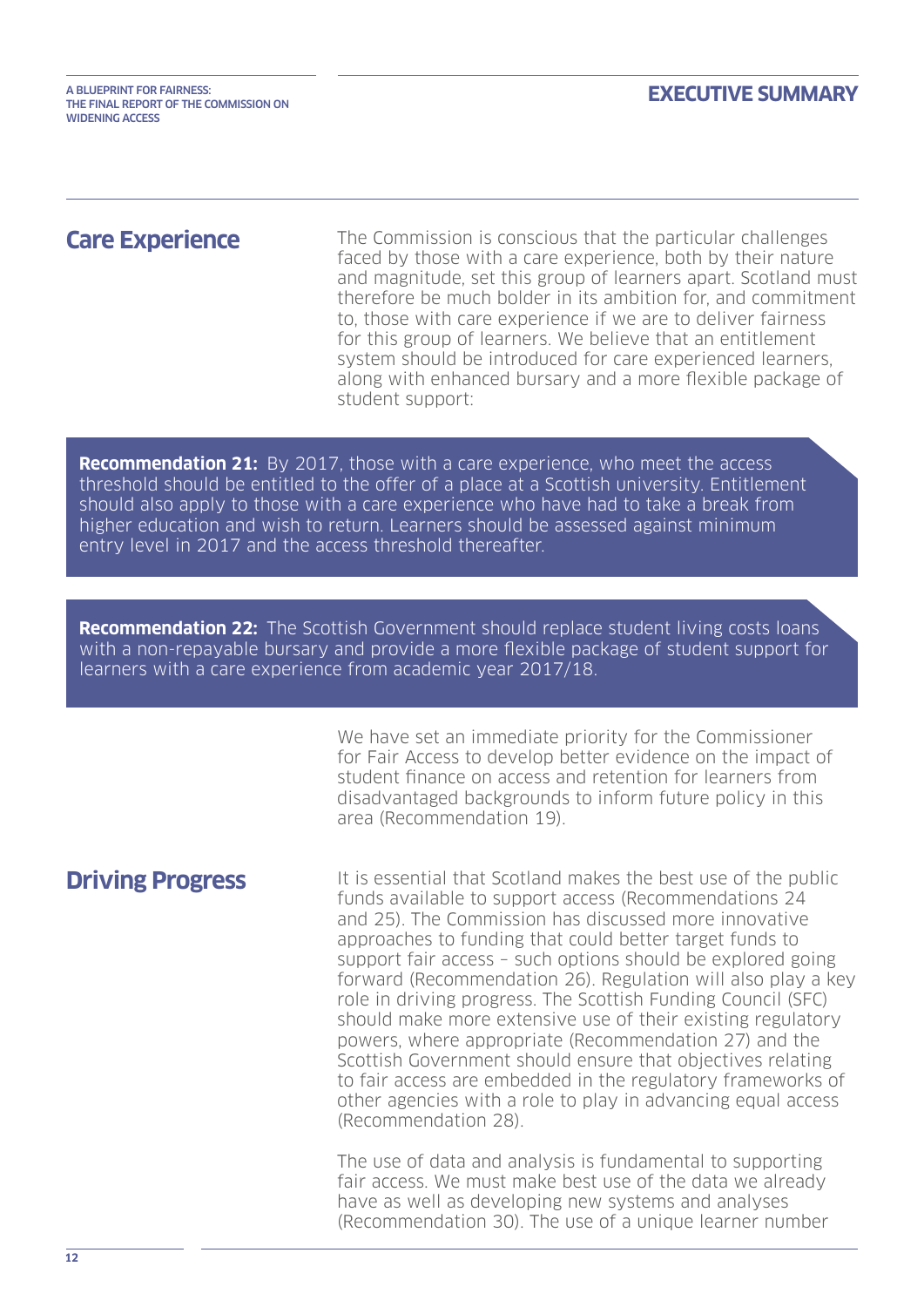## A BLUEPRINT FOR FAIRNESS:<br> **EXECUTIVE SUMMARY**

THE FINAL REPORT OF THE COMMISSION ON WIDENING ACCESS

> across all education will be key in our ability to track learners and share data to support fair access going forward (Recommendation 29). The Commission recognises the value of the Scottish Index of Multiple Deprivation (SIMD) as a marker for deprivation and it is our view that it should continue to be used for tracking, monitoring and targets relating to fair access in the coming years. But we also recognise that a more individualised approach to identify those from disadvantaged backgrounds is essential when providing support or making decisions about individual learners. We have recommended the development of a robust and consistent approach to this across institutions (Recommendation 31).

Pace and focus must be maintained. We have therefore proposed a set of targets which make clear our expectation of the progress that is necessary, and achievable, by different sectors and institutions, in the intervening years if the ambition of equal access is to be achieved:

**Recommendation 32:** The Scottish Government and the Scottish Funding Council should implement the following targets to drive forward the delivery of equal access in Scotland:

To realise the First Minister's ambition of equality of access to higher education in Scotland:

• By 2030, students from the 20% most deprived backgrounds should represent 20% of entrants to higher education. Equality of access should be seen in both the college sector and the university sector.

To drive progress toward this goal:

- By 2021, students from the 20% most deprived backgrounds should represent at least 16% of full-time first-degree entrants to Scottish universities as a whole.
- By 2021, students from the 20% most deprived backgrounds should represent at least 10% of full-time first degree entrants to every individual Scottish university.
- By 2026, students from the 20% most deprived backgrounds should represent at least 18% of full-time first degree entrants to Scottish universities as a whole.
- In 2022, the target of 10% for individual Scottish universities should be reviewed and a higher level target should be considered for the subsequent years.

# **A Blueprint for Fairness**

This is our Blueprint for Fairness – a system-wide plan for fair access in Scotland. The recommendations within this report are achievable and can deliver equal access within a generation. It is Scotland's moral, social and economic duty to make this a reality for today's children.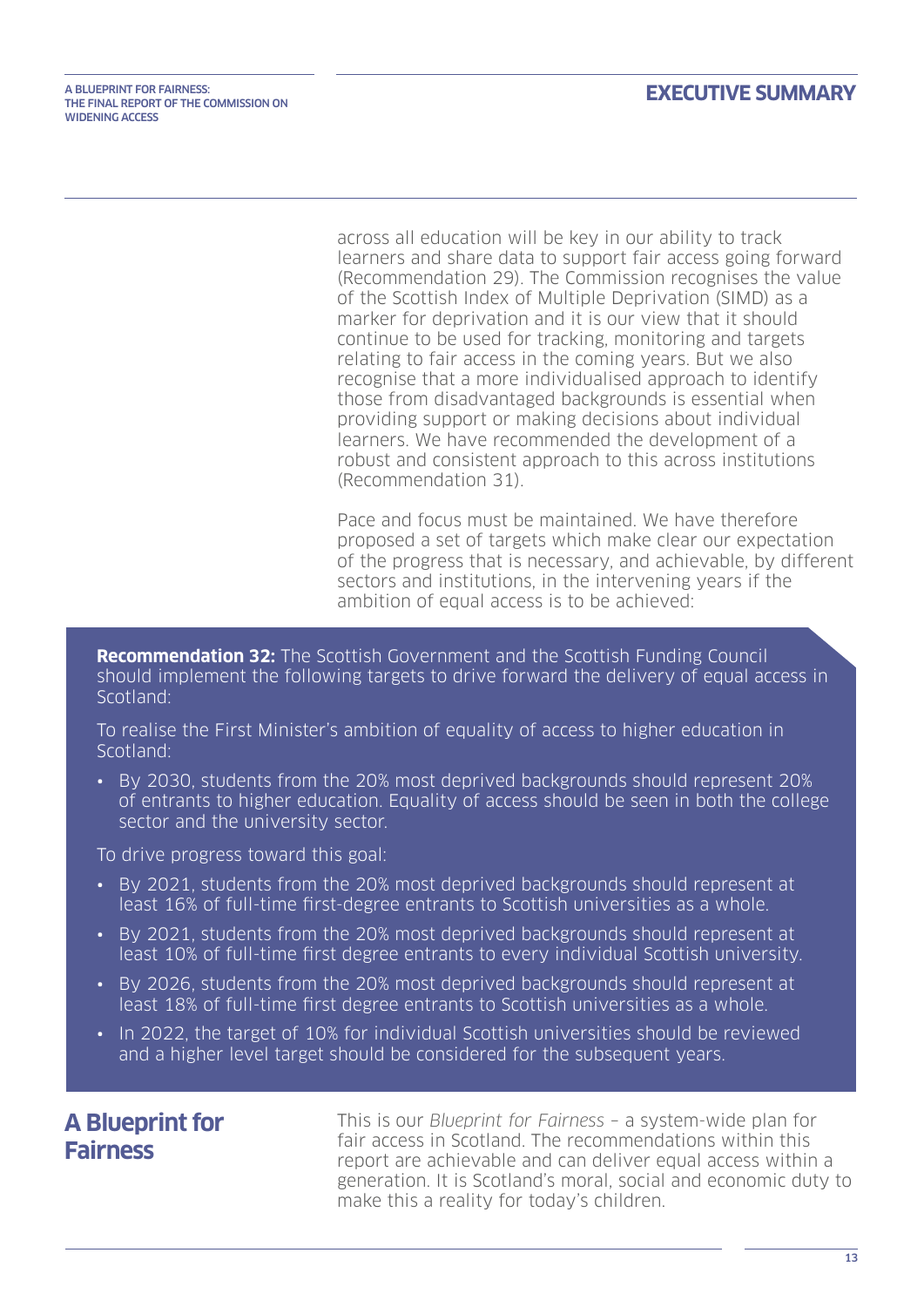# **Commissioner for Fair Access**

# **Identifying and Sharing Good Practice**

# **Coordinating the Delivery of What Works**

# **Flexible Transitions**

**Recommendation 1:** The Scottish Government should appoint a Commissioner for Fair Access by the end of 2016 to:

- lead cohesive and system wide efforts to drive fair access in Scotland; acting as an advocate for access for disadvantaged learners and holding to account those with a role to play in achieving equal access.
- coordinate and prioritise the development of a more substantial evidence base on the issues most pertinent to fair access, including the commissioning and publication of independent research. The Scottish Government should ensure an appropriate annual budget is made available to support this work.
- publish, annually, a report to Ministers outlining the Commissioner's views on progress towards equal access in Scotland to inform development of effective policy at national, regional and institutional level.

**Recommendation 2:** By 2018, the Commissioner for Fair Access, working with experts, should publish a Scottish Framework for Fair Access. This authoritative, evidence based framework should identify the most impactful forms of access activity at each stage of the learner journey, from early learning through to higher education and provide best practice guidelines on its delivery and evaluation.

**Recommendation 3:** Public funding for access programmes – either through specific external funding or funding from core budgets – should focus on programmes that are consistent with the Scottish Framework for Fair Access.

**Recommendation 4**: Universities, colleges, local authorities, schools, SFC funded access programmes and early years providers should work together to deliver a coordinated approach to access which removes duplication and provides a coherent and comprehensive offer to learners.

**Recommendation 5:** Universities should ensure their admissions processes and entry requirements are based on a strong educational rationale and are not unnecessarily prescriptive, to the detriment of learners who take advantage of the availability of a more flexible range of pathways. This should be monitored by the SFC through the outcome agreement process.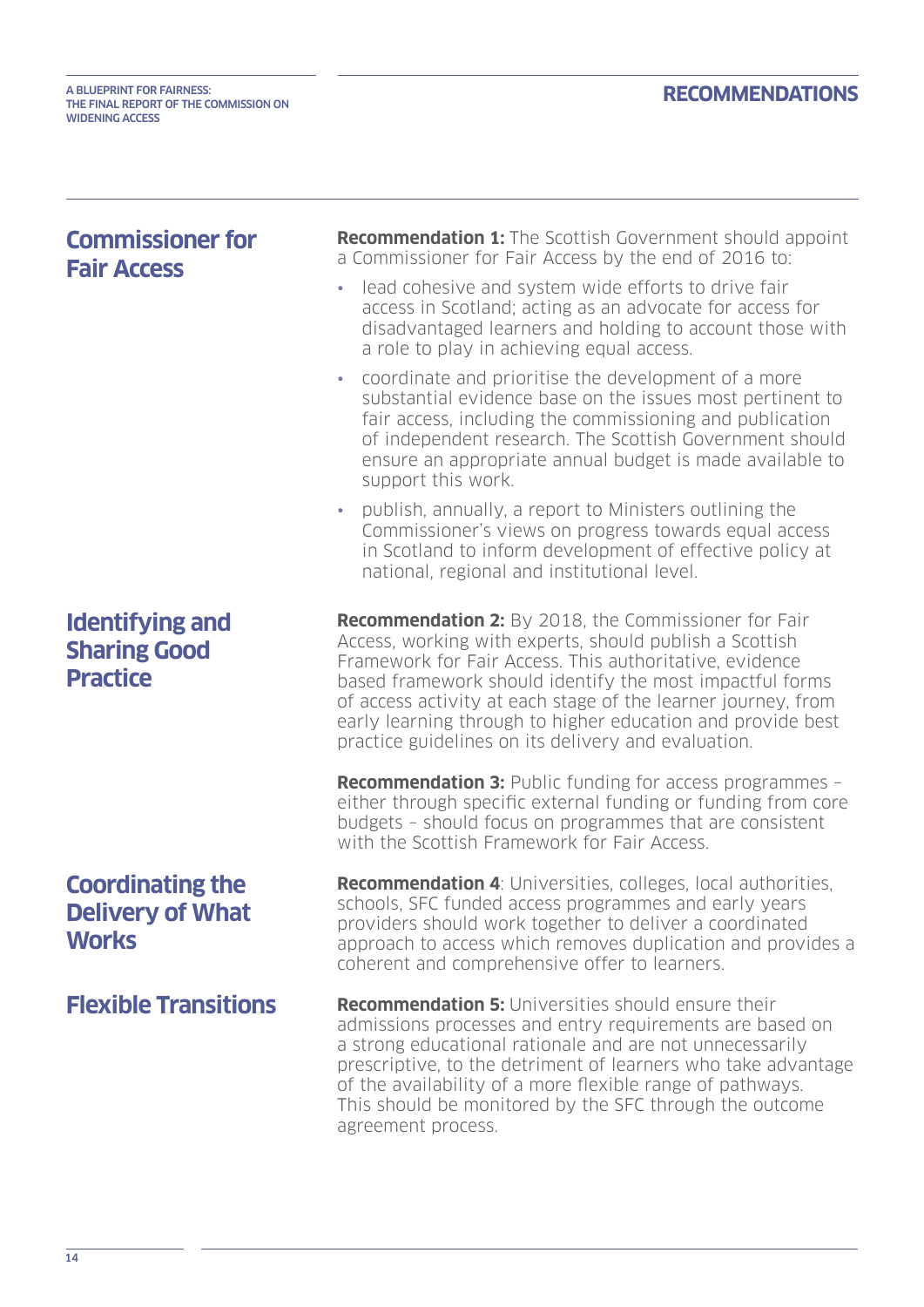|                                            | <b>Recommendation 6:</b> The Scottish Government, working with<br>key stakeholders, should ensure the key transitions phases<br>around SCQF levels 6 to 8 are better used to provide students<br>from disadvantaged backgrounds with the qualifications and<br>experiences required to support fair access.                                                                                                                                                                   |
|--------------------------------------------|-------------------------------------------------------------------------------------------------------------------------------------------------------------------------------------------------------------------------------------------------------------------------------------------------------------------------------------------------------------------------------------------------------------------------------------------------------------------------------|
| <b>Bridging</b><br><b>Programmes</b>       | <b>Recommendation 7:</b> The Scottish Funding Council, working<br>with professionals, should develop a model of how bridging<br>programmes can be expanded nationally to match need.                                                                                                                                                                                                                                                                                          |
| <b>Articulation</b>                        | <b>Recommendation 8:</b> The SFC should seek more demanding<br>articulation targets from those universities that have not<br>traditionally been significant players in articulation.                                                                                                                                                                                                                                                                                          |
|                                            | <b>Recommendation 9:</b> Universities colleges and the SFC should<br>closely monitor the expansion of articulation to ensure it<br>continues to support disadvantaged learners to progress to<br>degree level study. Should this not be the case, a proportion<br>of articulation places should be prioritised for disadvantaged<br>learners.                                                                                                                                 |
|                                            | <b>Recommendation 10:</b> The Scottish Funding Council, working<br>with universities and colleges, should explore more efficient,<br>flexible and learner centred models of articulation which<br>provide learners with the choice of a broader range of<br>institutions and courses.                                                                                                                                                                                         |
| <b>Access Thresholds</b><br>for Admissions | <b>Recommendation 11:</b> By 2019 all universities should set<br>access thresholds for all degree programmes against which<br>learners from the most deprived backgrounds should be<br>assessed. These access thresholds should be separate to<br>standard entrance requirements and set as ambitiously as<br>possible, at a level which accurately reflects the minimum<br>academic standard and subject knowledge necessary to<br>successfully complete a degree programme. |
|                                            | <b>Recommendation 12:</b> All universities should be as open and<br>transparent as possible over their use of access thresholds and<br>wider contextual admissions policies. In particular, they should<br>seek to maximise applications from disadvantaged learners by<br>proactively promoting the access thresholds to the relevant<br>schools, pupils, parents, local authorities and teachers.                                                                           |
| <b>University Rankings</b>                 | <b>Recommendation 13:</b> The Commissioner for Fair Access,<br>should engage with those compiling key university rankings<br>to ensure greater priority is given to socioeconomic diversity<br>within the rankings and to ensure that institutions who take<br>the actions necessary to achieve fair access are not penalised.                                                                                                                                                |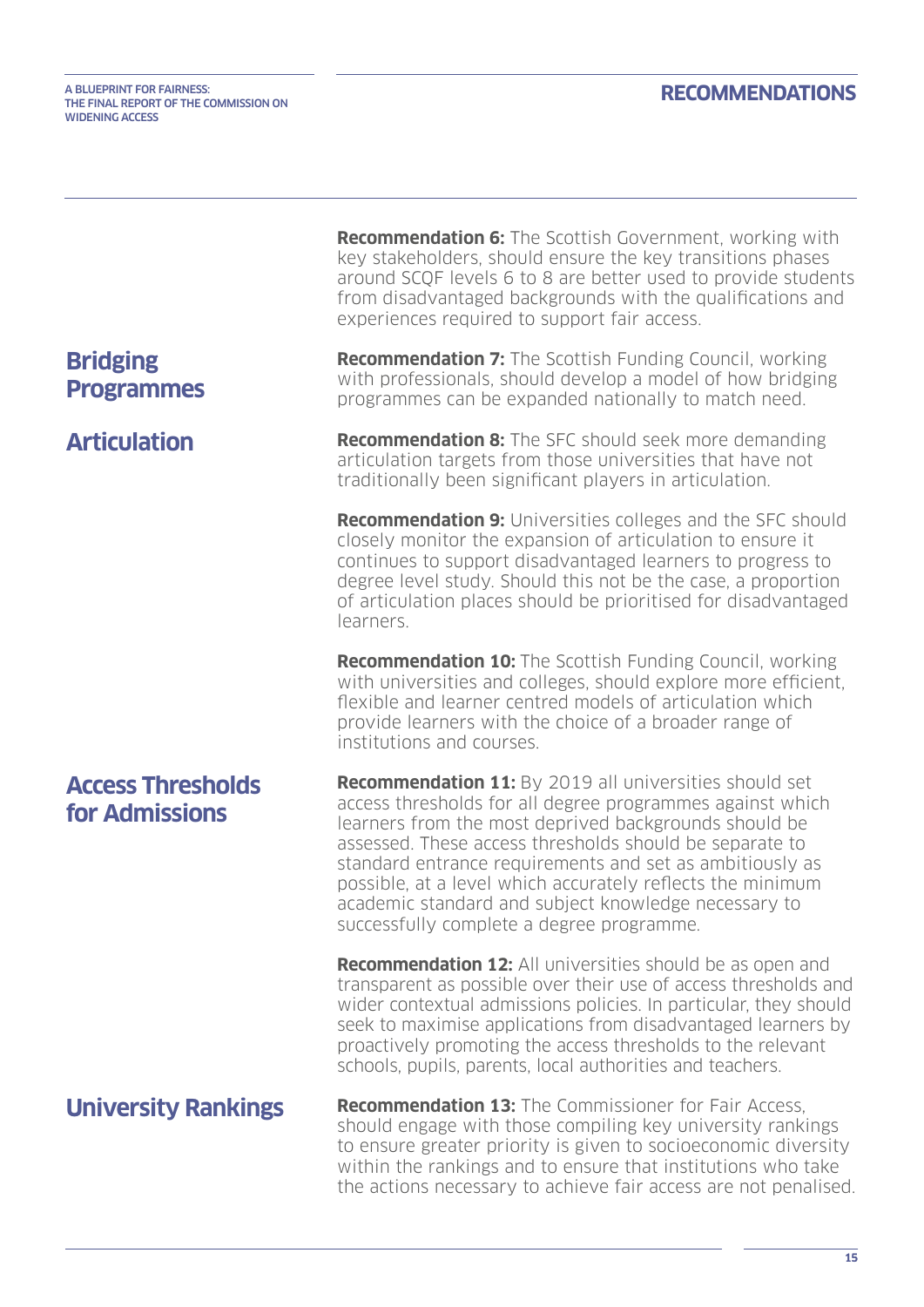| <b>Non-Academic</b><br><b>Factors in</b><br><b>Admissions</b> | <b>Recommendation 14:</b> The SFC should undertake an<br>independent review of the processes - such as personal<br>statements and interviews - that are used to evaluate non-<br>academic factors in applications, with the aim of assessing<br>whether, and to what extent, they unfairly disadvantage<br>access applicants.                                             |
|---------------------------------------------------------------|---------------------------------------------------------------------------------------------------------------------------------------------------------------------------------------------------------------------------------------------------------------------------------------------------------------------------------------------------------------------------|
| <b>Early Years</b>                                            | <b>Recommendation 15:</b> Univesities and colleges should increase<br>engagement with our youngest children and their families<br>as part of the provision of a coordinated package of support<br>for those in our most deprived communities in line with<br>Recommendation 4.                                                                                            |
| <b>School Attainment</b>                                      | <b>Recommendation 16:</b> Universities, working with schools,<br>should take greater responsibility for the development of<br>the pool of applicants from disadvantaged backgrounds by<br>delivering academically based programmes to support highly<br>able learners, who are at risk of not fulfilling their academic<br>potential.                                     |
| <b>Information, Advice</b><br>and Guidance                    | <b>Recommendation 17:</b> SDS and schools should work together<br>to provide a more coordinated, tailored offer of information,<br>advice and guidance to disadvantaged learners at key<br>transition phases throughout their education.                                                                                                                                  |
| <b>Access to Key</b><br><b>Subjects</b>                       | <b>Recommendation 18:</b> Universities, colleges and local<br>authorities should work together to provide access to a range<br>of Higher and Advanced Higher subjects, which ensures that<br>those from disadvantaged backgrounds or living in rural areas<br>are not restricted in their ability to access higher education<br>by the subject choices available to them. |
| <b>Financial Support for</b><br><b>Learners</b>               | <b>Recommendation 19:</b> The Commissioner for Fair Access<br>should commission research, within three months of<br>appointment, to assess how student finance impacts on the<br>participation of disadvantaged learners in higher education.                                                                                                                             |
|                                                               | <b>Recommendation 20:</b> Disadvantaged learners and their<br>parents, should be provided with clear, accurate information<br>on both the availability of student finance and the conditions                                                                                                                                                                              |

Agency Scotland.

for repayment. This should be taken forward by the bodies identified in Recommendation 17 and the Student Awards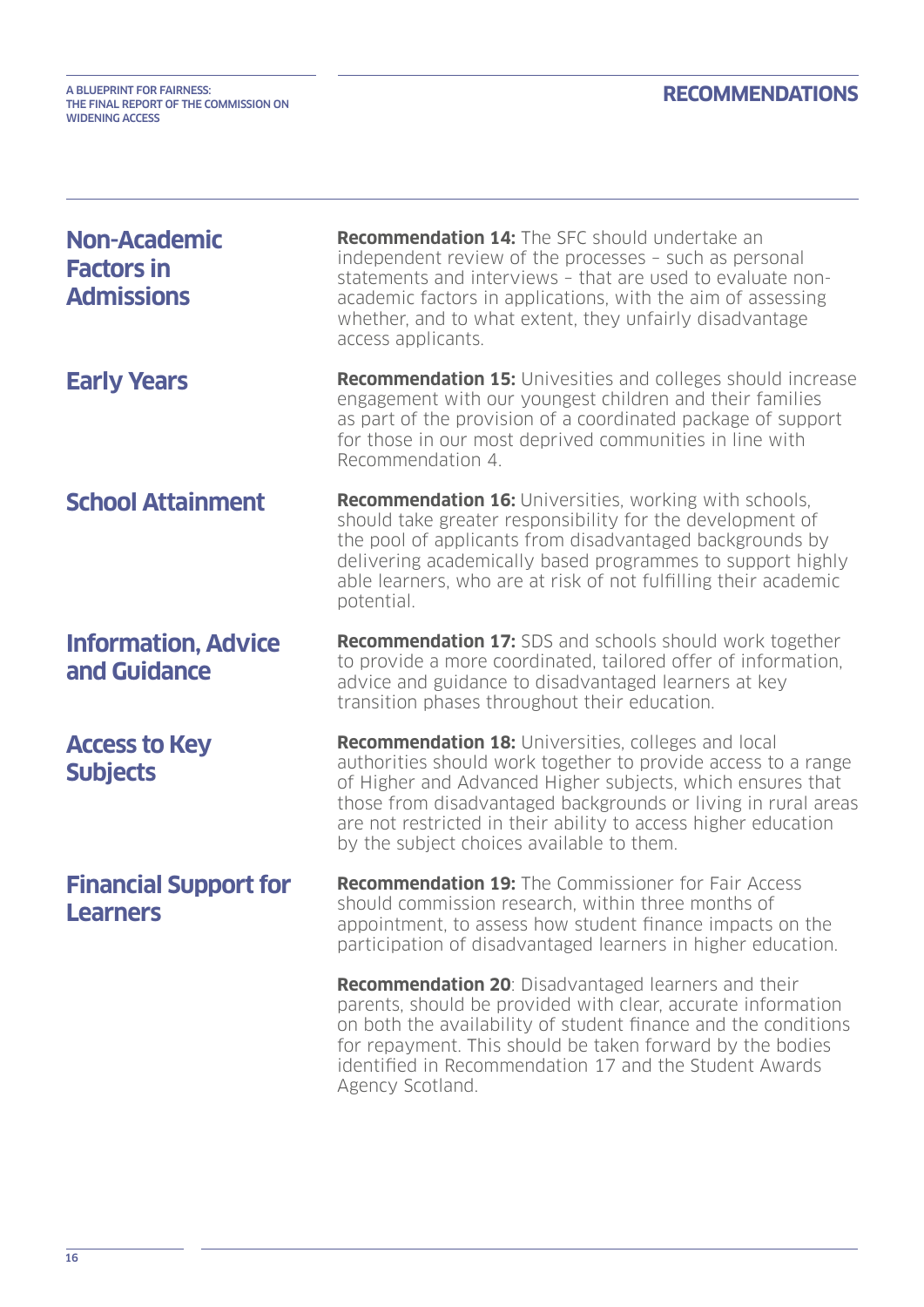# **Supporting those with Care Experience**

**Recommendation 21:** By 2017, those with a care experience, who meet the access threshold should be entitled to the offer of a place at a Scottish university. Entitlement should also apply to those with a care experience who have had to take a break from higher education and wish to return. Learners should be assessed against minimum entry level in 2017 and 2018 and the access threshold thereafter.

**Recommendation 22:** The Scottish Government should replace student living costs loans with a non-repayable bursary and provide a more flexible package of student support for learners with a care experience from academic year 2017/18.

**Recommendation 23:** The Scottish Government should develop an approach to allow those with a care experience to be identified from early years to post-school and on to employment to enable additional support, for example, a marker or a flag. Young people with care experience must be included in the development of how this would be used and shared.

**Recommendation 24:** The SFC should review the best use of its funds, specifically the Access and Retention Fund, to deliver the implementation of the Commission's recommendations.

**Recommendation 25:** The SFC should monitor how institution spend from core funding is being used to support access through the Outcome Agreement process.

**Recommendation 26**: By 2021, the SFC, in consultation with the Scottish Government, should explore options for more targeted funding models to better support the recruitment and retention of greater numbers of access students.

# **Regulation**

**Funding**

**Recommendation 27:** The SFC should make more extensive use of their existing regulatory powers, where appropriate, to drive greater progress. The Scottish Government should ensure that it provides the SFC with the necessary mandate to take this action.

**Recommendation 28:** The Scottish Government should ensure that objectives relating to fair access are embedded in the regulatory frameworks of other agencies/public bodies with a role to play in advancing equal access.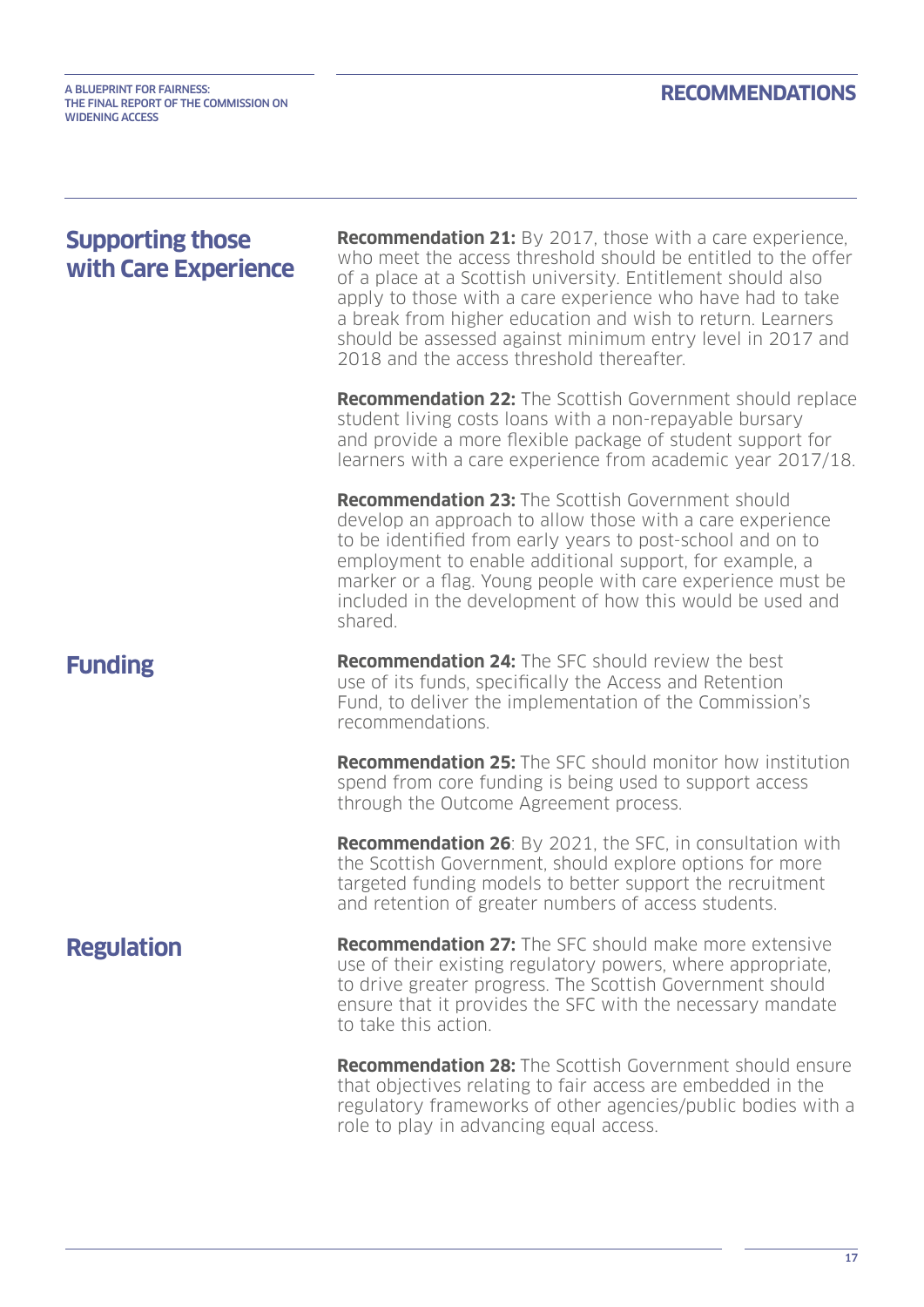# **Better Use of Data to Support Fair Access**

**Recommendation 29:** The Scottish Government should improve mechanisms to track learners and share data to support fair access. Specifically, the Government should

- lead the work necessary to develop and implement the use of a unique learner number to be used to track learners' progress from early learning, throughout education and onwards into employment.
- review data access arrangements to provide a national process for the provision of information to practitioners and policy makers working on fair access. This review should consider access to and sharing of data held by local authorities, schools, UCAS and SAAS.

**Recommendation 30:** The Scottish Funding Council and the Scottish Government should enhance the analyses and publication of data on fair access.

**Recommendation 31:** The Scottish Government and the Scottish Funding Council, working with key stakeholders, should develop a consistent and robust set of measures to identify access students by 2018.

**Recommendation 32:** The Scottish Government and the Scottish Funding Council should implement the following targets to drive forward the delivery of equal access in Scotland:

To realise the First Minister's ambition of equality of access to higher education in Scotland:

• By 2030, students from the 20% most deprived backgrounds should represent 20% of entrants to higher education. Equality of access should be seen in both the college sector and the university sector.

To drive progress toward this goal:

- By 2021, students from the 20% most deprived backgrounds should represent at least 16% of full-time first degree entrants to Scottish HEIs as a whole.
- By 2021, students from the 20% most deprived backgrounds should represent at least 10% of full-time first degree entrants to every individual Scottish university.
- By 2026, students from the 20% most deprived backgrounds should represent at least 18% of full-time first degree entrants to Scottish universities as a whole.
- In 2022, the target of 10% for individual Scottish universities should be reviewed and a higher level target should be considered for the subsequent years.

**Measures to Identify Access Learners**

# **Targets**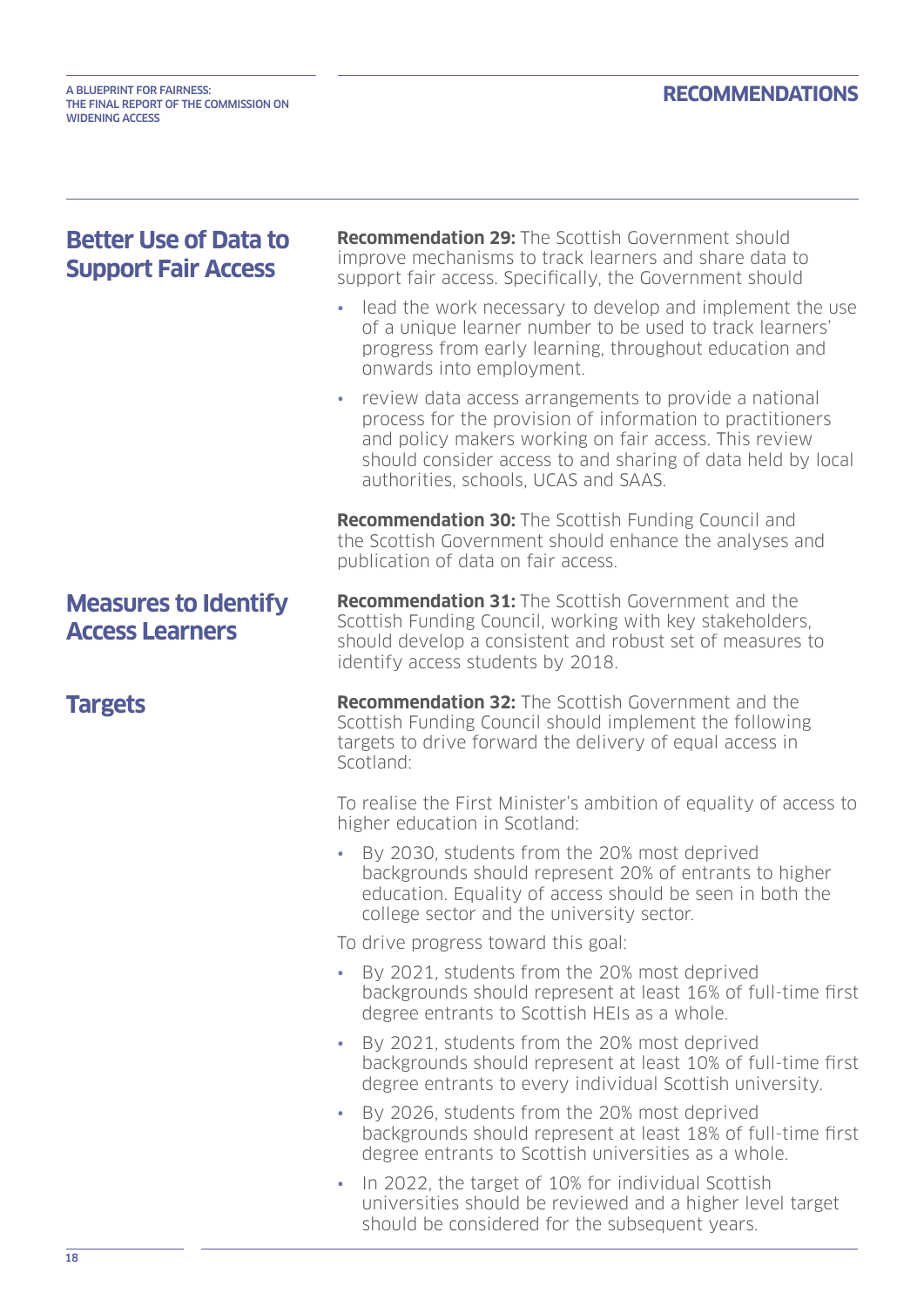# **Agenda for the Future**

**Recommendation 33:** The Commissioner for Fair Access should:

- consider what further work is required to support equal access for other groups of learners and within specific degree subjects.
- consider what further work is required to support equal outcomes after study for those from disadvantaged backgrounds or with a care experience.

# **Final Recommendation**

**Recommendation 34:** The Scottish Government should report on progress against the recommendations it accepts from this report, 12 months after issuing its response. Thereafter, progress towards equal access should be reported on annually by the Commissioner for Fair Access.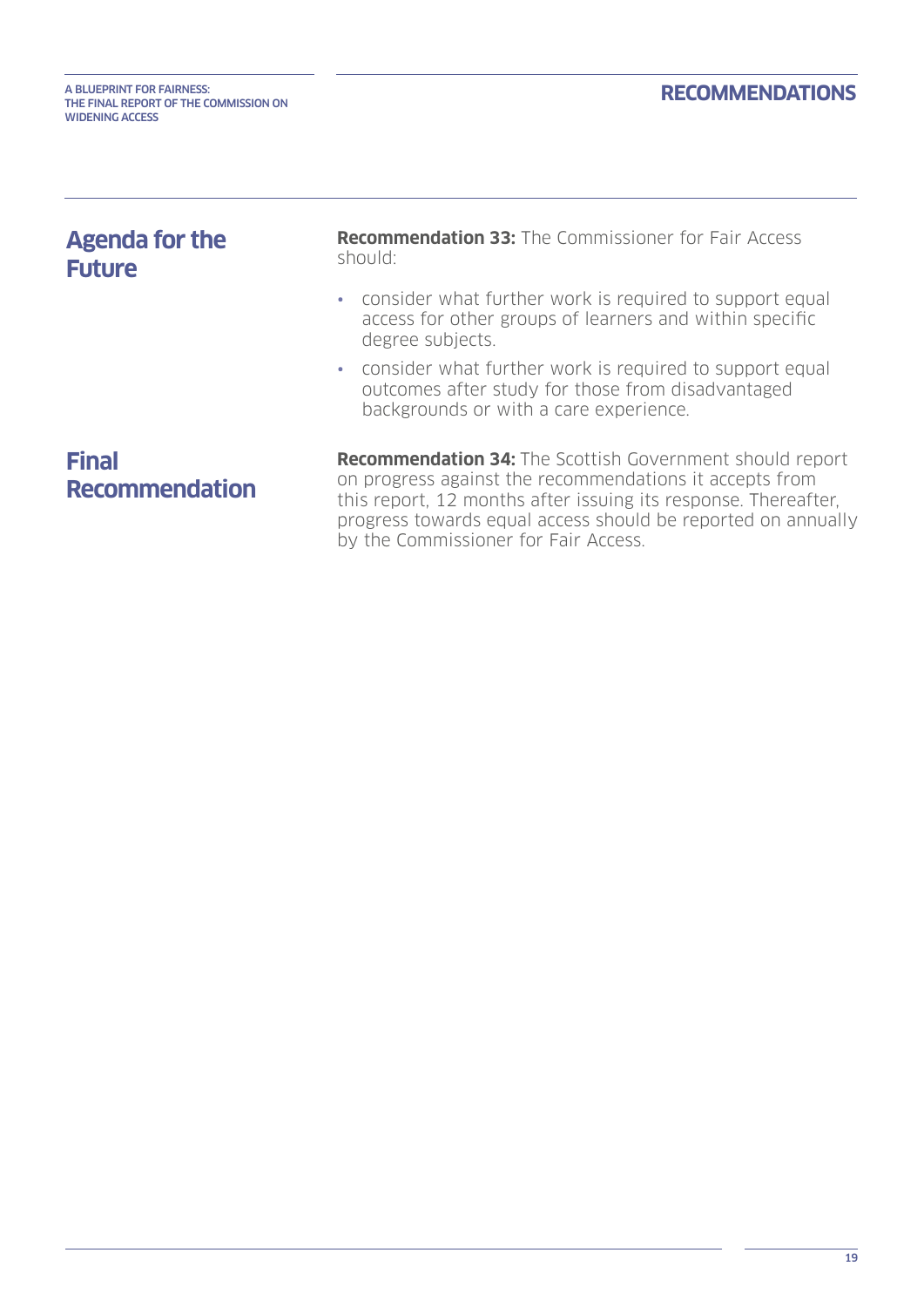## **CHAPTER 1: A WHOLE SYSTEM APPROACH**

# 01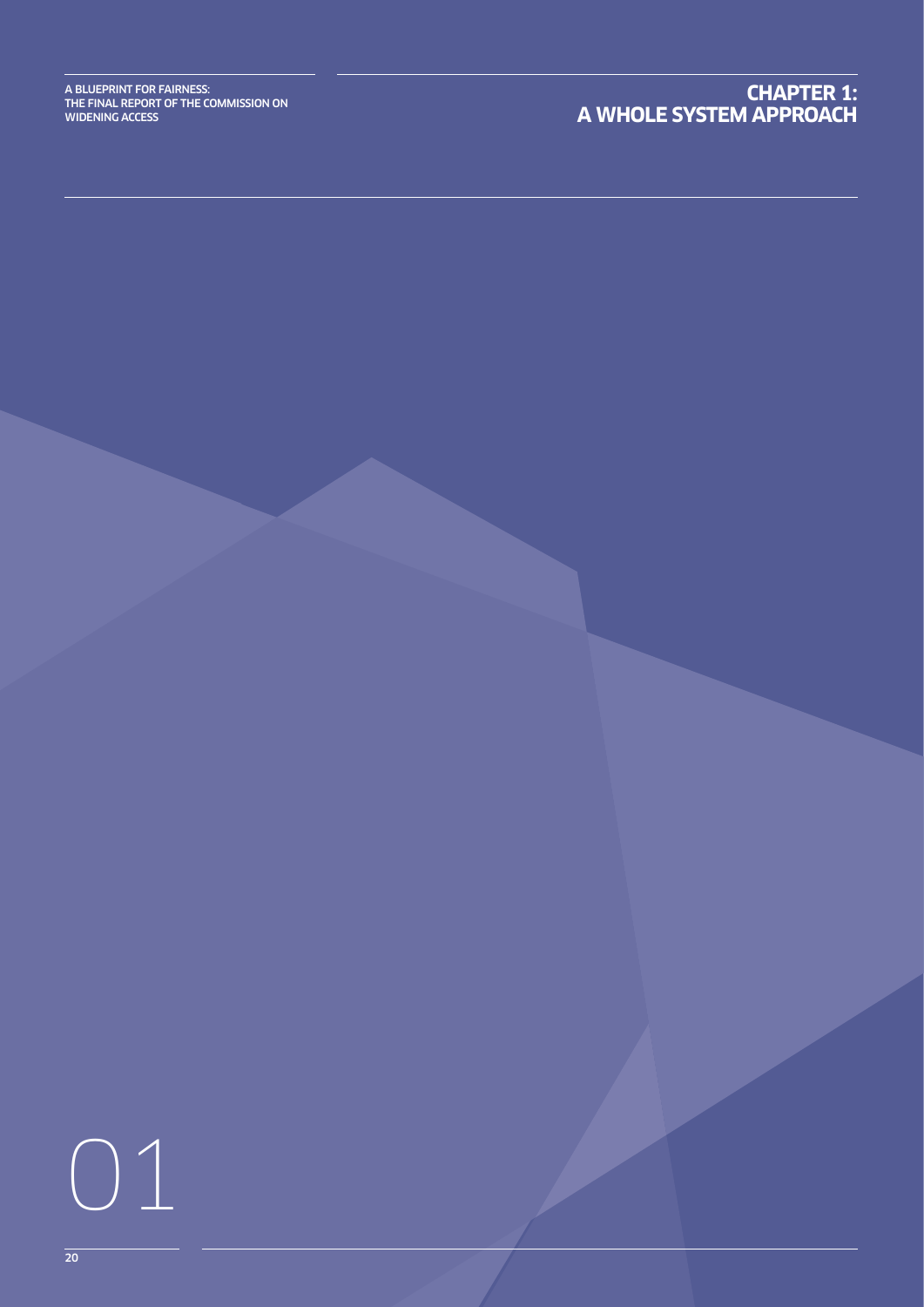#### **CHAPTER 1: A WHOLE SYSTEM APPROACH**

In our interim report we concluded that socioeconomic inequality in higher education is an issue which spans the whole education system and beyond into wider social policy. Yet this Commission is the first body to have undertaken a holistic, strategic review of the issue and the contribution that can be made by each part of the system to its resolution.

This systemic approach should be evident throughout our report. In Chapter 2 we discuss how the joins between different parts of the system can be enhanced to provide better access pathways into higher education. In Chapter 3 we take a system wide view of how best to support and develop learners from the early years through to graduation and in Chapter 4 we discuss better sharing and use of data across all education sectors.

In this opening Chapter we discuss how the system can come together to deliver a better, more coordinated and effective package of programmes for those from disadvantaged backgrounds. But first we make the case for someone to lead and maintain this systemic approach in the coming years to drive this agenda on fairness forward at the pace we desire.

**A Commissioner for Fair Access**

Despite our conclusion that access is a whole system problem, the debate on equal access often centres on what more universities can do, with the primary strategic responsibilities for access resting with the Scottish Funding Council (SFC).

We believe these arrangements are insufficient. The SFC has jurisdiction only over post-16 education bodies, with no locus over the many other parts of the system with vital roles to play. This makes it difficult to ensure that the responsibility for driving progress is shared right across the education system. Moreover, as one of the key contributors to access policy and principal funders of access programmes, we believe that the SFC, as well as the Scottish Government, should themselves be held to account for progress.

This lack of strategic overview is also at the root of several of the most important themes identified in our interim report, including the lack of conclusive research evidence in a number of key areas and the lack of coherence and coordination of access activity within and across sectors.

For these reasons we believe it is important that this strategic void be filled by an individual, reporting to Scottish Ministers, with the authority to hold all parts of the system, including policymakers, to account for progress. We would also expect such an individual to take a leadership role in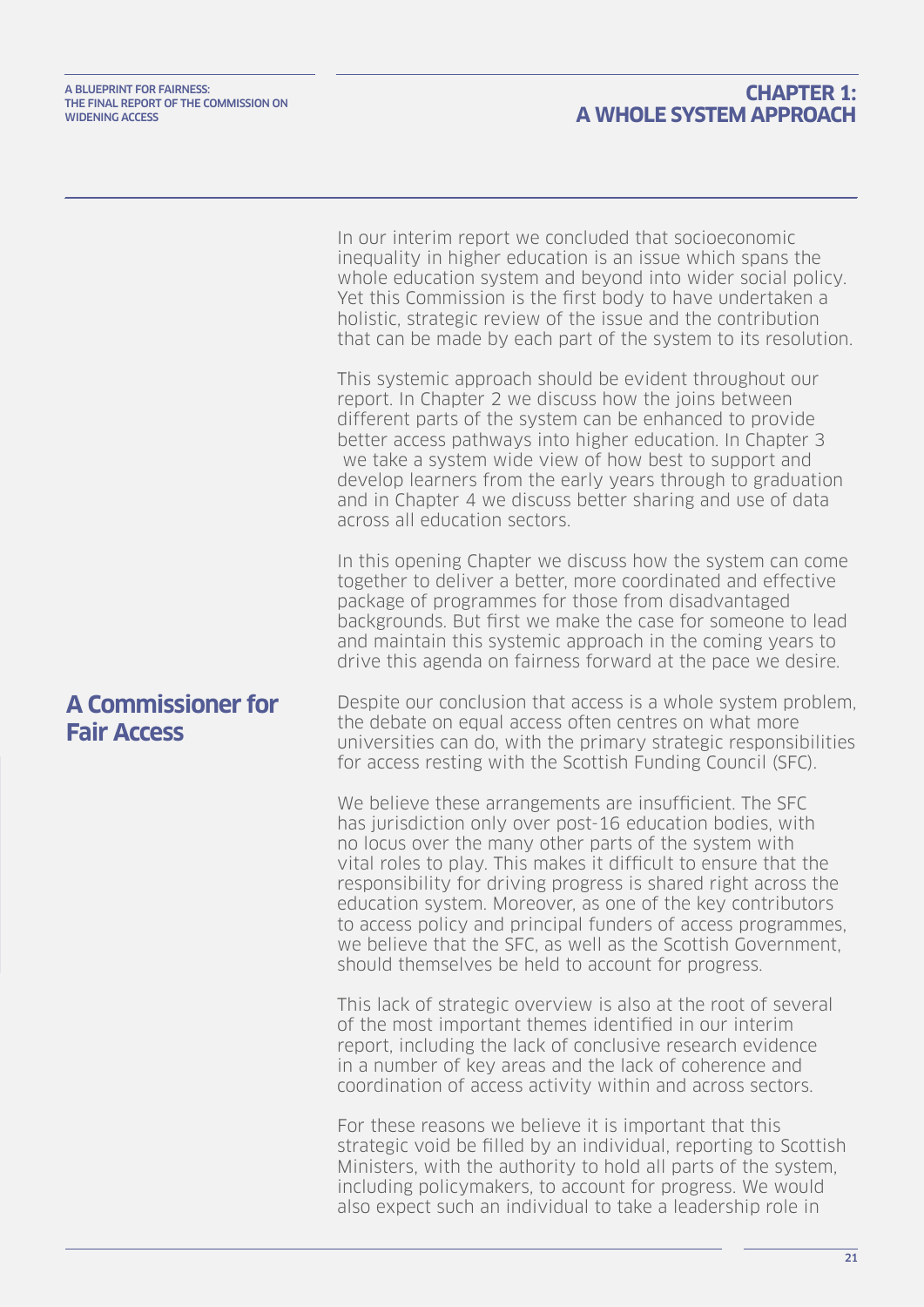**CHAPTER 1: A WHOLE SYSTEM APPROACH**

A BLUEPRINT FOR FAIRNESS: THE FINAL REPORT OF THE COMMISSION ON WIDENING ACCESS

> advancing equal access, for example through working with others to provide impartial, evidence based policy advice and to support the development of a stronger evidence base through the commissioning and publication of independent research.

> We want to avoid any duplication or additional layers of bureaucracy which place pressure on already scarce resources. This role is about advocacy and the strategic leadership necessary to bring together all parts of the system to support fair access. We envisage that this could be achieved by a single Commissioner for Fair Access supported by a small number of staff. The position could perhaps be established through a process similar to that of the appointment of the Children and Young People's Commissioner. However there are various models of how this might be achieved and we see no need to be overly prescriptive. We believe that a Commissioner for Fair Access is critical to drive progress in the initial years, at the very least, of this programme of work.

**Recommendation 1:** The Scottish Government should appoint a Commissioner for Fair Access by the end of 2016 to:

- lead cohesive and system wide efforts to drive fair access in Scotland; acting as an advocate for access for disadvantaged learners and holding to account those with a role to play in achieving equal access.
- coordinate and prioritise the development of a more substantial evidence base on the issues most pertinent to fair access, including the commissioning and publication of independent research. The Scottish Government should ensure an appropriate annual budget is made available to support this work.
- publish, annually, a report to Ministers outlining the Commissioner's views on progress towards equal access in Scotland to inform development of effective policy at national, regional and institutional level.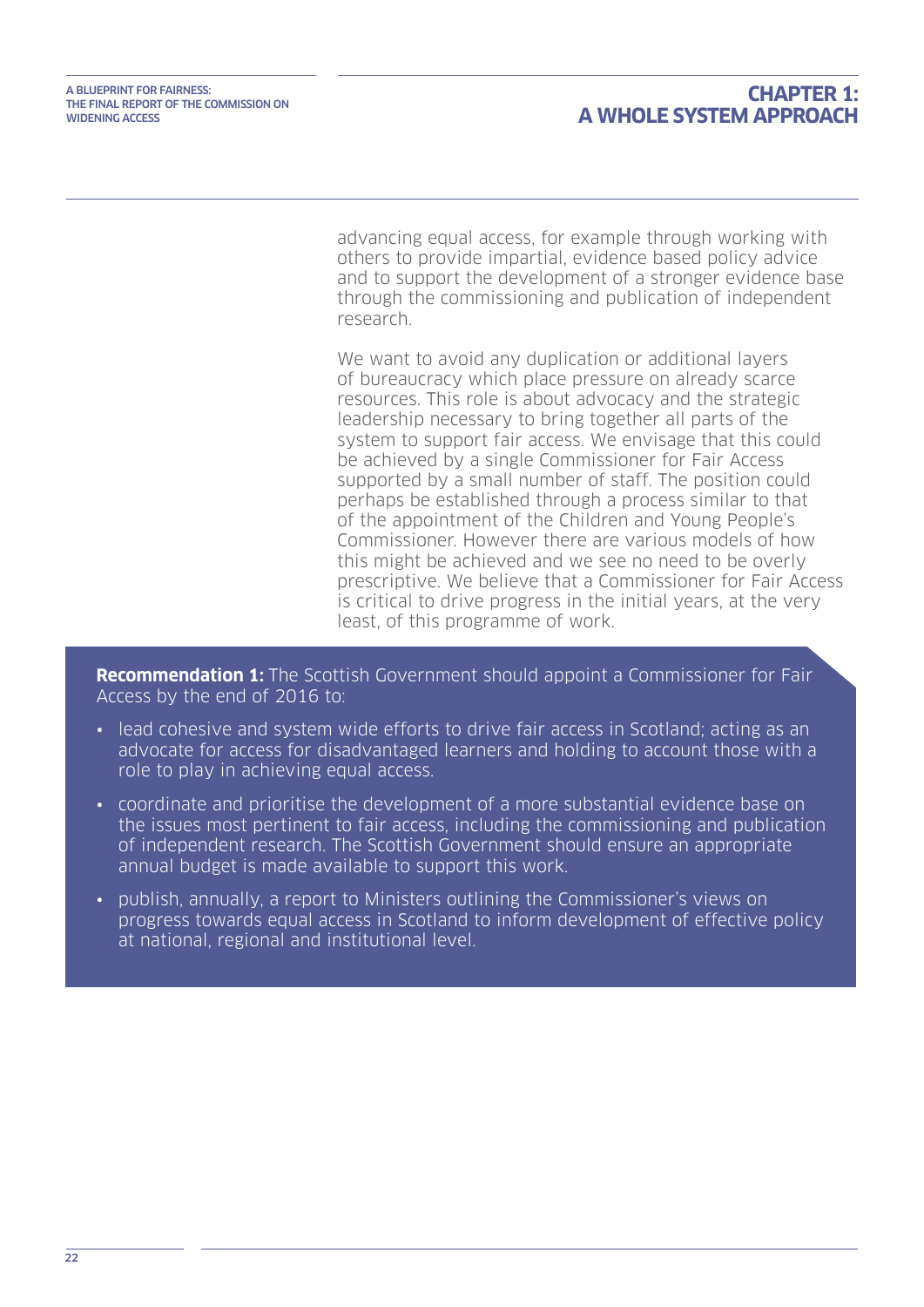#### **CHAPTER 1: A WHOLE SYSTEM APPROACH**

A BLUEPRINT FOR FAIRNESS: THE FINAL REPORT OF THE COMMISSION ON WIDENING ACCESS

# **Developing and Improving Access Activity**

The commitment of universities to widening access is strong. Every institution in Scotland has developed its own bespoke portfolio of programmes and initiatives, in which they invest considerable energy and resource.

There is therefore no shortage of provision for learners. Instead, the problems identified in our previous report are the need for a more coordinated delivery of programmes across the entire education system and robust, quantitative evidence on what works.

#### **Identifying and sharing good practice**

The lack of robust, quantitative, research based evidence on the success of access programmes is a particularly frustrating problem. It is presently almost impossible to judge with precision which programmes deliver meaningful impact, and consequently, where best to target the substantial public and institutional resource that is invested in access.

Yet the solution is straightforward. At the heart of all access programmes should be rigorous arrangements for monitoring and evaluation, based on sound research methodology. Over time, sharing the robust data yielded from these processes across the whole education system will contribute to the development of a more substantial and reliable national evidence base.

As this evidence base takes shape, the Commissioner for Fair Access should take the lead in the development and publication of a Scottish Framework for Fair Access – a good practice guide for Scotland. This Framework should draw upon the emerging evidence to define the specific interventions and learning components which deliver most impact at each stage of the educational journey. The Framework should develop and evolve as we acquire a more sophisticated understanding of the interventions that have most impact. Our recommendations to improve data and processes to track and monitor individuals will also support this understanding. We propose that the first iteration of this framework should be published in 2018.

The Framework should come to be regarded as an authoritative, evidence based guide to best practice. In line with this, public funding for access should increasingly be focussed on programmes which are consistent with the Framework.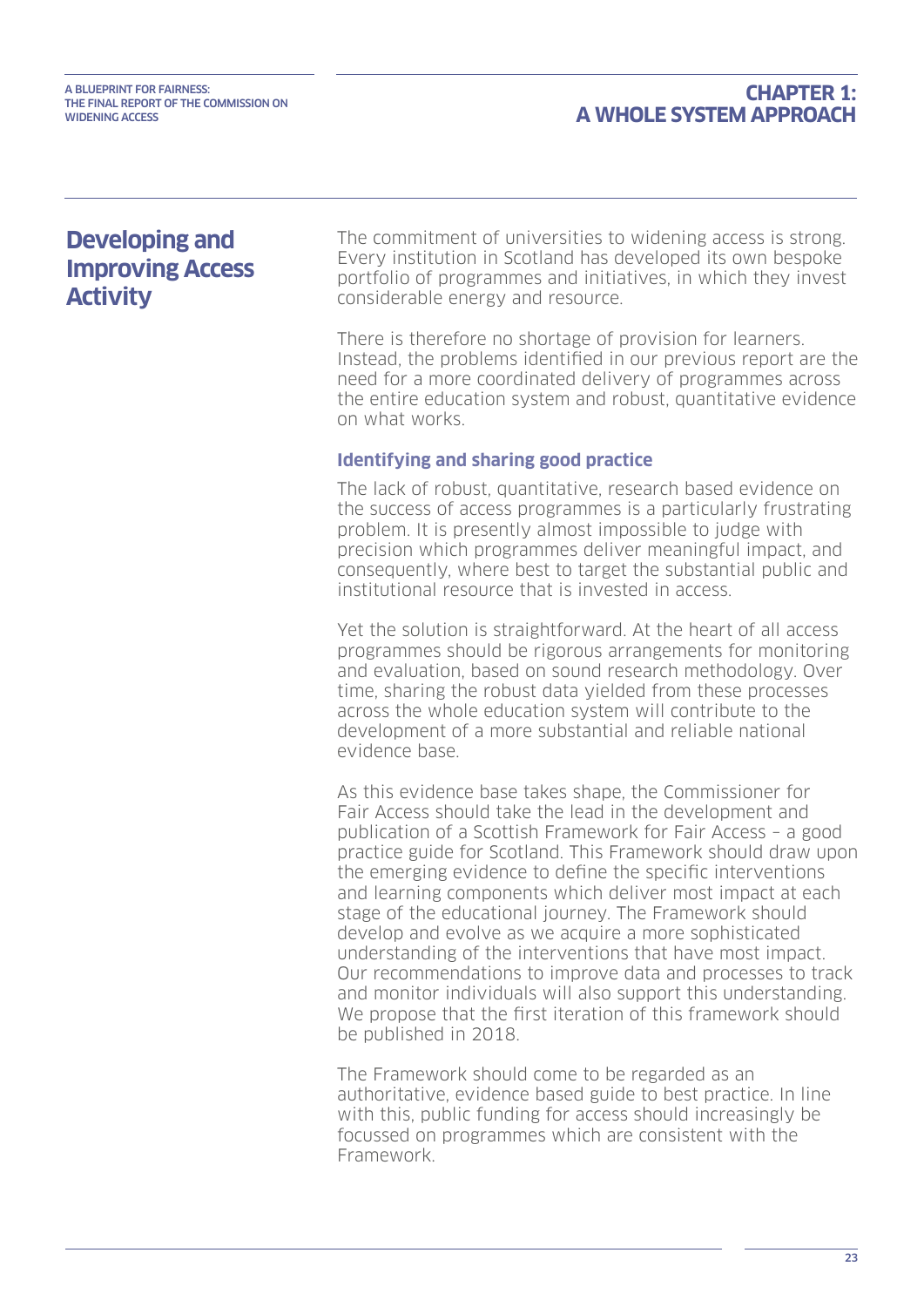#### **CHAPTER 1: A WHOLE SYSTEM APPROACH**

We are clear that the Framework should not inhibit innovation. Experimentation and creativity are to be encouraged and will play a crucial role in identifying new, more effective delivery models. However, where new approaches are being introduced, we would expect that they first be tested on a pilot basis, with programmes being rigorously evaluated before being rolled out on a larger scale.

**Recommendation 2:** By 2018, the Commissioner for Fair Access, working with experts, should publish a Scottish Framework for Fair Access. This authoritative, evidence based framework should identify the most impactful forms of access activity at each stage of the learner journey, from early learning through to higher education and provide best practice guidelines on its delivery and evaluation.

**Recommendation 3:** Public funding for access programmes - either through specific external funding or funding from core budgets – should focus on programmes that are consistent with the Scottish Framework for Fair Access.

#### **Coordinating the delivery of what works**

If we are to achieve the step change necessary to secure fair access then a better understanding and recognition of what works is essential. But so too is coherent delivery of the most impactful interventions to ensure that disadvantaged learners receive the right support at the right time. Better coordination in the delivery of access programmes is also essential if we are to remove duplication, make best use of resources and simplify the somewhat cluttered, confusing landscape that exists at present.

We have heard of instances where 12 separate initiatives, delivered by multiple providers but each with similar objectives, were being offered to a single secondary school. This illustrates the clutter – from the school's perspective – but also the duplication that can make it hard for learners, and their advisers, to navigate their way through the system.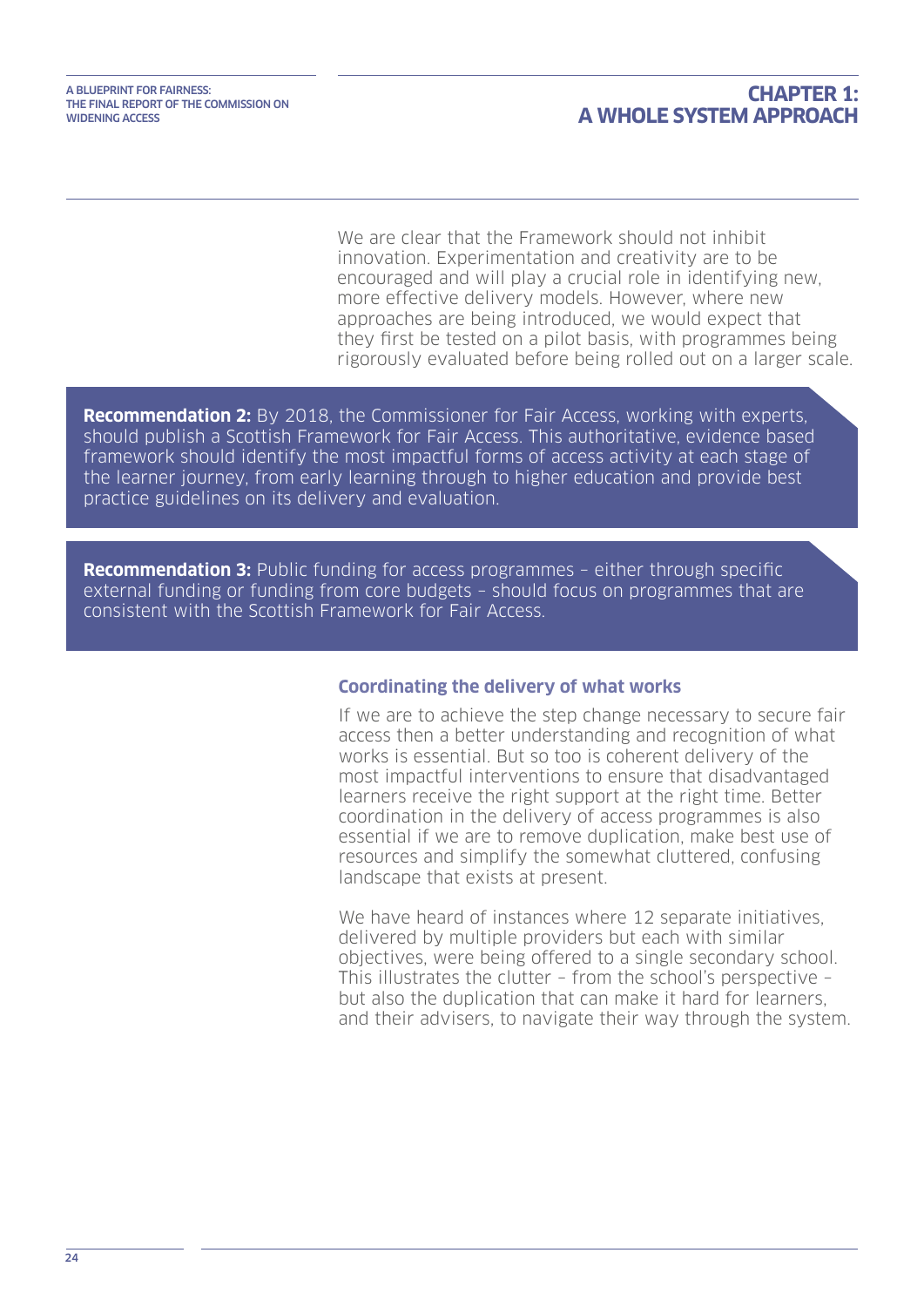#### **CHAPTER 1: A WHOLE SYSTEM APPROACH**

A BLUEPRINT FOR FAIRNESS: THE FINAL REPORT OF THE COMMISSION ON WIDENING ACCESS

> We have seen a number of good examples of coordinated activity across sectors, for example between a single university, a college and local schools but fewer examples of coordination within sectors, where, for example, a group of universities have come together to deliver a coherent offer across a region.

It is therefore crucial that those planning and delivering programmes, especially those operating primarily within the same region, work together and across the education system to provide a package of support that is clear, coordinated and comprehensive, providing access to the most impactful forms of activity at each stage of the learner journey. To maximise effectiveness, schools must play a central role in planning provision, articulating the specific needs of their young people rather than simply acting, or being seen, purely as the recipients of access activity.

At the same time, a more regional approach to coordination and delivery of programmes should not preclude learners accessing higher education anywhere in Scotland and it is therefore essential that institutions across Scotland recognise and give due weight to participation in programmes, like summer schools, delivered in other parts of the country.

**Recommendation 4:** Universities, colleges, local authorities, schools, the SFC funded access programmes and early years providers should work together to deliver a coordinated approach to access which removes duplication and provides a coherent and comprehensive offer to learners. This should include:

 • the development of mechanisms by which access programmes undertaken at one institution, or in one part of the country, can be recognised by other institutions, while also serving institutional and local needs. Credit rating programmes on the Scottish Credit and Qualification Framework (SCQF) should be considered where appropriate.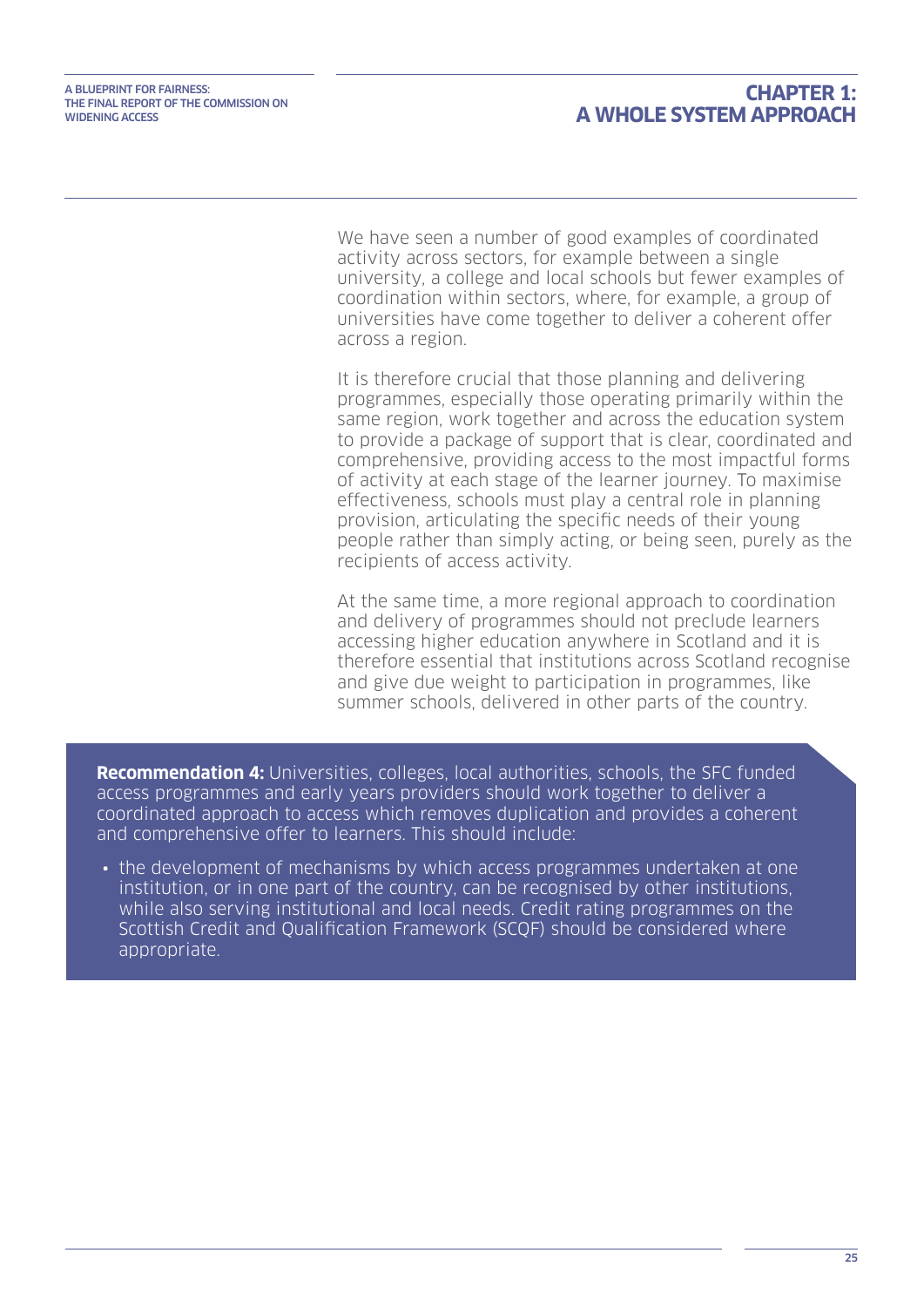#### **CHAPTER 1: A WHOLE SYSTEM APPROACH**

#### **The contribution of other funders**

In addition to the resources being invested in access by the SFC, Scottish Government and institutions, Scotland is also in the fortunate position of benefitting from a number of charitable and private funders, such as the [Robertson](http://www.therobertsontrust.org.uk/)  [Trust](http://www.therobertsontrust.org.uk/), [Sutton Trust](http://www.suttontrust.com/) and [MCR Pathways](http://mcrpathways.org/) who have a passionate commitment to supporting social mobility through fair access to higher education.

Charitable, private and philanthropic funders contribute in a range of ways: for example by funding scholarships and bursaries, facilitating work experience and internship opportunities, and supporting graduates to successfully enter the labour market. We have consistently been impressed not just with their generosity of commitment but particularly with the significant expertise they have accumulated through working directly and often in new ways with people from disadvantaged backgrounds. It is therefore important that the wider system harnesses this expertise and that the distinctive and powerful contribution of these funders is recognised in progressing fair access.

We are also keen that these funders, like all sectors and organisations with key roles to play, should seek both to maximise the impact of their existing interventions and to contribute to our shared understanding of the activities and programmes that deliver most benefit. There is no doubt that these funders can inform the Scottish Framework for Fair Access (Recommendation 2) and make a valuable contribution to a coherent offer for learners (Recommendation 4).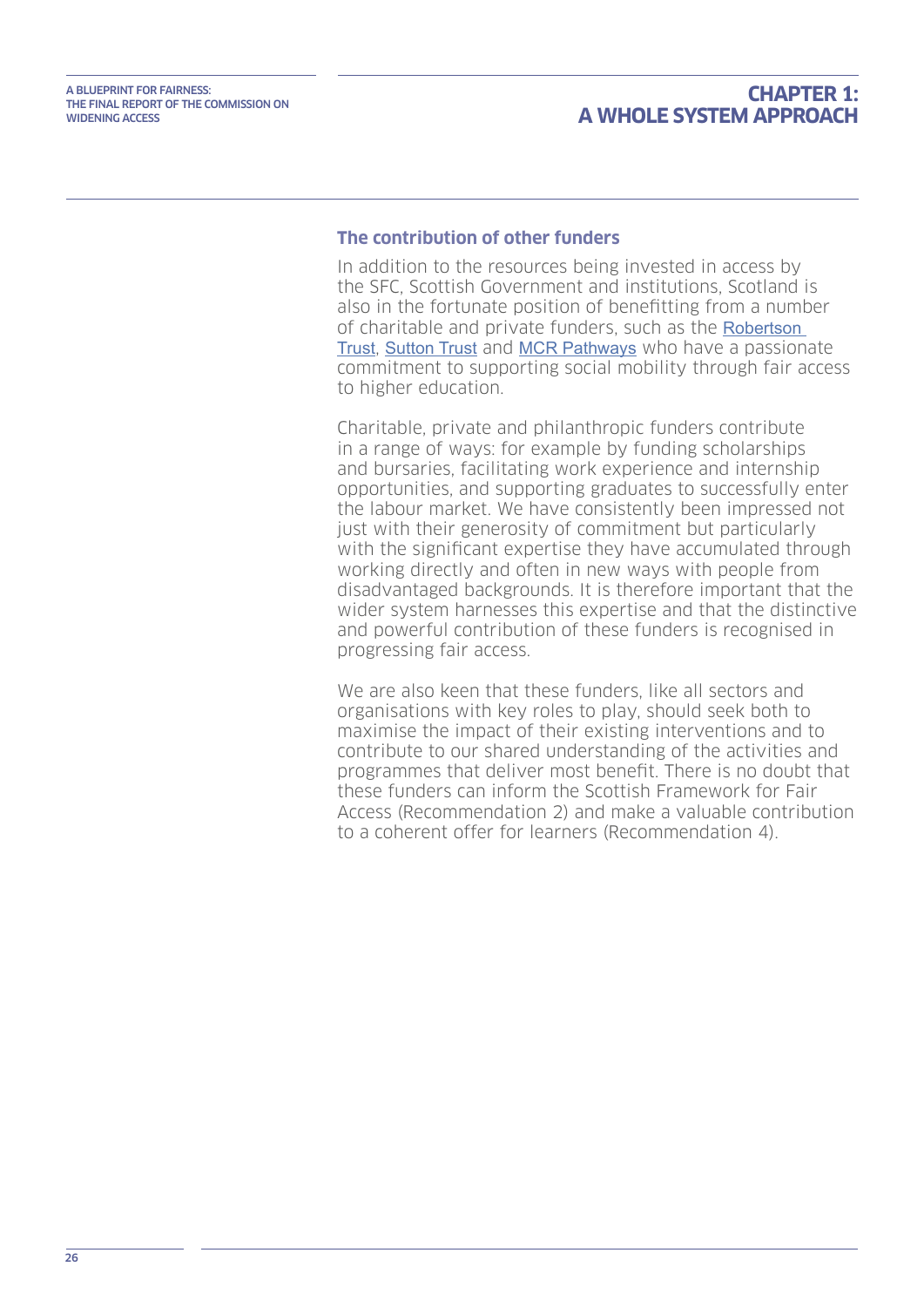## **CHAPTER 1: A WHOLE SYSTEM APPROACH**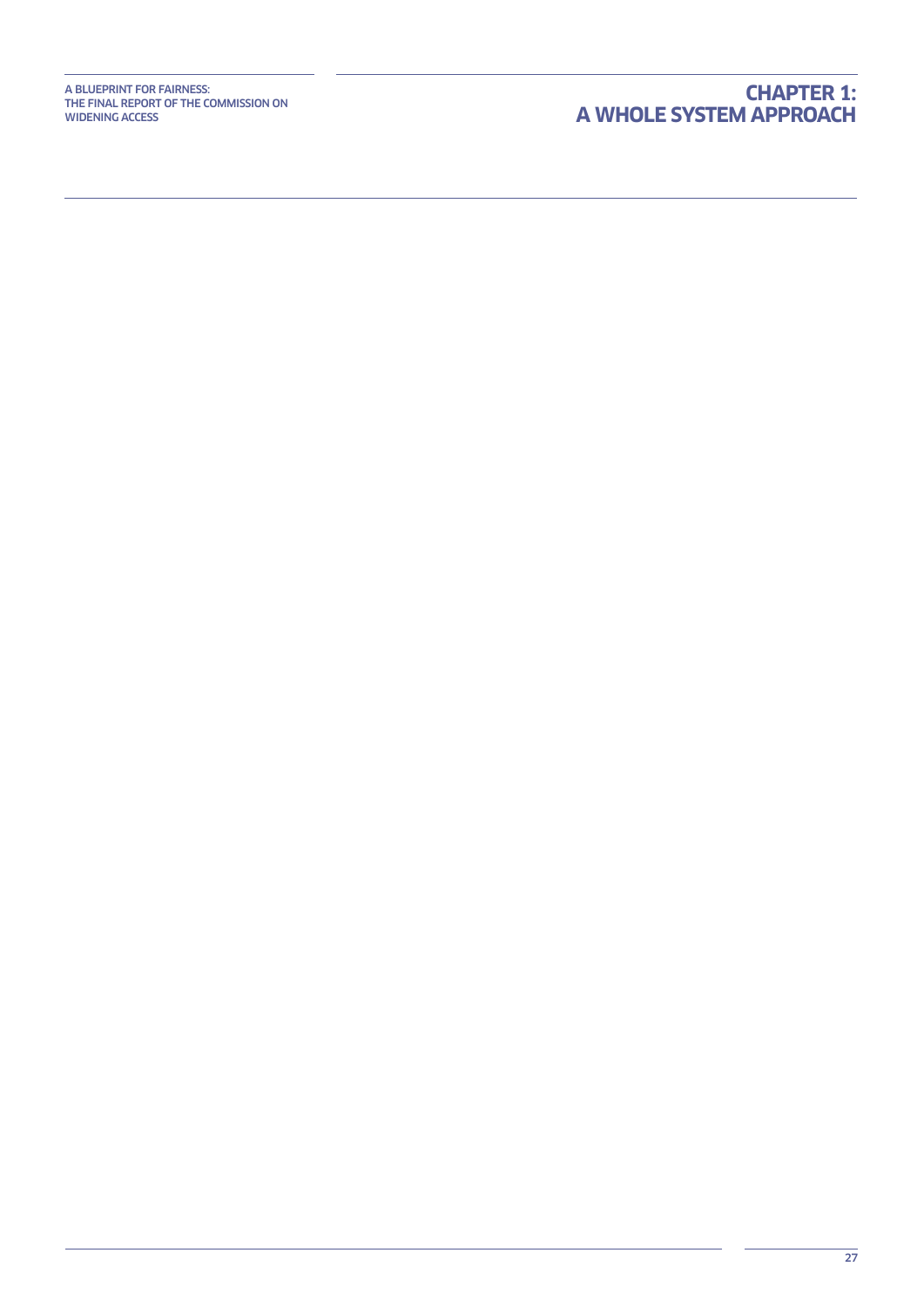## **CHAPTER 2: EMBRACING NEW TALENT**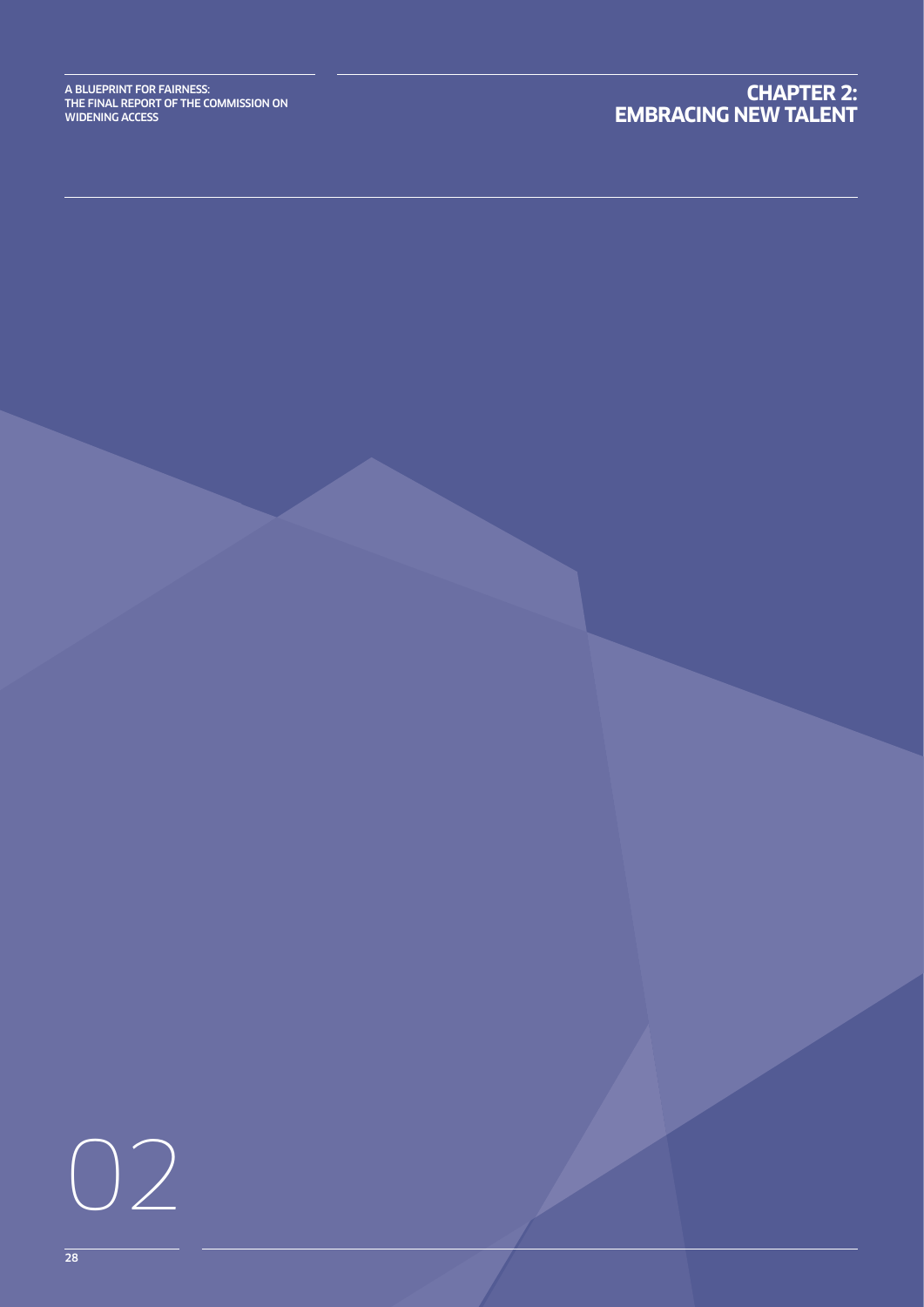> Much of the work to advance fair access is Scotland is presently focussed on supporting and developing individuals to realise their potential. As we shall explore in detail in Chapter 3, this is a legitimate and important strand of work that can maximise the pool of talent from disadvantaged backgrounds entering higher education.

We must challenge any perception, however, that fair access is purely a matter of overcoming the perceived deficits in individuals. If Scotland is serious about securing the scale of progress required, then we must also consider more fundamental, systemic change.

In this chapter we return to the key systemic issues flagged in our interim report, such as fairer admissions and more flexible, joined up transitions between sectors, which we believe can be adapted to ensure that Scotland has a higher education system which is as open as possible to embracing this new talent.

Scottish education has evolved significantly over the last decade or so. Through Curriculum for Excellence and the introduction of the Developing the Young Workforce (DYW) Programme, young people now have access to a far more flexible range of pathways that can be tailored to suit their personal ambitions, abilities and aptitudes. **Flexible Transitions**

> The full impact of these changes is still unfolding. But it is likely this greater flexibility will result in many young people opting for a more blended approach to learning in the senior phase2, for example by undertaking [Open University courses](http://www.open.ac.uk/scotland/study/young-applicants-schools)  in schools or vocational modules delivered in college, moving beyond the traditional model of studying five Highers in fifth year, which continues to form the basis of admissions to many universities.

This shifting landscape makes it all the more critical that systems are joined up: young people who take advantage of wider choices in the senior phase should not be unnecessarily penalised with restricted opportunities to enter university. This will require universities to be more responsive to change and to exhibit greater flexibility in terms of the qualifications and routes that are fully accredited in the admissions process.

There is also clear duplication of provision between schools, colleges and universities in the key transition phases between SCQF levels six and eight. For example, it is possible for learners to operate at SCQF level seven for a full three years

2 S4 to S6 in school

#### **CHAPTER 2: EMBRACING NEW TALENT**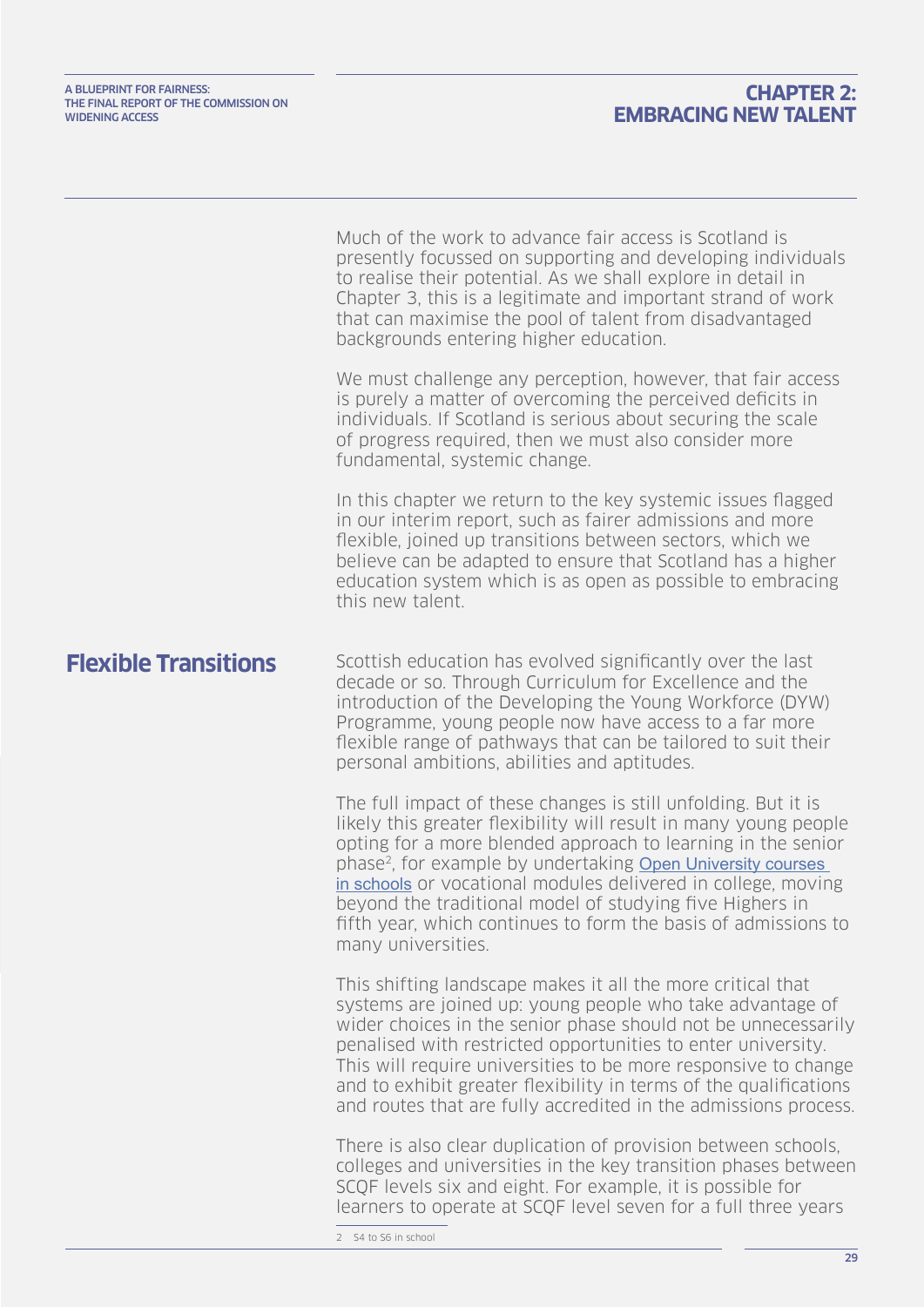#### **CHAPTER 2: EMBRACING NEW TALENT**

before progressing to a higher level of study<sup>3</sup>. Another anomaly is that entry to university is often based on Highers obtained in S5, despite the fact that 98% of 2013/14 school leavers who entered university did so following S6.

It is a strength of the Scottish system, especially in the context of fair access, that learners who need it have the flexibility to benefit from additional time and support to realise their academic potential. However, the above observations raise the question of whether this time and resource is always being used to best effect and whether there are opportunities to use it in a more creative and impactful way to support fairer access.

For example, for some learners it may be possible to make better use of S6 through the delivery of accredited bridging programmes (see next section) to raise aspirations, support improved attainment and facilitate smoother transitions into higher education. We have also seen examples of good practice which suggest that the first year of degree programmes can also be adapted to better support the recruitment and retention of access students, for example through the targeted provision of more intensive academic support and pastoral care.

**Recommendation 5:** Universities should ensure their admissions processes and entry requirements are based on a strong educational rationale and are not unnecessarily prescriptive, to the detriment of learners who take advantage of the availability of a more flexible range of pathways. This should be monitored by the SFC through the outcome agreement process.

**Recommendation 6:** The Scottish Government, working with key stakeholders, should ensure the key transitions phases around SCQF levels 6 to 8 are better used to provide students from disadvantaged backgrounds with the qualifications and experiences required to support fair access.

<sup>3</sup> Advanced Higher in S6, HNC in college then year one of a degree programme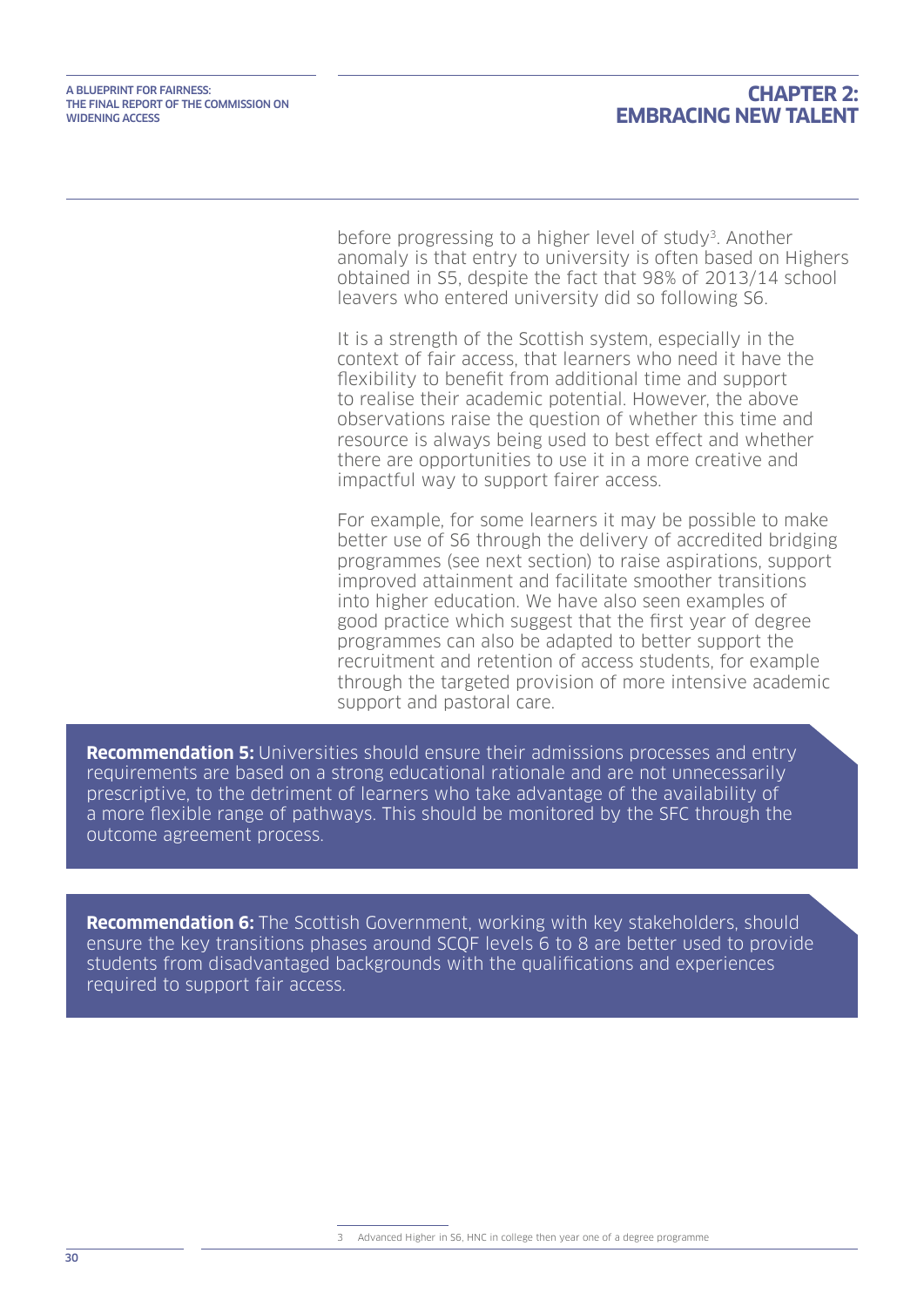#### **CHAPTER 2: EMBRACING NEW TALENT**

A BLUEPRINT FOR FAIRNESS: THE FINAL REPORT OF THE COMMISSION ON WIDENING ACCESS

## **Bridging Programmes**

In Chapter 1 we highlighted the challenges presented by the lack of robust evidence on which kinds of access programmes are most effective. However there is one exception to this: there is good evidence of the positive impact made by academically based programmes which enable disadvantaged learners to supplement their attainment by engaging with university curricula. Examples include academically rigorous [summer schools](http://www.gla.ac.uk/about/wideningparticipation/supportingaccesstogeneralsubjects/summerschool/), gateway programmes and top-up schemes. For clarity we will refer to programmes of this kind as 'bridging programmes'.

The reason these programmes have such a powerful impact is that they simultaneously address a range of barriers, whilst also providing participants with a clear and realistic pathway to admission. Prospective applicants can familiarise themselves with a university campus and tutors, meet potential classmates and sample the teaching style and academic standards they will be expected to meet. Here, the positive impact on aspiration and the dismantling of cultural barriers is clear. Crucially, participants are also able to showcase their academic ability, in the knowledge that successful completion will result in an offer that is fair and achievable. For their part, institutions, by observing firsthand how participants cope with the academic rigour of the programme can more accurately judge ability, allowing them to more confidently make adjusted offers.

We have also heard evidence from educational professionals that young people who undertake these programmes during their school career return to school significantly more engaged and motivated to achieve the grades necessary to gain admission. This means bridging programmes have the potential to go beyond acting simply as an academic top-up, to facilitate improved school attainment in the first place.

The difficulty is that there are relatively few of these programmes and places are limited on those which do exist. Given the power of bridging programmes to advance fair access, we must ensure there is enough of this provision to make a significant impact at national level and that sufficient places are made available to meet the needs of disadvantaged learners across Scotland. We also see no compelling reason why the academic credit earned through the completion of a bridging programme at one university should not be recognised by institutions across the sector.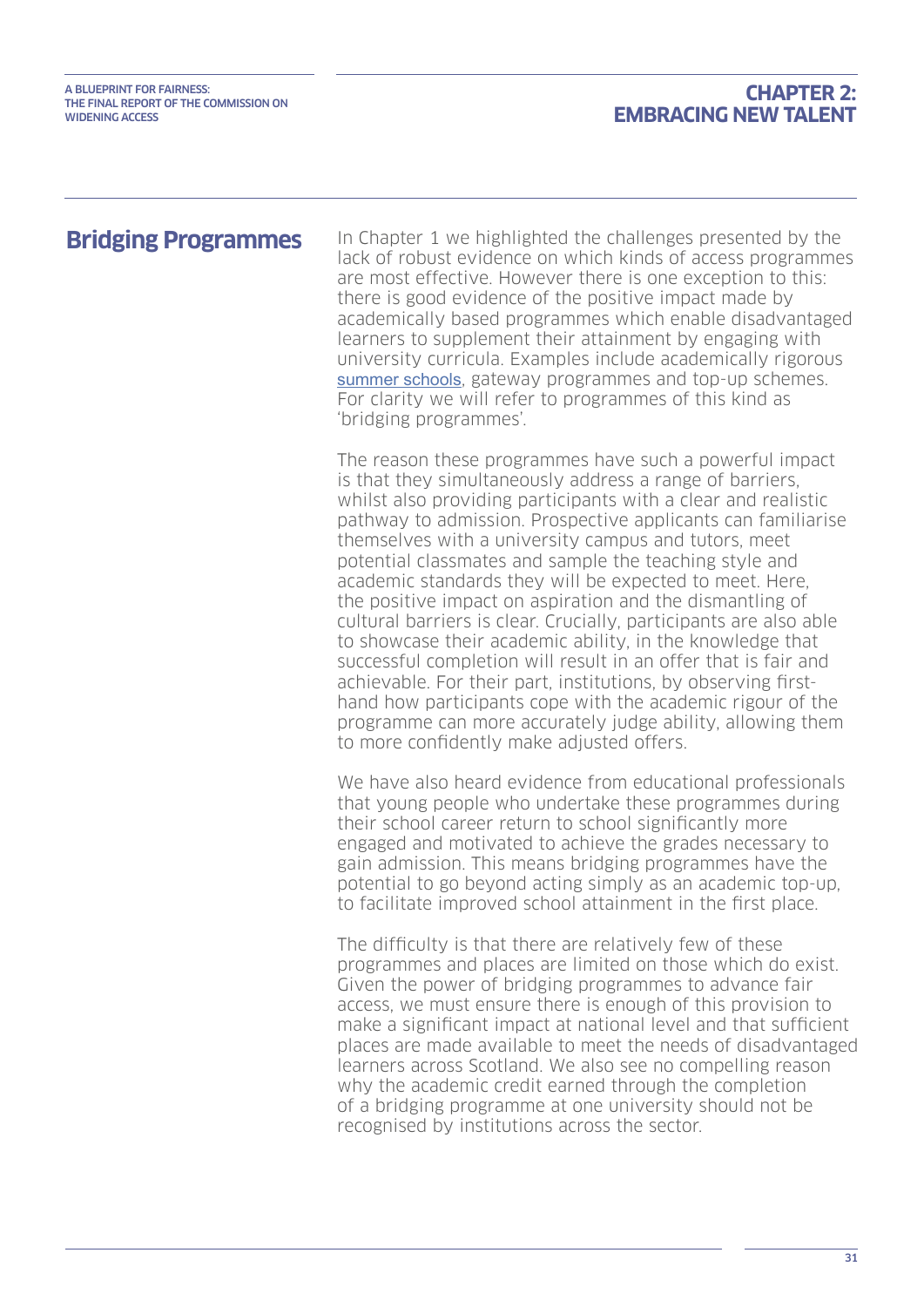**Recommendation 7:** The Scottish Funding Council, working with professionals, should develop a model of how bridging programmes can be expanded nationally to match need.

- Given the clear benefits to the learner, the model should ensure that academic credit awarded through the completion of such programmes is transferrable between universities.
- Successful completion of such programmes may form one of the conditions of the access thresholds to be developed in line with Recommendation 11.
- This model should have particular regard to the evidence that bridging programmes are especially beneficial when delivered earlier in the education journey.

# **Articulation**

Articulation pathways, defined as progression from college to university where full credit is awarded for prior learning, is a distinctive and much admired feature of Scottish post-16 education. In our interim report we identified the expansion of articulation pathways as a real success story of Scottish higher education and a powerful means of advancing fair access.

To recap, disadvantaged learners are much more likely than their more affluent peers to begin their higher education in college rather than university. In 2013/14 nearly 29% of all college students and 22% of HE college students were from Scotland's 20% most deprived communities (SIMD20). In the same year, 4,515 students from SIMD20 communities successfully achieved a Higher National<sup>4</sup> qualification. These figures show that colleges provide a crucial alternative route into higher education and can play a powerful role in expanding the limited applicant pool resulting from the school attainment gap. It is clear that this potential can be most effectively exploited through reliable, well-designed articulation pathways.

However, we also identified a number of areas in which the impact of articulation on fair access could be improved. While much progress has been made in recent years, there is currently significant variance across the university sector in terms of the extent to which different institutions engage with articulation: in 2013/14 around 84% of total articulation was delivered by five institutions.

4 HNC or HND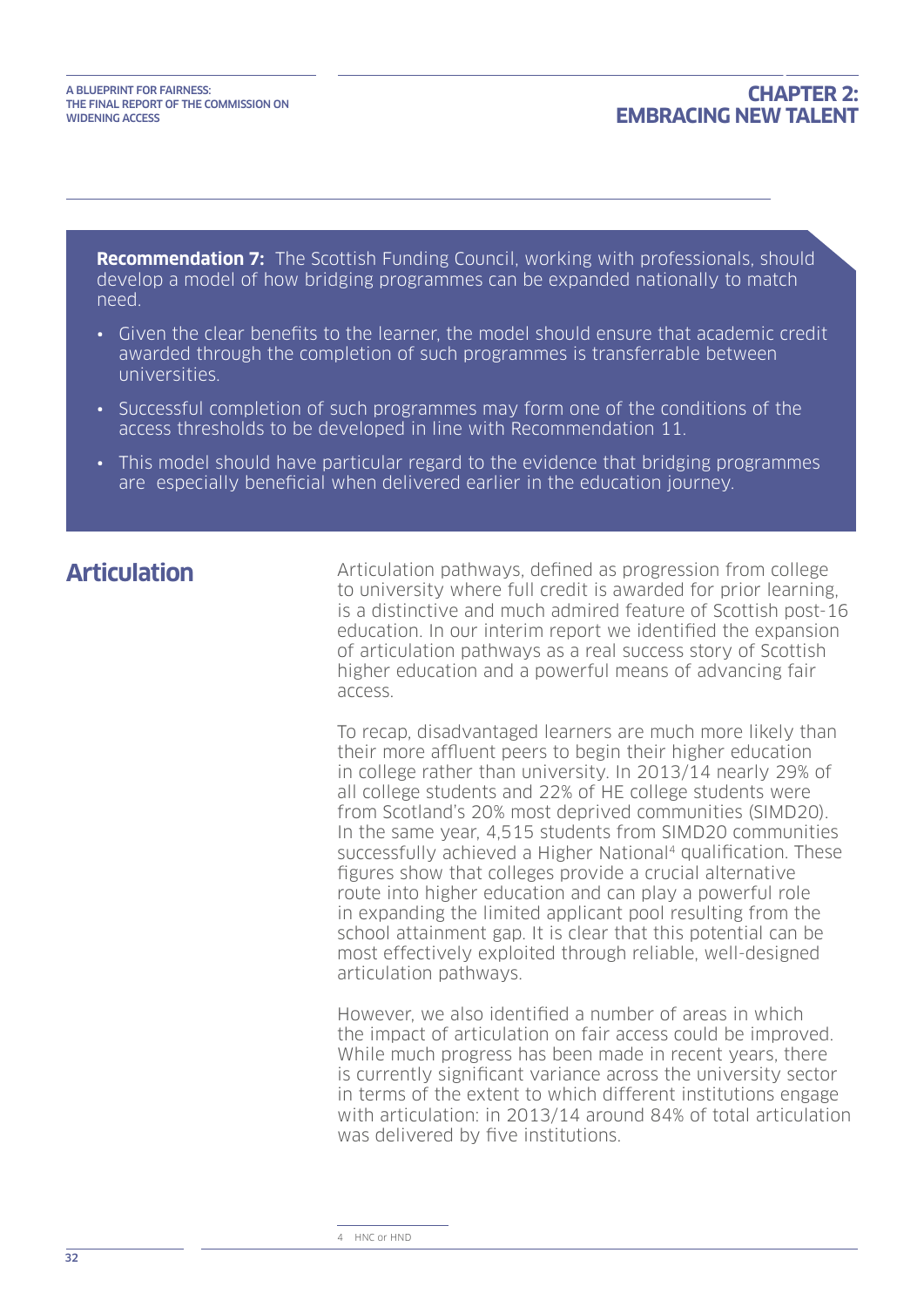#### **CHAPTER 2: EMBRACING NEW TALENT**

There is also significant variance in terms of the level of credit that is awarded for prior learning. For example, in 2013/14 43% of learners from SIMD20 communities progressing from college to university did not articulate at all in that they were awarded no credit for prior learning. Moreover, there is a clear tendency for more selective institutions to award less credit for prior learning than other parts of the sector, most notably the post-92 institutions. In 2013/14 only around 1% of SIMD20 learners who progressed from college to university with full credit for prior learning entered one of Scotland's four ancient institutions.

#### **Engaging with the sector**

In our interim report we committed to working with the sector to understand whether there are legitimate reasons for this variance in approaches. Several of those consulted offered the opinion that the successful expansion of articulation in the post-92 institutions has taken time and was to an extent supported by the SFC's investment of strategic funding. It was suggested that extending this approach to other institutions could support an expansion of articulation across the wider sector.

However, the SFC has advised that this investment was a response, rather than a driver of this expansion and that while this funding was made available to all institutions. it was the post-92s who took most advantage. Moreover, in recent years the SFC has invested in additional places for articulation. While this has increased the number of universities offering articulation pathways, it has not necessarily led to all institutions viewing articulation as a core activity.

Perhaps more substantively, several of those consulted suggested that any hesitancy to engage with articulation may be explained by data held by institutions which suggests that learners who progress from college to more selective institutions withdraw at a higher rate than standard entrants, especially if they are awarded advanced entry.

We have paid careful attention to these concerns: it is in nobody's interest, least of all students', to set people up to fail. But we are also conscious that since articulation is not a core activity in these institutions, they are less likely to have in place the core elements regarded as pre-requisites for successful articulation; such as seamless curricular links, entering as part of a familiar cohort, transitional academic support and targeted pastoral care.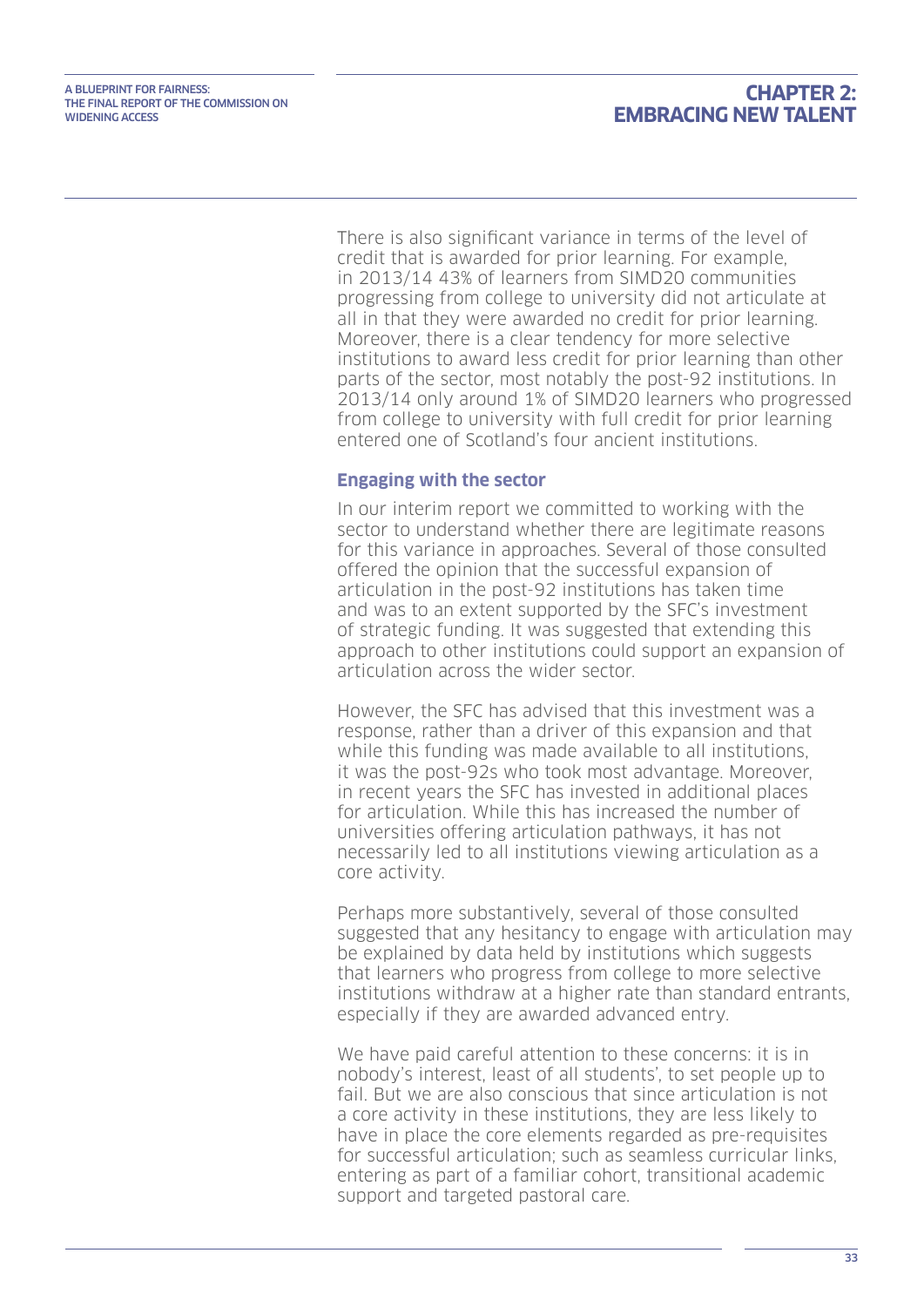**CHAPTER 2: EMBRACING NEW TALENT**

We cannot therefore discount the possibility that any evidence of articulating students withdrawing at a higher rate in these institutions is down to the absence of these core elements rather than any fundamental academic issues. This point is supported by the consistent evidence that those entering university through well-established articulation routes perform just as well as the standard cohort.

#### **Our conclusion**

Overall, we believe it is important that all institutions engage strongly with articulation. Most standard routes into university depend upon achieving good results at Higher. To an extent this is true even of contextual admissions and the various academic bridging programmes. But there is a significant cohort of disadvantaged learners who leave school with few, if any, formal qualifications. For these learners, articulation is a crucial alternative route into university.

We therefore see no good reason why Scotland should persist with an essentially stratified higher education system where learners who take longer to realise their potential have access only to a restricted number of institutions and courses. We therefore believe that all universities should be required to engage meaningfully with articulation, building on the numerous examples of [best practice](https://www.stir.ac.uk/news/2015/09/integrated-degree-students-enrol/) already in place across the sector.

**Recommendation 8:** The SFC should seek more demanding articulation targets from those universities that have not traditionally been significant players in articulation.

- These targets should have a clear focus on the benefits, both to learners and the public purse, of awarding full credit for prior study.
- In establishing new articulation pathways, colleges and HEIs should build upon best practice models already in place to secure the curricular alignment necessary to ensure that learners are equipped with the necessary prior learning and academic skills to enable them to succeed in degree level study.
- For the purposes of more effective IAG, the SFC should develop, or commission, an articulation 'map', setting out all of the available pathways across Scotland.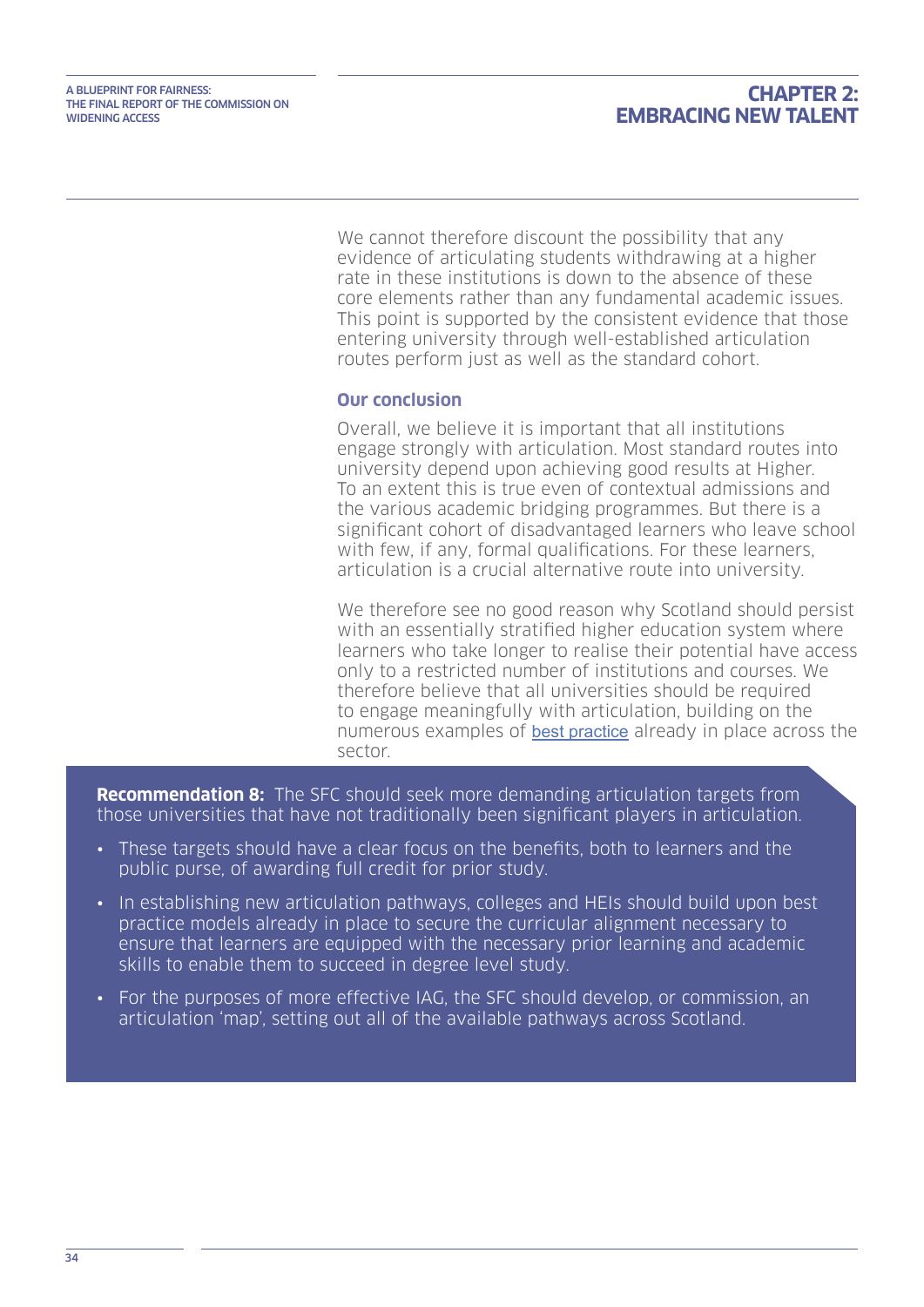# **CHAPTER 2: EMBRACING NEW TALENT**

### **Monitoring unintended consequences**

We are conscious that if selective institutions begin admitting larger volumes of HN students with advanced standing, this may fundamentally alter the profile of applicants, creating much stiffer competition for articulation places. A significant volume of new applicants with higher attainment than one would normally expect could result in disadvantaged learners being squeezed out. Such an outcome is not aligned to the spirit of our recommendation above, and it is plainly undesirable if new articulation routes simply evolve into another mechanism for perpetuating unfairness.

It is therefore important that the expansion of articulation is monitored to ensure it continues to support disadvantaged learners to progress to degree level study.

**Recommendation 9:** Universities colleges and the SFC should closely monitor the expansion of articulation to ensure it continues to support disadvantaged learners to progress to degree level study. Should this not be the case, a proportion of articulation places should be prioritised for disadvantaged learners.

### **Encouraging new models**

While the present model of articulation has been an undoubted success, it relies upon the development of very close curricular links between specific courses at specific institutions. The consequence for learners is a fairly restricted choice of courses and institutions to which they can progress with their HN qualification. Universities and colleges should therefore be encouraged to explore whether there are more flexible, learner centred models which could facilitate access to a broader range of courses and institutions

**Recommendation 10:** The Scottish Funding Council, working with HEIs and colleges, should explore more efficient, flexible and learner centred models of articulation which provide learners with the choice of a broader range of institutions and courses.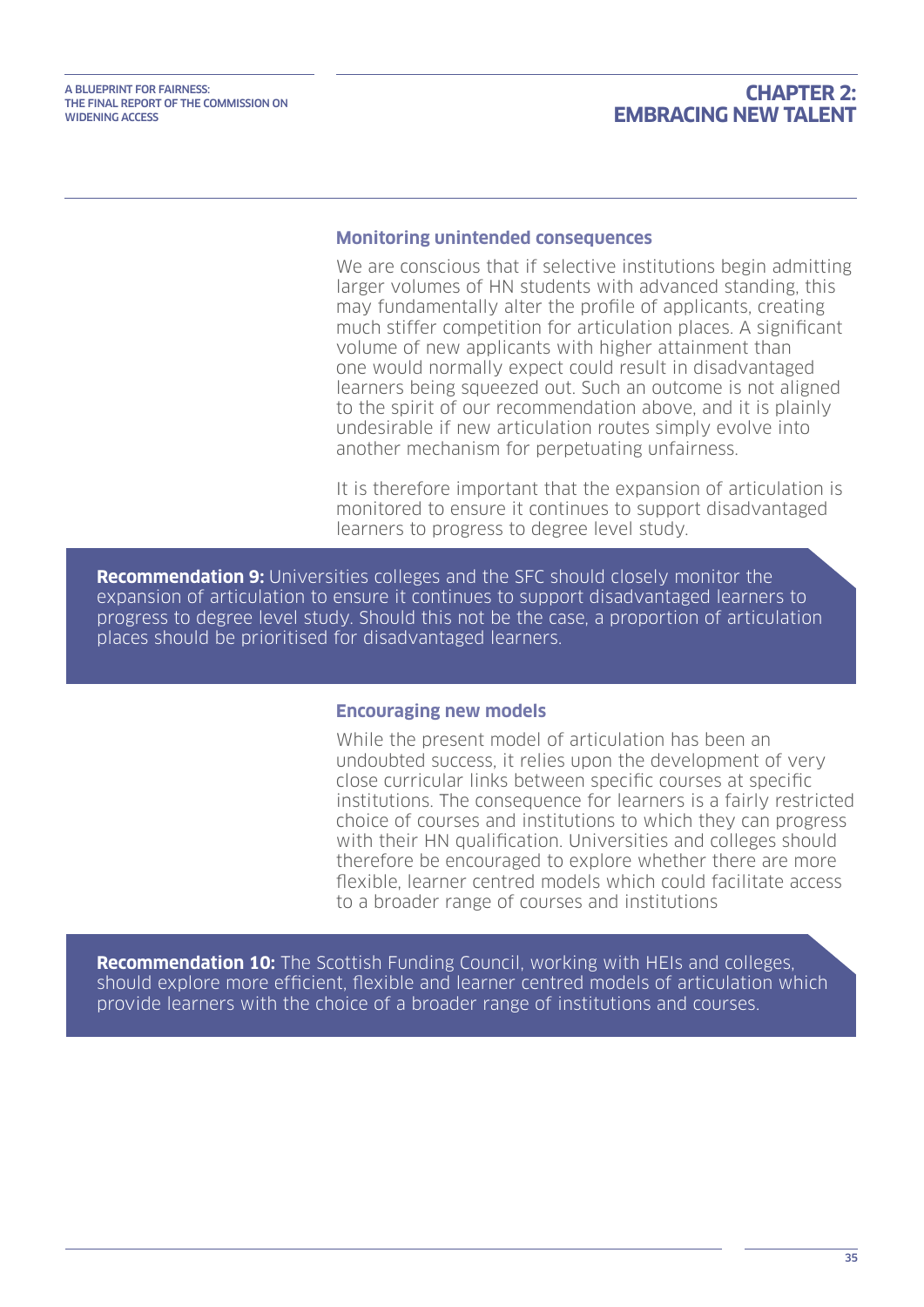### **CHAPTER 2: EMBRACING NEW TALENT**

A BLUEPRINT FOR FAIRNESS: THE FINAL REPORT OF THE COMMISSION ON WIDENING ACCESS

# **Admissions**

Over the last decade, a gradual improvement in school attainment has led to increased demand for higher education in the context of a system with a fixed number of places. In order to manage this increased competition, universities have, perhaps understandably, responded by raising entry requirements.

Universities have approached our discussions with them on this issue with candour, acknowledging that this trend has led to a position where many institutions now routinely ask for substantially higher grades than the level of attainment that is necessary to successfully complete degree programmes.

Since disadvantaged learners are much less likely than their more affluent peers to achieve the very high grades often now required to enter university, it is they who have been disadvantaged most by this trend. The increasing use of contextual admissions is in part a mechanism to mitigate this problem.

# **Contextualising achievement**

In our interim report we drew attention to the increasingly compelling evidence that, within a certain range of attainment, disadvantaged learners consistently achieve the same, or even better, degree classifications than their more advantaged peers with higher grades. This suggests that the applicant pool is being unnecessarily, and unfairly, limited by an over reliance on school attainment as the primary measure of academic ability.

Focussing purely on grades, in isolation from the context in which they are achieved, means that universities are often failing to identify and recruit the best talent. As is repeatedly made clear in the academic literature, it also serves to replicate social inequalities manifesting earlier in the educational journey and unfairly discriminates against bright applicants from disadvantaged backgrounds.

The evidence here is compelling: a learner who achieves good grades in a significantly more challenging context, without the advantages of a more affluent background, is likely to be especially bright and well-motivated. It is therefore unsurprising that such individuals flourish when placed in world class learning environments.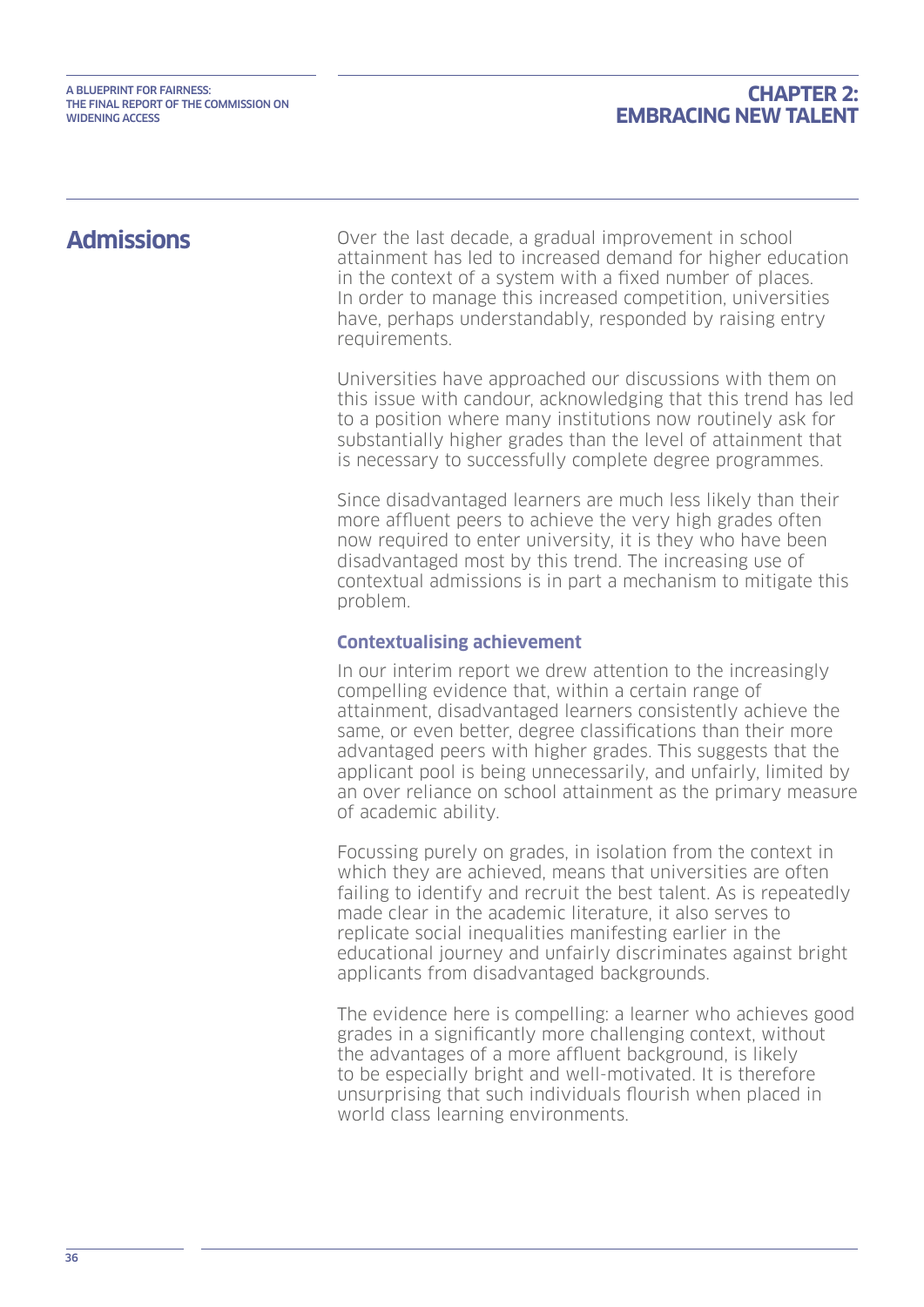# **CHAPTER 2: EMBRACING NEW TALENT**

### **Access thresholds**

The Scottish university sector is responsive to this emerging evidence: many institutions now routinely take account of contextual factors such as school performance, uptake of free school meals<sup>5</sup> and lack of parental experience of HE. In some, but not all, cases this can lead to a modest lowering of entry tariffs.

While this progress is welcome, we believe there is a compelling, evidence based argument for more radical action. Our proposal is for the formal introduction of separate entry requirements for the most disadvantaged learners for degree programmes right across the university sector. Rather than the market rate, these new access thresholds should be based on the minimum academic standard judged necessary to successfully complete a specific degree programme.

Institutions should set access thresholds with genuine ambition: the University of Glasgow's [Top-Up programme](http://www.gla.ac.uk/about/wideningparticipation/supportingaccesstogeneralsubjects/top-up/) and [St Andrews, Gateway to Physics](https://www.st-andrews.ac.uk/study/ug/options/routes/physics-gateway/) initiative have already set a benchmark of reducing standard tariffs by between five and seven grades. Crucially, by delivering targeted academic and pastoral support in the initial stages of study, neither has experienced any detrimental impact on academic standards. We therefore see no strong reason why similar, or even more progressive approaches cannot be mainstreamed right across the sector.

It may be argued that access thresholds are unfair and that everyone should be expected to meet the same academic standards. This would only be a good argument if all applicants had the same opportunities to realise their potential. But this is plainly not the case: disadvantaged learners face educational, cultural and systemic barriers which make their journey into higher education much more difficult. It is therefore squarely upon their shoulders that any disadvantage or unfair denial of opportunity rests. Access thresholds will simply help correct this imbalance by creating a more level playing field until such time as fair access is achieved.

<sup>5</sup> As a proxy for household income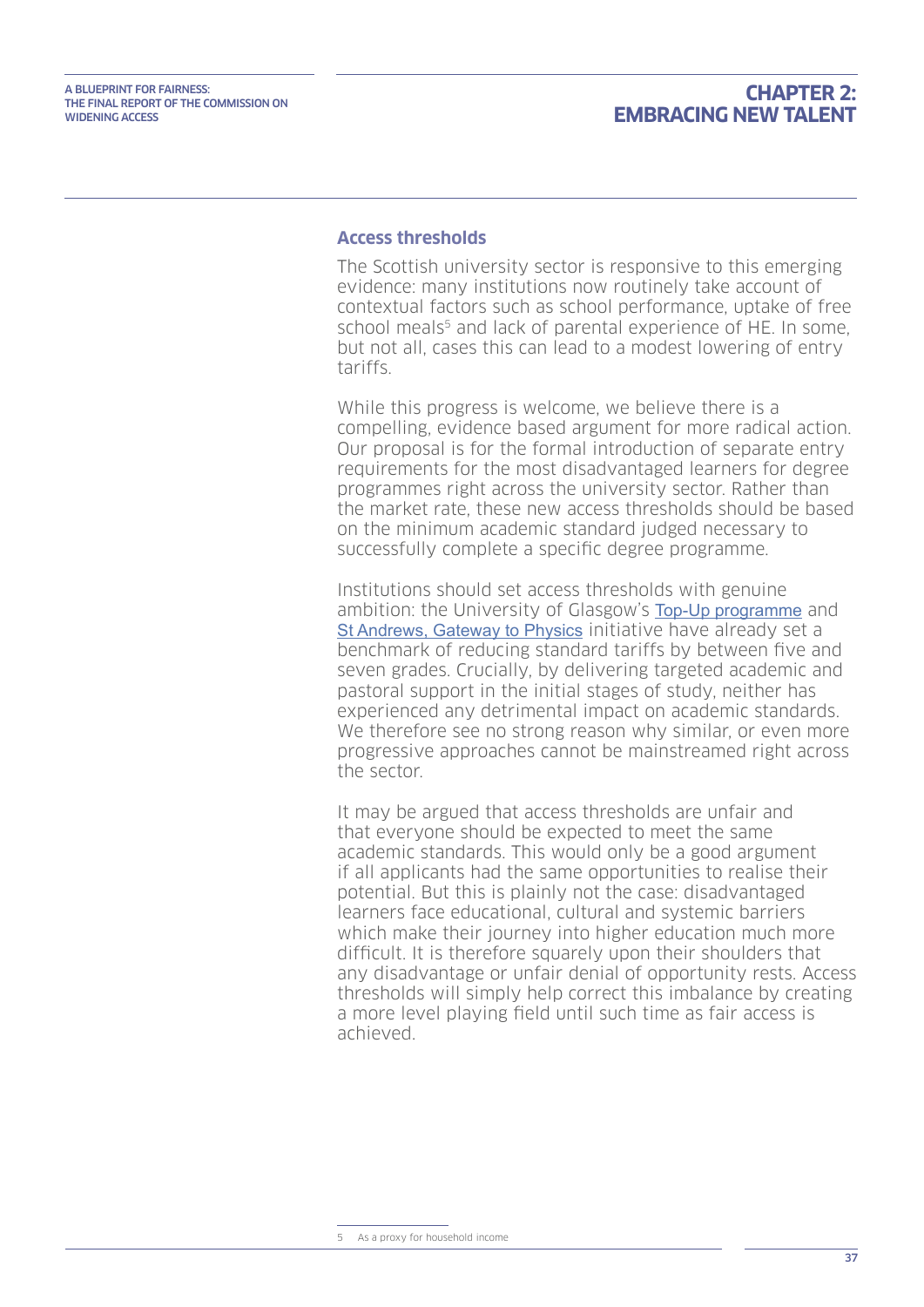# **CHAPTER 2: EMBRACING NEW TALENT**

### **Monitoring and regulating access thresholds**

Though our intention is to maximise the pool of disadvantaged applicants with a realistic chance of succeeding at university, in the initial phase of change we do not envisage access thresholds operating as an entitlement. There may sometimes be good reasons, unrelated to grades, why an applicant may not be a good fit for a particular course.

That said, with a view to maximising the impact of access thresholds, the SFC should monitor both the level at which these thresholds are set and the number of disadvantaged learners who are offered places. Should the intended outcomes fail to be delivered, Ministers should consider options for creating an entitlement to a place for disadvantaged learners who achieve a certain level of attainment.

We acknowledge that the introduction of access thresholds is a radical step with potentially far-reaching implications. It will therefore also be important for institutions, and the SFC, to monitor their impact to guard against any unintended consequences.

**Recommendation 11:** By 2019 all universities should set access thresholds for all degree programmes against which learners from the most deprived backgrounds should be assessed. These access thresholds should be separate to standard entrance requirements and set as ambitiously as possible, at a level which accurately reflects the minimum academic standard and subject knowledge necessary to successfully complete a degree programme.

- The impact of access thresholds and wider contextual admissions policies should be monitored and evaluated by the SFC as part of the outcome agreement process. In particular, the SFC should monitor the extent to which access thresholds differ from standard requirements, the number of applicants receiving adjusted offers and whether the introduction of access thresholds leads to any unintended consequences.
- Should the access threshold fail to deliver the intended outcomes by the end of 2022, Ministers should consider options for providing disadvantaged learners who meet a certain level of attainment with an entitlement to the offer of a place in a university.
- The implementation of access thresholds and more robust arrangements for monitoring and evaluation of impact will make an important contribution to the emerging evidence base in this area. Universities should therefore continually refine their contextual admissions policies and, where necessary, access thresholds in line with this evidence.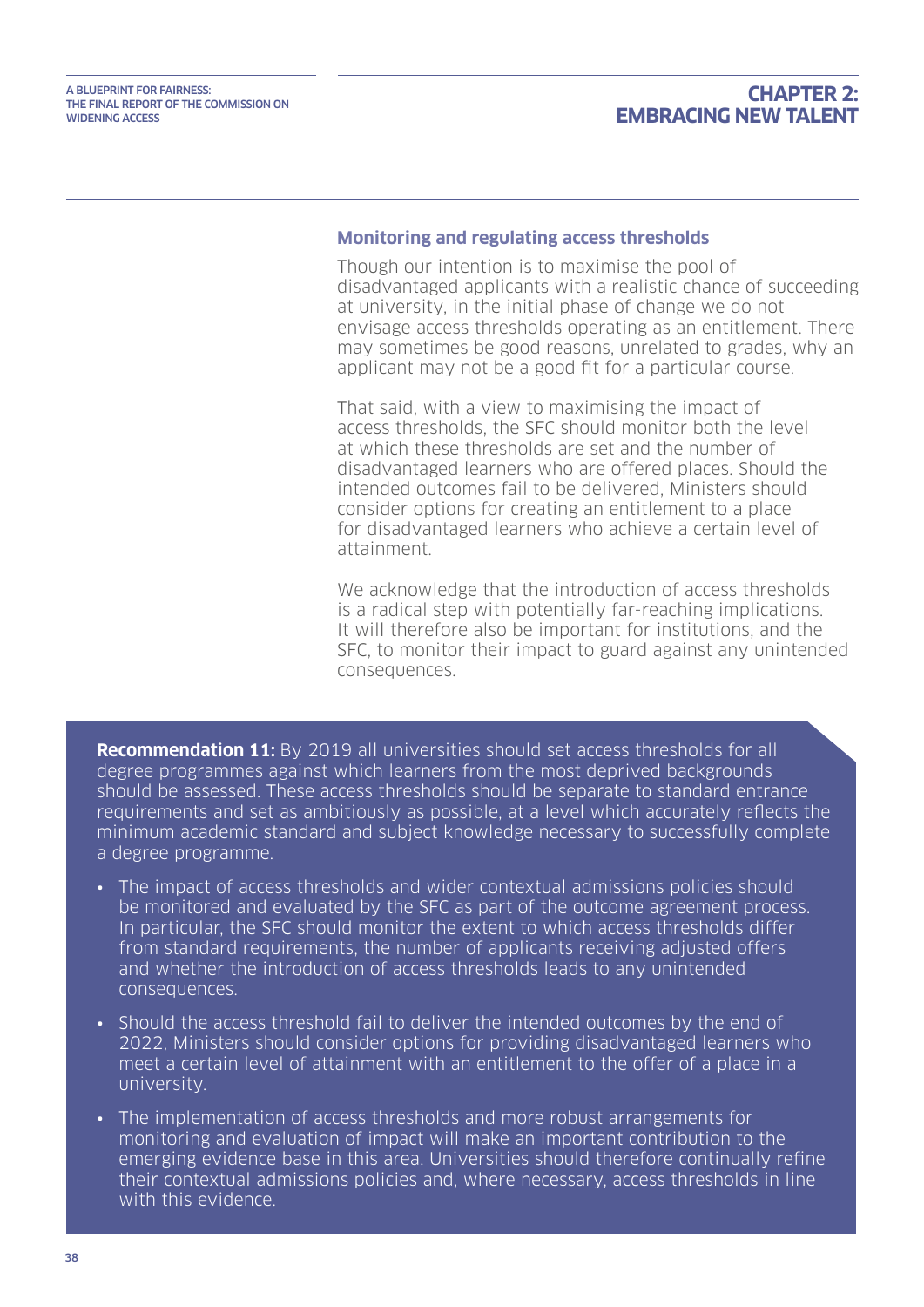**Recommendation 12:** All Universities should be as open and transparent as possible over their use of access thresholds and wider contextual admissions policies. In particular, they should seek to maximise applications from disadvantaged learners by proactively promoting the access thresholds to the relevant schools, pupils, parents, local authorities and teachers.

### **Admissions and University Rankings**

Universities have drawn our attention to another factor that may be influencing the inflation in entry requirements: the fact that average entry tariffs are one of the key criteria determining an institution's placing in several of the most prestigious university rankings.

These rankings are crucial to a university's ability to attract income through research contracts and the recruitment of international students. This creates a strong incentive for institutions to increase entry tariffs: it is a straightforward way of improving their rankings and reaping the associated reputational and financial benefits. The global reputation of Scotland's university sector is a national asset and it is important that it be protected and enhanced. But we are clear that this should not be at the expense of opportunities for disadvantaged learners.

The priority attached to wider access is gaining momentum across the developed world as Governments increasingly recognise the social and economic value of improving social mobility. In this context it appears to be something of an anomaly that socioeconomic diversity should not be a key marker of excellence, especially in light of the evidence, presented in our interim report, that it can enhance the educational experience of all students.

There is therefore a strong argument for making the case to those responsible for compiling these rankings that they should take greater account of this shifting landscape.

**Recommendation 13:** The Commissioner for Fair Access, should engage with those compiling key university rankings to ensure greater priority is given to socioeconomic diversity within the rankings and to ensure that institutions who take the actions necessary to achieve fair access are not penalised.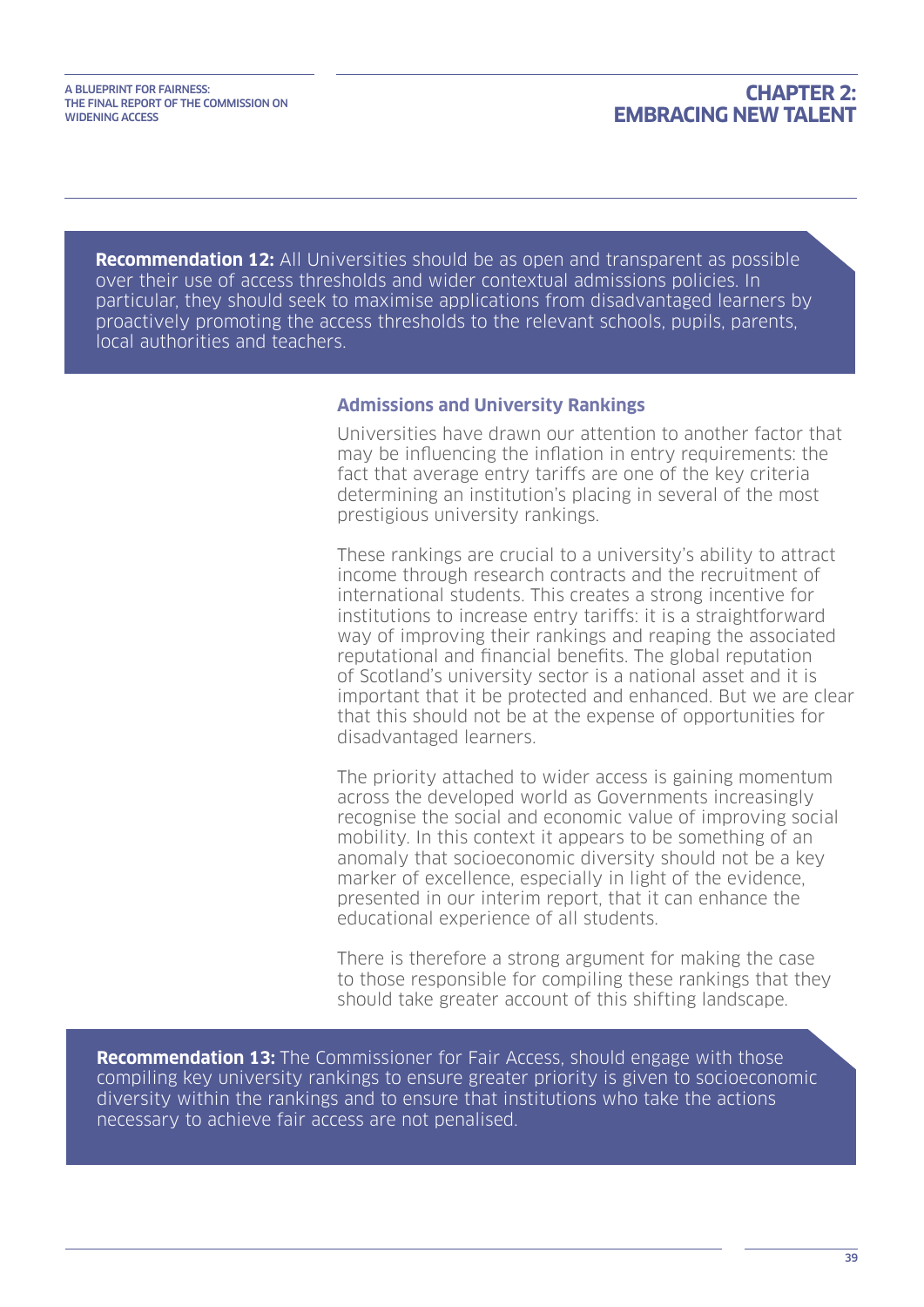# **CHAPTER 2: EMBRACING NEW TALENT**

### **Non-Academic Factors**

In our interim report we presented UK-wide evidence showing that the emphasis placed by admissions processes on skills and experiences that are broadly exclusive to more affluent socioeconomic groups serves as an additional layer of unfairness for disadvantaged learners. In response, we committed to exploring whether the system could be made fairer by placing more equal value on the diverse range of personal qualities and experiences which different socioeconomic groups offer.

However, we have found a degree of consensus that these issues are perhaps less of a problem in Scotland than is reflected in the UK-wide research. For example, several institutions stated they already have in place procedures which ensure that disadvantaged applicants displaying evidence of having overcome barriers are more likely to be offered a place.

Though this is welcome, we do not wish to be complacent over this issue, especially since the sector itself has acknowledged there is room for improvement. Moreover, the fact that even we have found it difficult to establish a clear picture of the processes used to across the sector suggests the need for significantly more transparency over how applications are assessed.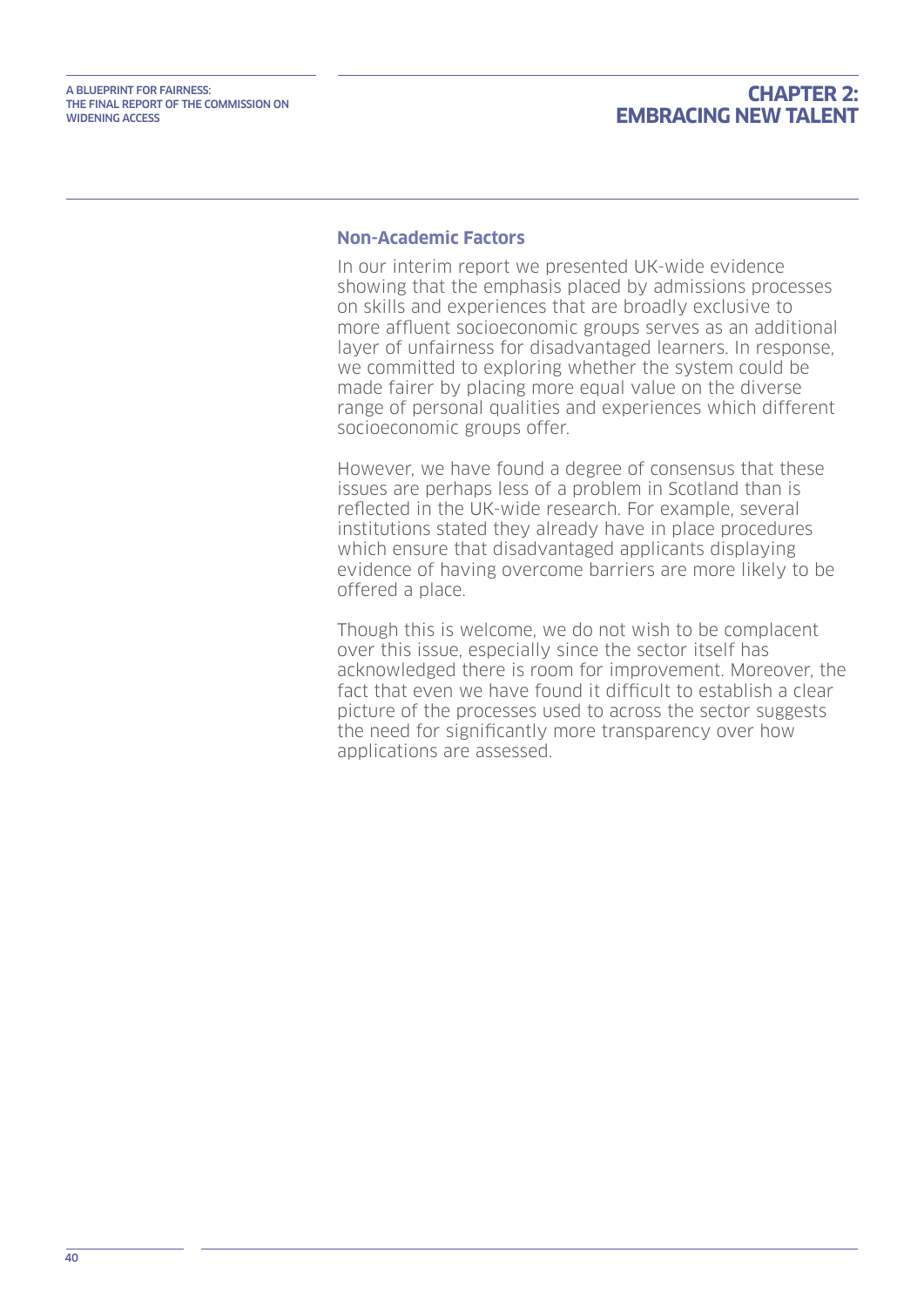On balance, our view is that the most prudent course of action is to commission a review of the non-academic elements of the admissions process in Scotland.

**Recommendation 14:** The SFC should undertake an independent review of the processes – such as personal statements and interviews – that are used to evaluate non-academic factors in applications, with the aim of assessing whether, and to what extent, they unfairly disadvantage access applicants.

• This review should also consider whether there are other processes or assessment techniques that would increase fairness and more accurately evaluate the potential of applicants. The outcome of the review should be reported to the Commissioner for Fair Access.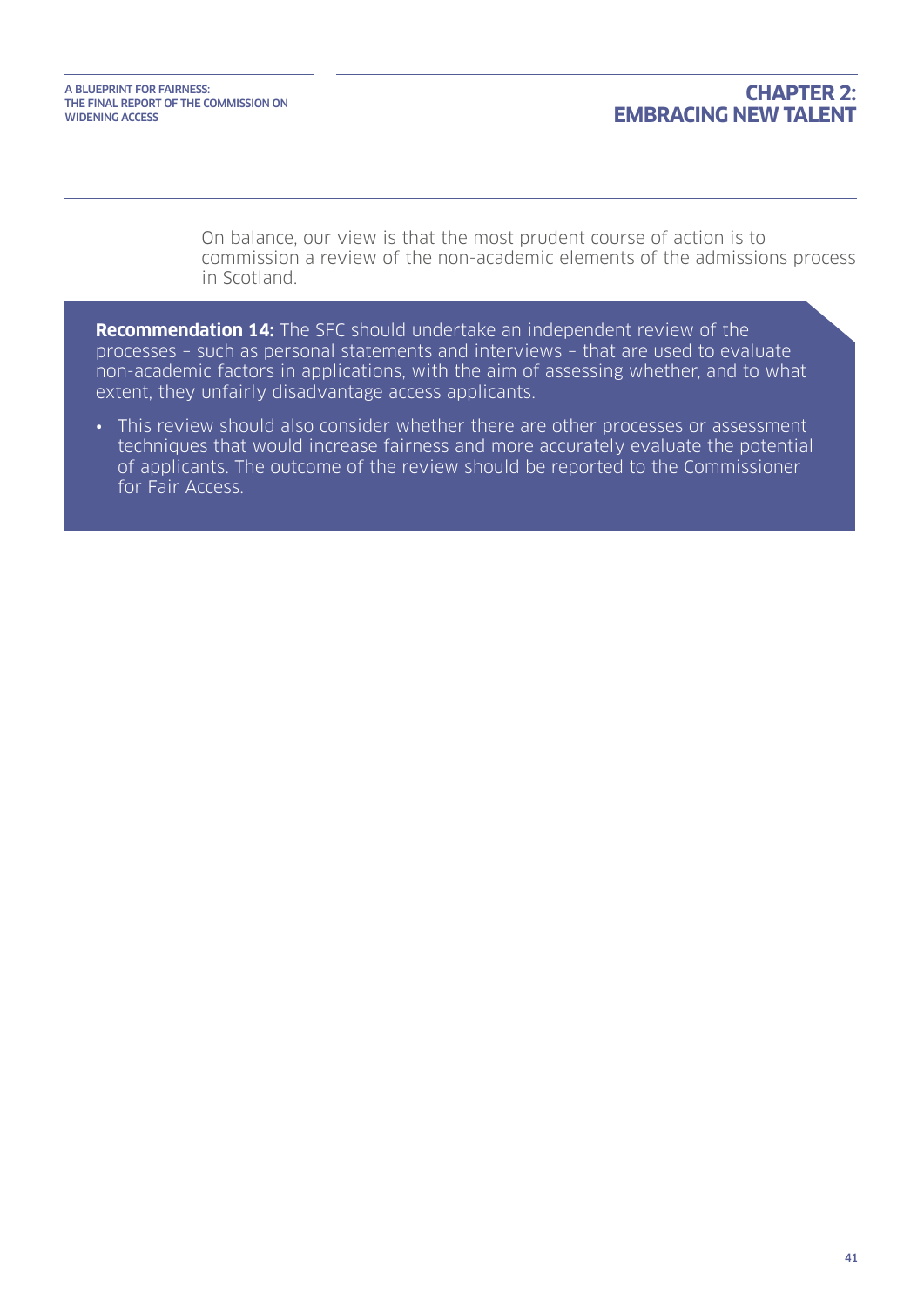# **CHAPTER 3: SUPPORTING OUR LEARNERS**

# 03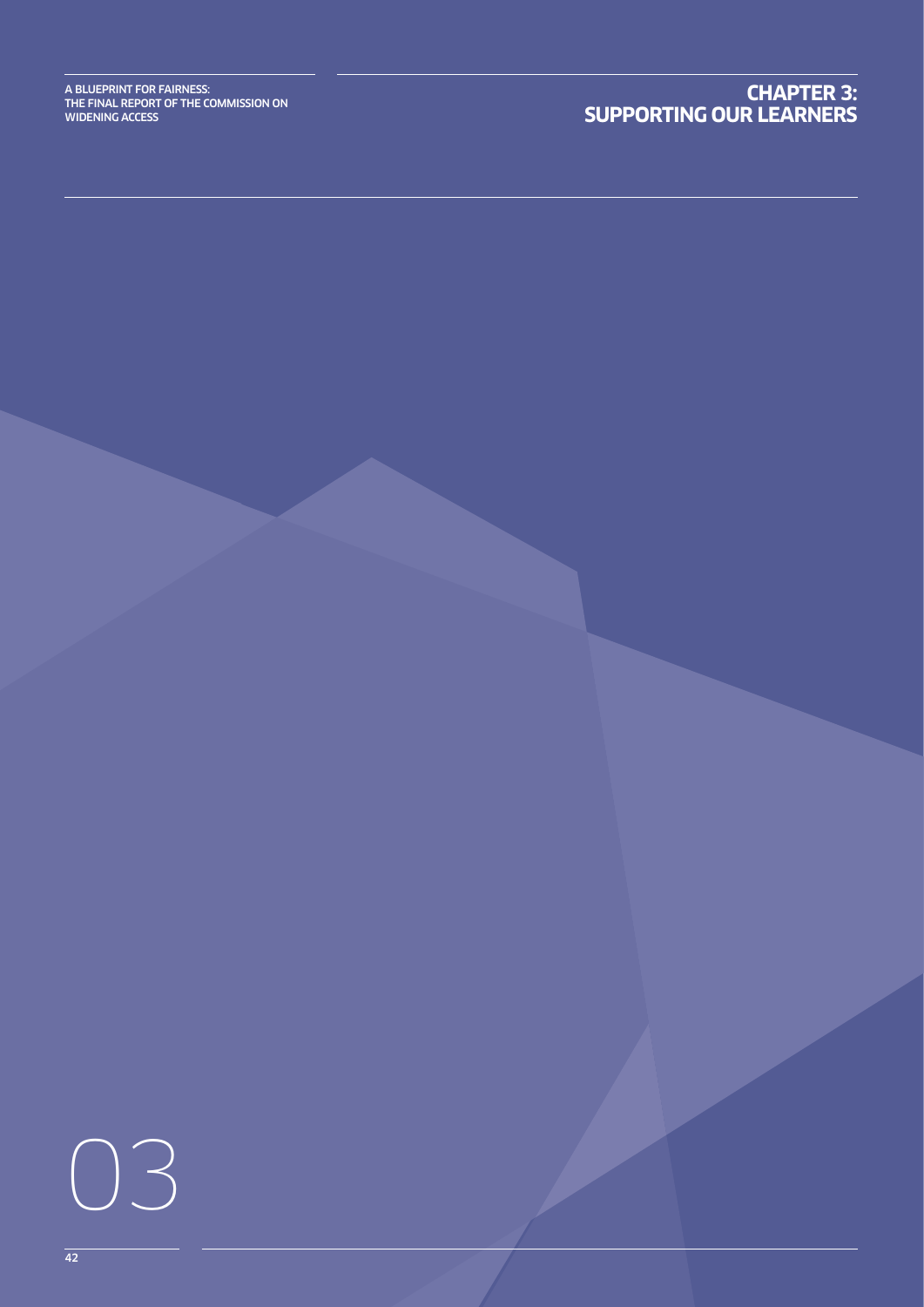Scotland's most disadvantaged learners are a rich source of untapped talent. It is rightly a matter of national concern that, for a variety of reasons, far too few disadvantaged learners either aspire to enter higher education or achieve their full academic potential in school. The consequence is a significantly restricted pool of applicants to HE from disadvantaged backgrounds.

The proposals for systemic change laid out in Chapter 2 will make a significant contribution to advancing fair access. However, the impact of this fairer, more flexible system can only be maximised if these proposals are complemented with measures to ensure the system can draw from a much stronger, more reliable pipeline of talent.

In addition to enabling disadvantaged learners to access higher education it is equally important to support them both to sustain their studies and to overcome barriers they may face when embarking on their chosen career.

In short, to achieve fair access, Scotland needs to do a much better job of identifying and supporting the brightest talent in disadvantaged communities to fulfil their potential. In this Chapter we focus on the important ways in which this can be achieved.

# **Early Years**

In our interim report we observed that, when it comes to fair access, there is no such thing as an intervention that is too early. The impact of socioeconomic disadvantage is evident before some children enter school and this often sets a course for a lifetime of disadvantage. By age five, the gap in vocabulary between children from low-income and highincome households is already 13 months and we know that children who experience multiple disadvantage in the early years are more likely to have lower attainment at age 14.

The pre-school years have never had more prominence within Scottish public policy than at present. This has led the current Government to commit to almost doubling the number of funded early learning and childcare hours available for three and four year-olds and for two year-olds in lowincome households. We welcome these developments and endorse the powerful role they can play in supporting our most vulnerable children to realise their potential. We also recognise that the expansion of early learning and childcare can impact on fair access in other ways, for example, through increased opportunities for adults to return to education or to join the workforce.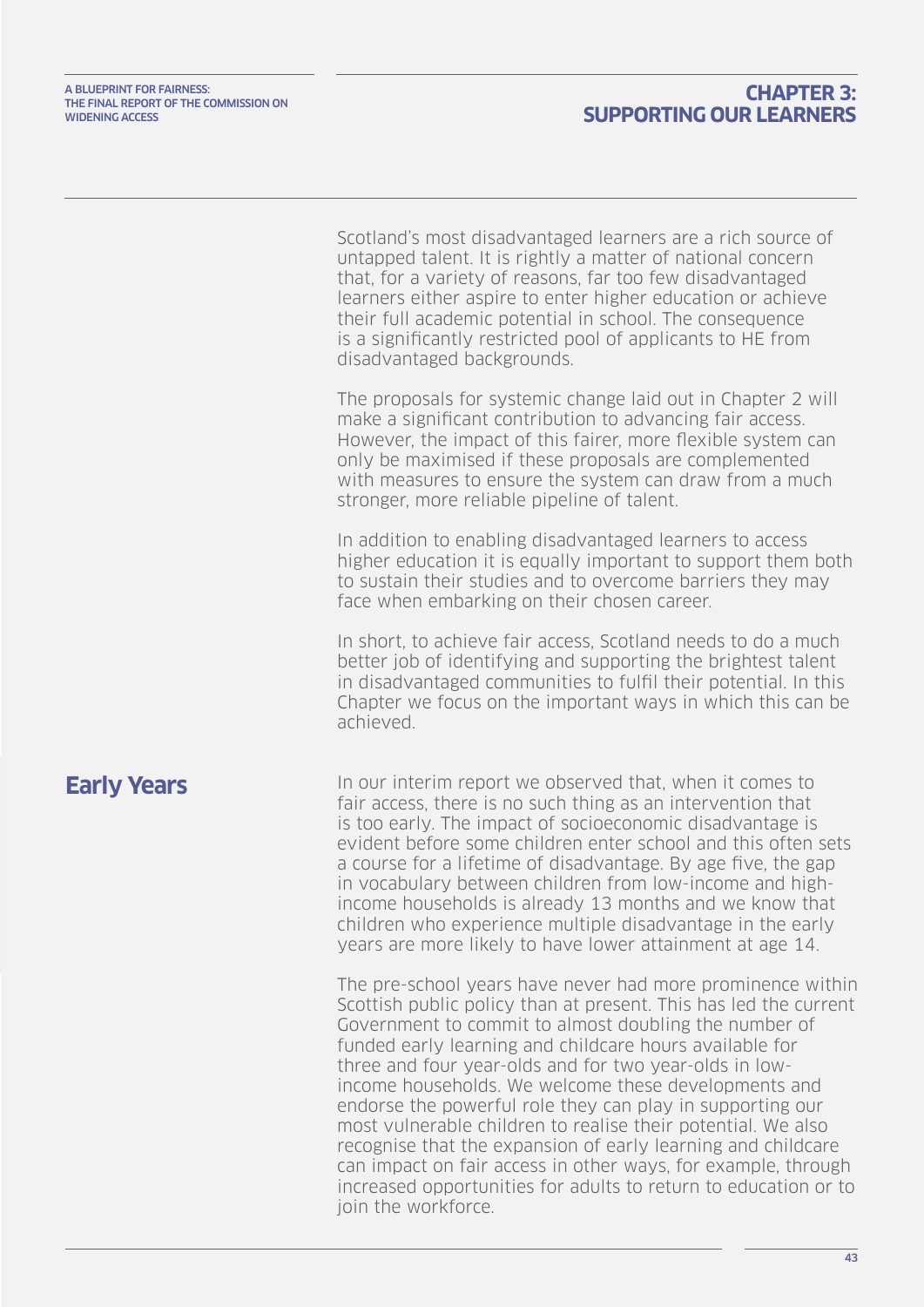**CHAPTER 3: SUPPORTING OUR LEARNERS**

A BLUEPRINT FOR FAIRNESS: THE FINAL REPORT OF THE COMMISSION ON WIDENING ACCESS

> It will take considerable time before we can assess the impact this investment will have on fair access to higher education. In the coming years the Early Years Collaborative Stretch Aims and the National Improvement Framework will provide an indication of progress and the potential impact going forward. We would also expect the Commissioner for Fair Access (Recommendation 1) to consider the impact of extended early years provision on fair access to HE as part of their assessment of progress.

The post-16 sector also has an important role in supporting this agenda. We have seen innovative programmes, such as the [Children's University](http://www.childrensuniversity.co.uk/home/work-with-us/local-cus/childrens-university-scotland/about/) and the [Caledonian Club](http://www.gcu.ac.uk/caledonianclub/), where universities work closely with early years providers and schools to introduce young children, and crucially their parents, to the world of higher education, supporting improved attainment through new approaches to learning in family homes. Increasing engagement with parents during their child's early learning, and throughout their education, will play a significant part in advancing equal access. We know that the more a parent is involved in their child's education, the more likely they will be to support their child through that learning at home.

Collaborations between the post-16 sector and early years providers are still few in number, with most outreach activity focusing on the senior phase of school. We therefore believe that the post-16 sector could potentially deliver real benefit by engaging more with younger children and their families, bringing to bear their substantial capacity for innovation to support other sectors in a shared endeavour to raise expectations, aspiration and attainment.

We are also aware that parents who re-engage in education can have a significant impact on their children's prospects. It creates opportunities to improve the economic circumstances of the family. It also provides children with a role model and the support of someone who understands the nature of higher education and the benefits it can bring. It is therefore essential that programmes aimed at supporting adults who wish to return to higher education, such as the SFC funded Scottish Wider Access Programme, also consider what can be done to support any children from disadvantaged backgrounds within their family to follow suit.

**Recommendation 15:** Universities and colleges should increase engagement with our youngest children and their families as part of the provision of a coordinated package of support for those in our most deprived communities in line with Recommendation 4.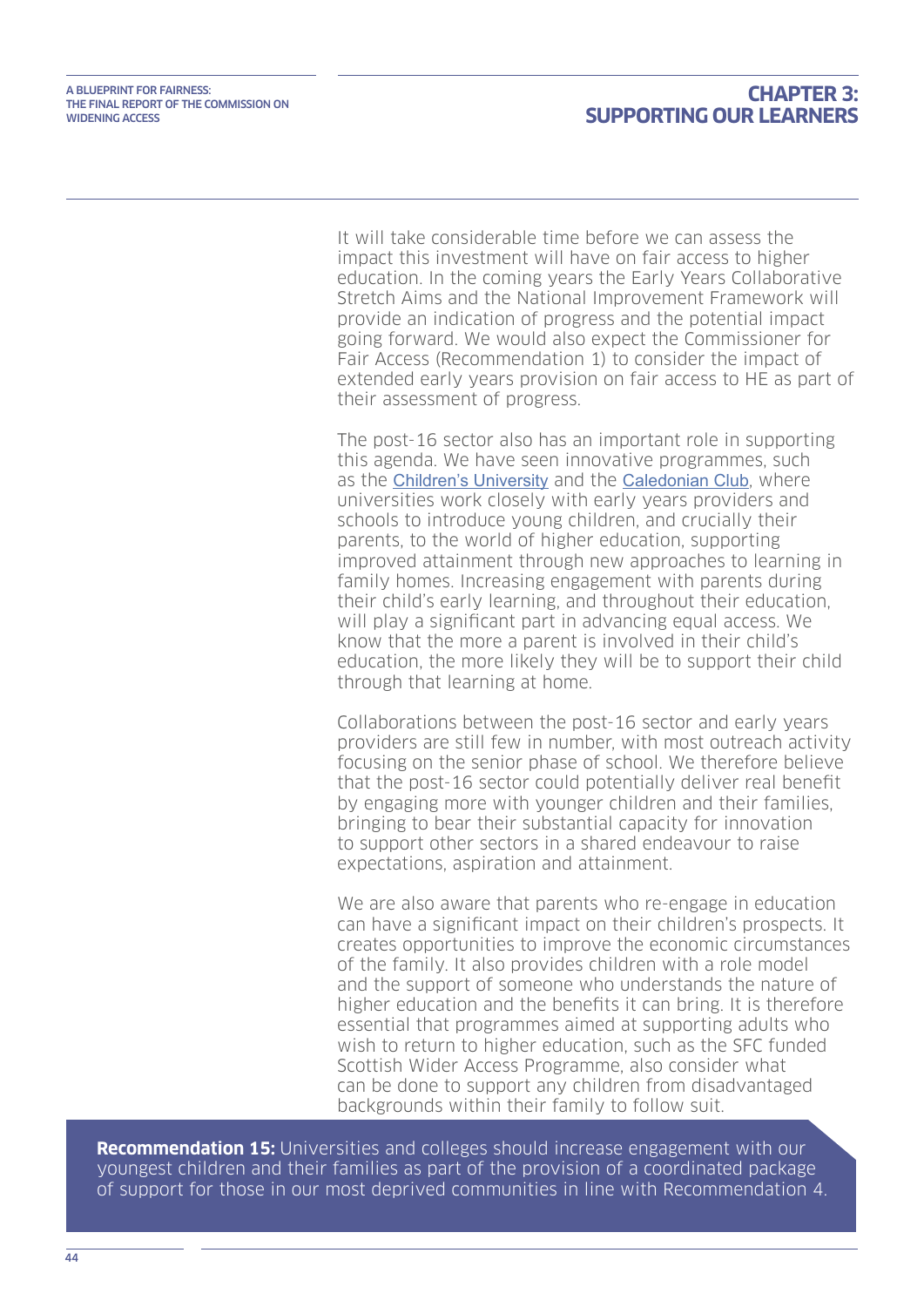# **CHAPTER 3: SUPPORTING OUR LEARNERS**

# **School Attainment**

There is consensus that closing the school attainment gap is crucial to achieving a fairer Scotland. It is a key priority of Scottish Government, which is reflected in a range of work to support improved attainment for those from socioeconomically deprived backgrounds.

For example, the Education Bill, passed in February 2016, establishes a statutory National Improvement Framework for Scottish education. Ministers also launched the Scottish Attainment Challenge in 2015, which includes provision for attainment advisors in all local authorities and additional funding to support local authorities and schools with high concentrations of primary-aged children living in deprived areas.

The Commission welcomes the priority being placed on closing the school attainment gap and recognises the potential contribution these policy interventions could make to advancing equal access by increasing the number of disadvantaged learners with the attainment necessary to enter higher education. This is an area that we would expect the Commissioner for Fair Access to consider as part of their assessment of progress in their annual report to Ministers (Recommendation 1).

Universities and colleges also have a key role to play in this agenda. For example, we believe there is scope for them to make a greater contribution to the development of their applicant pools. There is evidence from both the Sutton Trust and the Social Mobility and Child Poverty Commission that there is a significant group of bright, disadvantaged learners who, despite being among the top performers in their cohort early in their school career, lose momentum between ages 11 and 16.

This points to the need for these talented learners to be identified at an early stage and supported to remain high achievers. This could be achieved through collaboration between Universities, colleges, schools and SFC's access programmes to deliver targeted academic support for highly able learners from disadvantaged backgrounds. There are strong examples of good practice in this regard such as the [Sutton Scholars](http://www.suttontrust.com/programmes/sutton-scholars/) programme. The National Improvement Framework will also introduce more systematic and regular assessment of school pupils in Scotland, which will help schools to identify such learners going forward.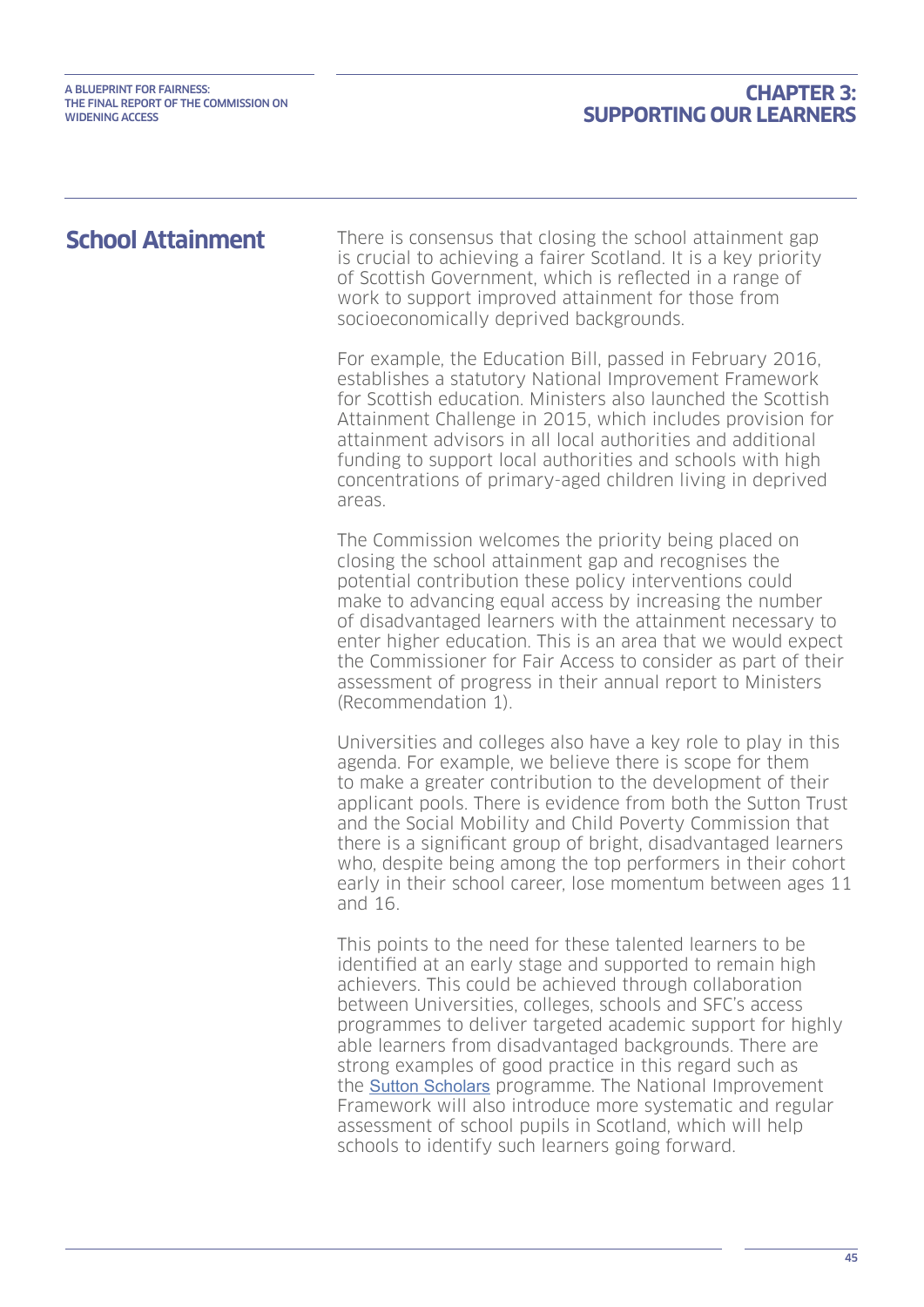# **CHAPTER 3: SUPPORTING OUR LEARNERS**

**Recommendation 16:** Universities working with schools, should take greater responsibility for the development of the pool of applicants from disadvantaged backgrounds by delivering academically based programmes to support highly able learners, who are at risk of not fulfilling their academic potential.

# **Information, Advice and Guidance (IAG)**

In our interim report we presented detailed evidence that disadvantaged learners have very specific IAG needs. The extent to which these specific IAG needs are met can impact profoundly on whether they enter higher education. Our position is not that IAG should be used to persuade all disadvantaged learners to enter HE as though that is always the best option, but neither should it should act as a barrier for those who have the ability and the aptitude.

Disadvantaged learners are less likely than their more affluent peers to aspire to enter higher education. This is borne out by the Sutton Trust, who found that each year, across the UK, there are around 3,000 disadvantaged learners with the grades necessary to enter university who either do not apply at all, or who enter institutions with entry tariffs substantially lower than their level of attainment. This suggests a clear role for IAG in raising aspirations, including encouraging applications to the most selective institutions and courses where that is appropriate.

We know too, from research by the Rowntree Foundation, that even where the aspirations of disadvantaged learners are both high and realistic, they are often not supported with a clear understanding of the specific actions necessary to convert these aspirations into reality. This problem is reinforced by the fact that those from disadvantaged backgrounds are often less able to draw on the expertise of parents or peers with experience of HE and who have an understanding of its benefits and the actions necessary to access it.

Having examined these issues, we do not think there is any fundamental problem with the priority attached to IAG. SDS, universities, schools, colleges and the SFC funded access programmes are all active in this space. Moreover, the new [Career Education Standard](http://www.educationscotland.gov.uk/learningandteaching/thecurriculum/dyw/careerseducation/index.asp) will introduce new entitlements for young people such as one-to-one guidance on subject choices, as well as placing clear expectations on their primary influencers.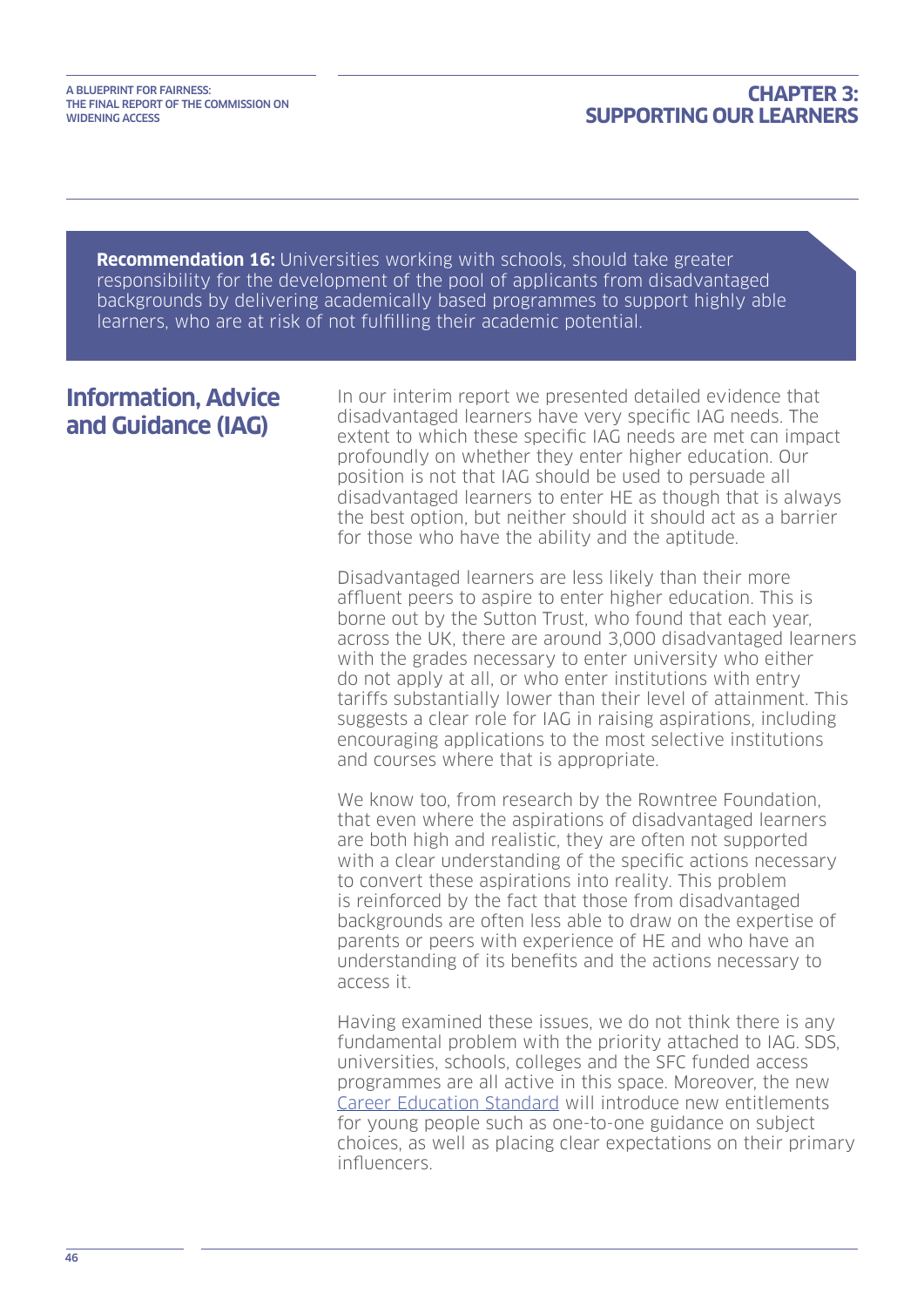# **CHAPTER 3: SUPPORTING OUR LEARNERS**

A BLUEPRINT FOR FAIRNESS: THE FINAL REPORT OF THE COMMISSION ON WIDENING ACCESS

> However we remain convinced that the present IAG offer must take much greater account of the evidence that disadvantaged learners have far more acute and specific IAG needs than other groups. These learners would therefore benefit from more personalised, sustained support including earlier interventions, guaranteed one to one personal interviews, encouragement to pitch aspirations as high as possible and a better understanding of the nature of student finance.

There may also be other, more creative ways of deploying IAG to supporting disadvantaged learners to realise their potential. For example, IAG strategies which target young peoples' primary influencers could have an especially powerful impact. There is also an emerging evidence base to suggest that mentoring schemes can provide a valuable, sustained supplement to formal IAG and parental guidance.

Finally, it is worth noting that the current IAG model is focussed on ensuring that learners progress to a positive destination. While this is legitimate, it is also important to make clear to disadvantaged learners that higher education remains one of the most powerful and reliable pathways into the most well-paid jobs and professions. This is particularly important for those learners who are likely to progress to a positive destination but who, with the appropriate support and guidance, may prefer and have the ability to enter higher education.

**Recommendation 17:** SDS and schools should work together to provide a more coordinated, tailored offer of information, advice and guidance to disadvantaged learners at key transition phases throughout their education. Specifically:

• SDS should ensure that learners from disadvantaged backgrounds are provided with one-to-one personal interviews, not just when making subject choices, but also at all key transition stages including P7 / S1.

Schools should:

- Identify a lead person to coordinate links with fair access programmes and to provide direction to key sources of information on student support and the higher education admissions process. Keep parents informed of key decisions and transition phases throughout the learner journey, to ensure that they are equipped with the information necessary to support learners to make informed decisions
- Consider the role that universities, SFC funded access programmes and mentoring schemes can play in providing IAG.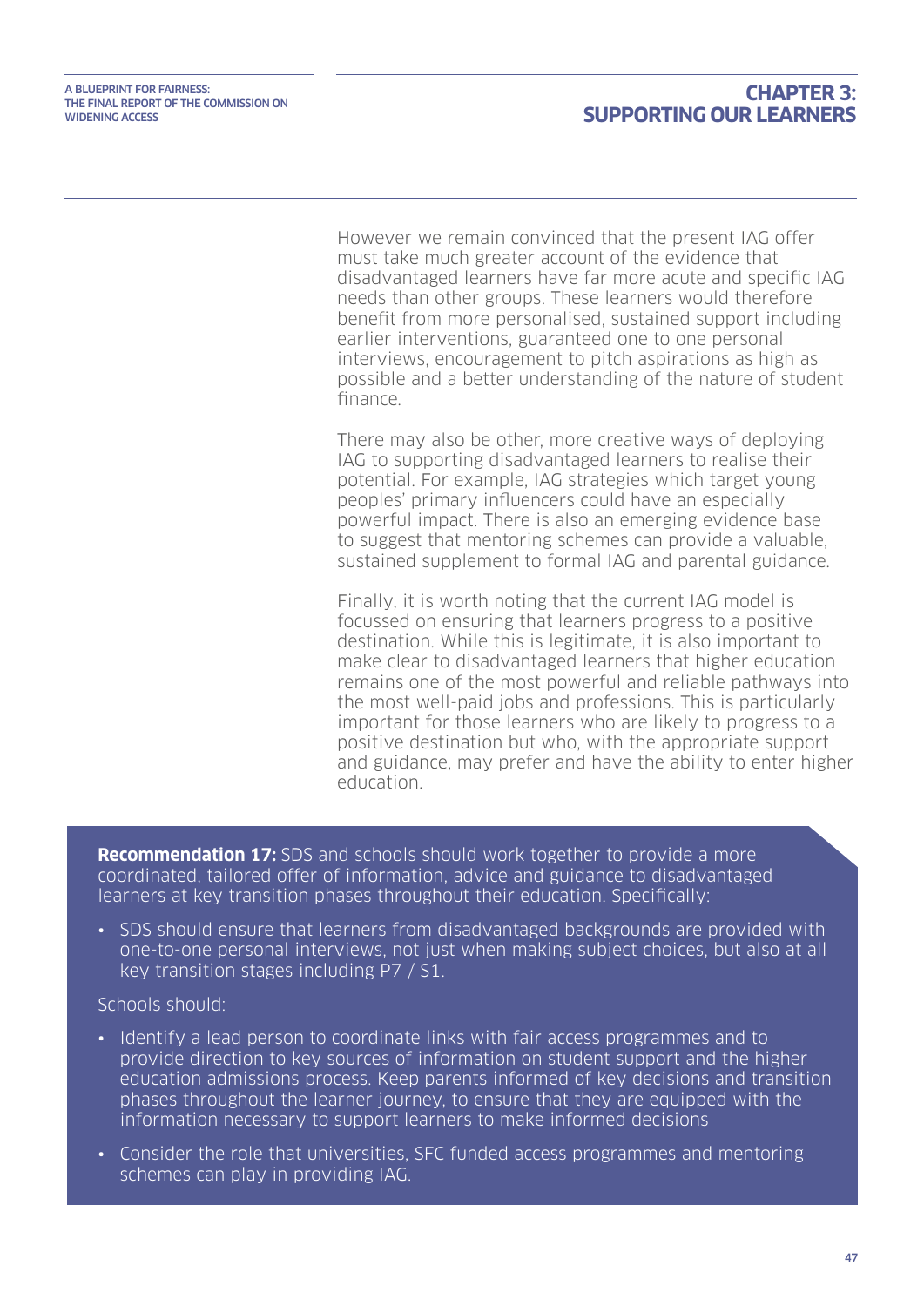# **CHAPTER 3: SUPPORTING OUR LEARNERS**

# **Access to Key Subjects**

We have discussed what more can be done to close the attainment gap but for some higher education courses it is not sufficient to reach a specific level of attainment, that level must be achieved in particular subjects. While we expect that the recommendations on admissions will mean that, in due course, only those subjects entirely necessary for the successful completion of a degree will be being asked for by universities, we must ensure that students have access to these key subjects at school.

In the second half of our work we have become increasingly aware of the variance across Scotland's schools in terms of access to specific subjects at Higher and Advanced Higher level. We are also conscious that this may cause an access issue for pupils in schools with a high concentration of children living in deprived areas, as well as those living in rural areas. In these schools, there can be very small numbers of pupils wishing to study particular subjects at Higher or Advanced Higher level. This can create a challenge for schools, who may not be able to assign teacher time to a course with a very small number of pupils.

We know that local authorities are alert to this issue and we would encourage them to continue to explore how schools can come together to provide better access to Highers and Advanced Highers for pupils in their area. We have also seen innovative solutions from universities and colleges to support pupils to undertake these qualifications. Delivery of Highers and Advanced Highers via post-16 institutions not only provides the learner with access to the qualification, it can also support their transition into higher education. Young learners have an opportunity to come together in a post-16 institution, with likeminded pupils from other schools and lecturers, who can support their aspirations and learning. We know, however, that this approach is not without its challenges. School timetabling needs to be aligned and measures put in place to mitigate against any disadvantages placed on the student from having to travel from their school to study elsewhere.

**Recommendation 18:** Universities, colleges and local authorities should work together to provide access to a range of Higher and Advanced Higher subjects, which ensures that those from disadvantaged backgrounds or living in rural areas are not restricted in their ability to access higher education by the subject choices available to them.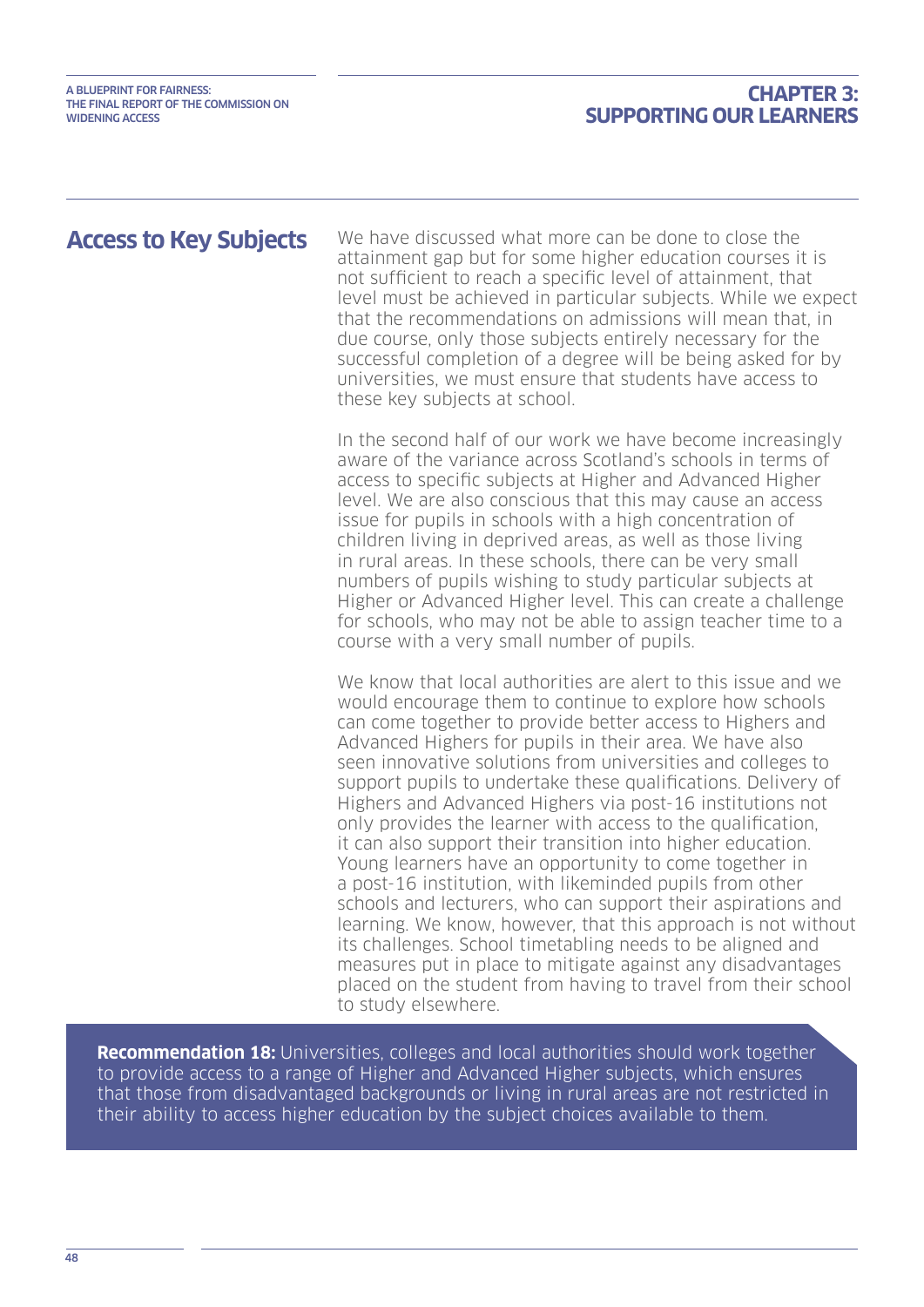# **CHAPTER 3: SUPPORTING OUR LEARNERS**

# **Student Finance**

The Commission's remit is to advise Ministers on the steps necessary to increase the number of disadvantaged learners entering higher education. The evidence is mixed on whether raising the present levels of student support, or adjusting the balance between loan and bursary, would have a significant impact on advancing this goal.

While there is some evidence to suggest that levels of student finance do influence the participation of disadvantaged learners; the evidence suggests that, overall, other factors are likely to matter more. This evidence has perhaps informed the decisions of the Office for Fair Access (OFFA) and the Social Mobility and Child Poverty Commission (SMCP) to advise universities in England to rebalance investment in fair access from generous bursaries to the most effective forms of outreach activity.

At the same time, we have spoken to many young people who have shared with us their concerns over accruing debt and how their decisions over which institutions and courses to apply for are being strongly influenced by these concerns.

The Commission has discussed these issues at length. On balance, we do not think it would be reasonable for us to recommend fundamental changes to the current student support package without strong evidence that it would have a positive impact on the participation of disadvantaged learners. This belief is strengthened by the fact that there are other interventions, highlighted throughout this report, where increased investment is almost certain to have a positive impact.

As with several other issues pertinent to widening access, it seems clear that the impact of student finance is a topic on which policymakers, and institutions, would benefit from a significantly more robust evidence base to inform future decision making.

There is, however, one issue relating to student finance on which there is considerably stronger evidence. In our interim report we highlighted evidence that disadvantaged learners in Scotland are considerably more averse to student debt than their peers in England. This aversion is in some part based on misconceptions about the nature of student debt such as over-estimating interest rates, incorrect assumptions over impact on credit ratings and not understanding that loans are repaid only after reaching a certain income threshold. Often these misconceptions reflect the views of parents and key influencers, again highlighting the importance to fair access of effective parental engagement. While this aversion to debt does not appear to be a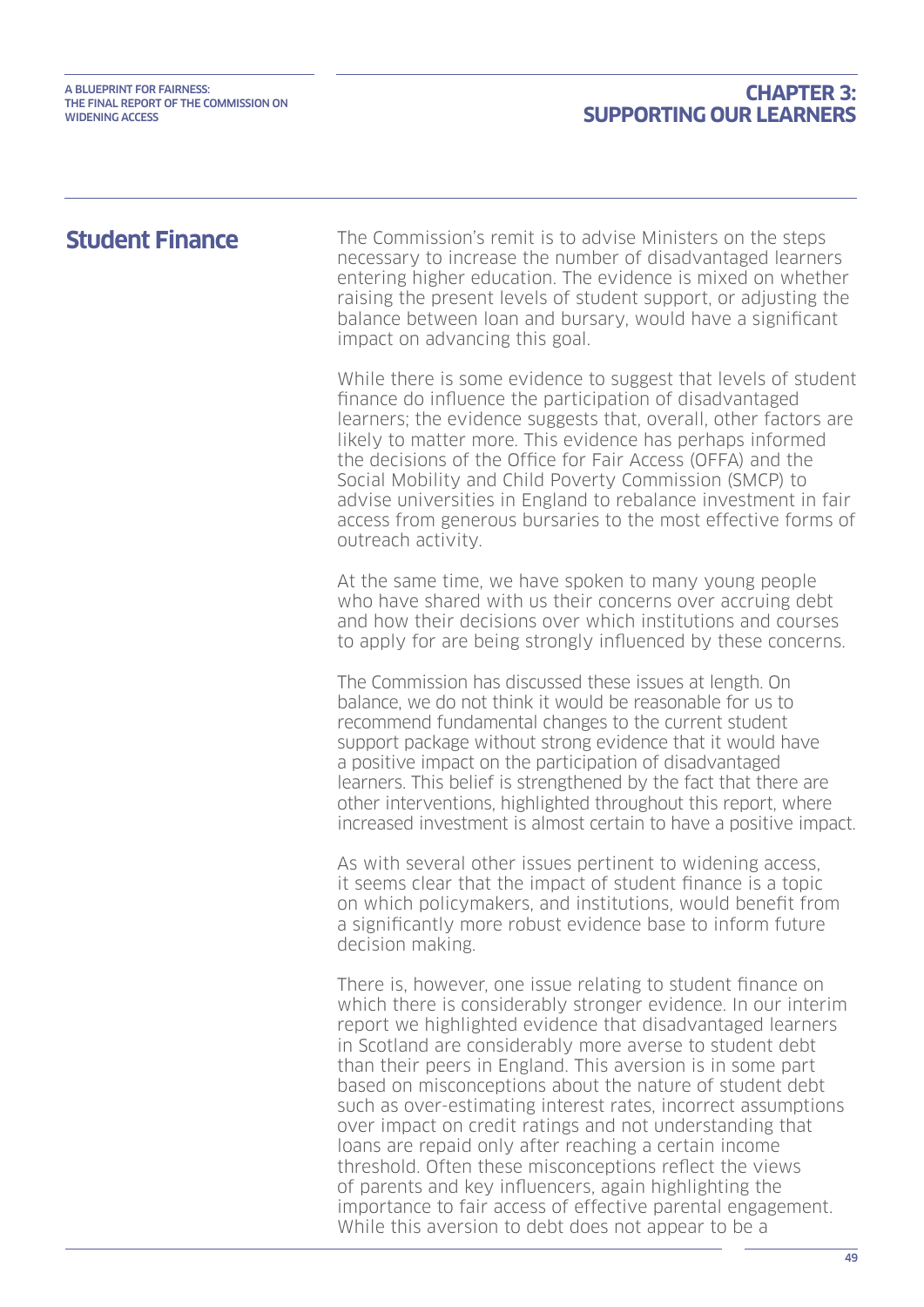**CHAPTER 3: SUPPORTING OUR LEARNERS**

A BLUEPRINT FOR FAIRNESS: THE FINAL REPORT OF THE COMMISSION ON WIDENING ACCESS

> significant barrier to entry overall, it does seem to impact on the kind of choices made by students. For example, there is evidence it is a key factor in the propensity of disadvantaged learners to remain at home while studying. Scottish learners are also more likely than their English peers to select an institution and course they perceive as being affordable, with educational factors a secondary consideration.

> We recognise that organisations such as the [Child Poverty](http://www.cpag.org.uk/)  [Action Group](http://www.cpag.org.uk/) do provide training on student support and benefits; however we remain concerned that disadvantaged learners may often be basing crucial decisions about their future on incomplete and incorrect information. It is therefore crucial that work to improve the IAG offer to disadvantaged learners includes a much stronger focus on clarifying the nature and availability of student finance than is presently the case.

**Recommendation 19:** The Commissioner for Fair Access should commission research, within three months of appointment, to assess how student finance impacts on the participation of disadvantaged learners in higher education. This research should consider in particular:

- Whether, and to what extent, levels of student finance impact upon access, retention and choice of institution.
- Whether, and to what extent, the balance between loan and bursary impacts upon access, retention and choice of institution.
- International practice on student finance and the impact this has on access and retention.

**Recommendation 20:** Disadvantaged learners and their parents, should be provided with clear, accurate information on both the availability of student finance and the conditions for repayment. This should be taken forward by the bodies identified in Recommendation 17 and the Student Awards Agency Scotland.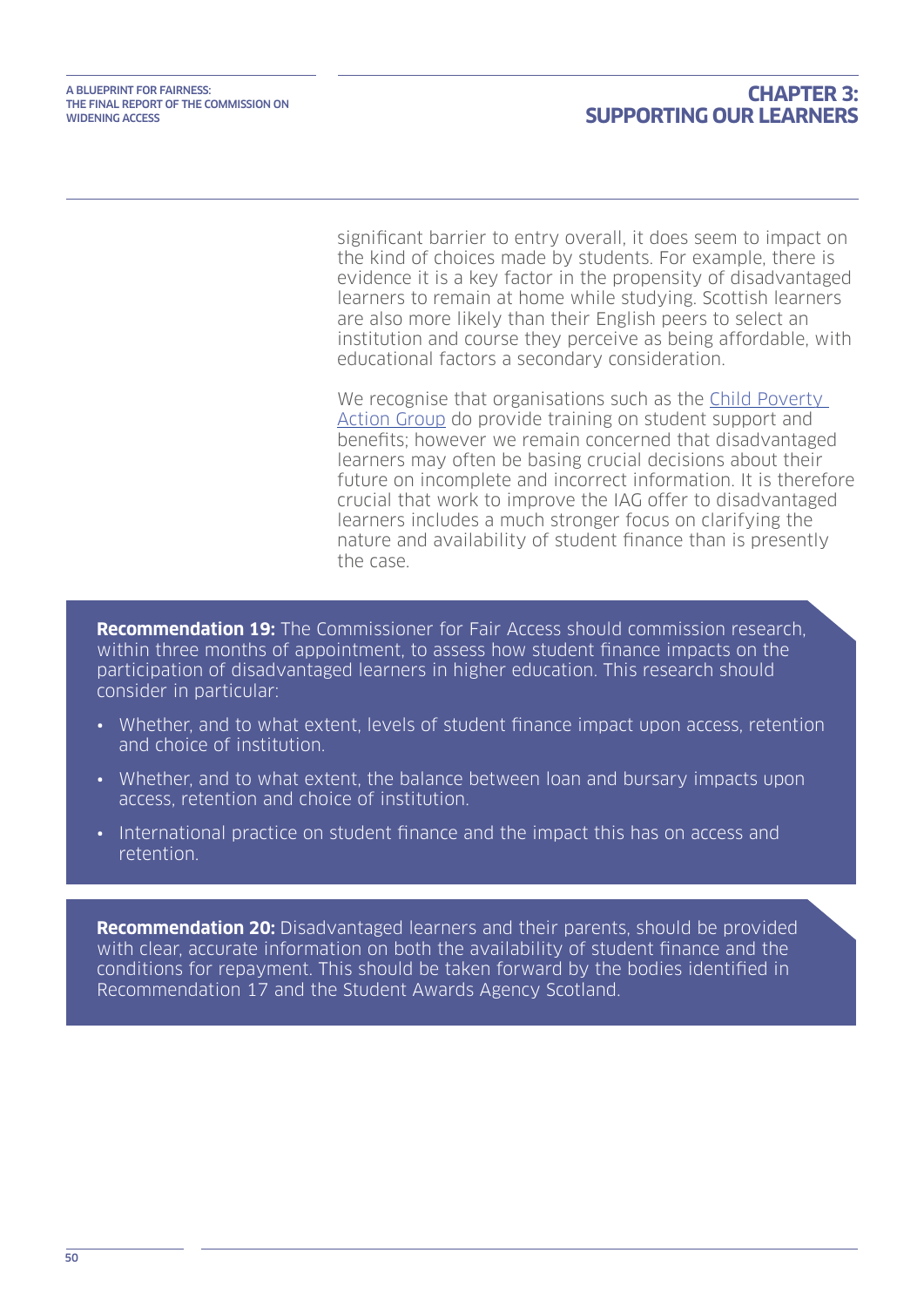# **CHAPTER 3: SUPPORTING OUR LEARNERS**

# **Retention**

Fair access is not just about ensuring more people from deprived backgrounds enter higher education, it is just as important to ensure that they can maintain their studies and successfully graduate. In 2012/13 the retention rate for SIMD20 students at Scottish universities was 87% compared with a rate of 91.3% for all students. Institutions are already alert to the need to support retention for this group of students and many are providing tailored support. Specific funding is also provided from the SFC to support retention. The Framework for Fair Access, which should cover all learning from early years to graduation should help to identify and provide guidance on the activities that have the most impact on supporting retention.

# **Supporting those with Care Experience**

Advising on how best to support those with a care experience to succeed in higher education was explicit in our remit and we have embraced this task unreservedly. We have no doubt that many, if not all, of the recommendations within the other parts of this report will help to support those with care experience; however we are also conscious that the challenges they face, both by their nature and magnitude, set this group of learners apart from those we have focussed on thus far.

The picture of educational attainment and outcomes for those with care experience is stark:

- 40% of looked after children leave school with one or more qualification at SCQF Level 5 or more; compared with 84% of all school leavers
- 74% of looked after children who left school in 2013/14 were aged 16 or under; compared with only 27% of all school leavers
- the exclusion rate for looked after children is over seven times that for all children
- 73% of looked after children were in a positive destination nine months after leaving school, compared with 92% of all children
- 6% of looked after children were in higher education nine months after leaving school, compared with 39% of all children
- We also know that looked after children find it harder to maintain positive destinations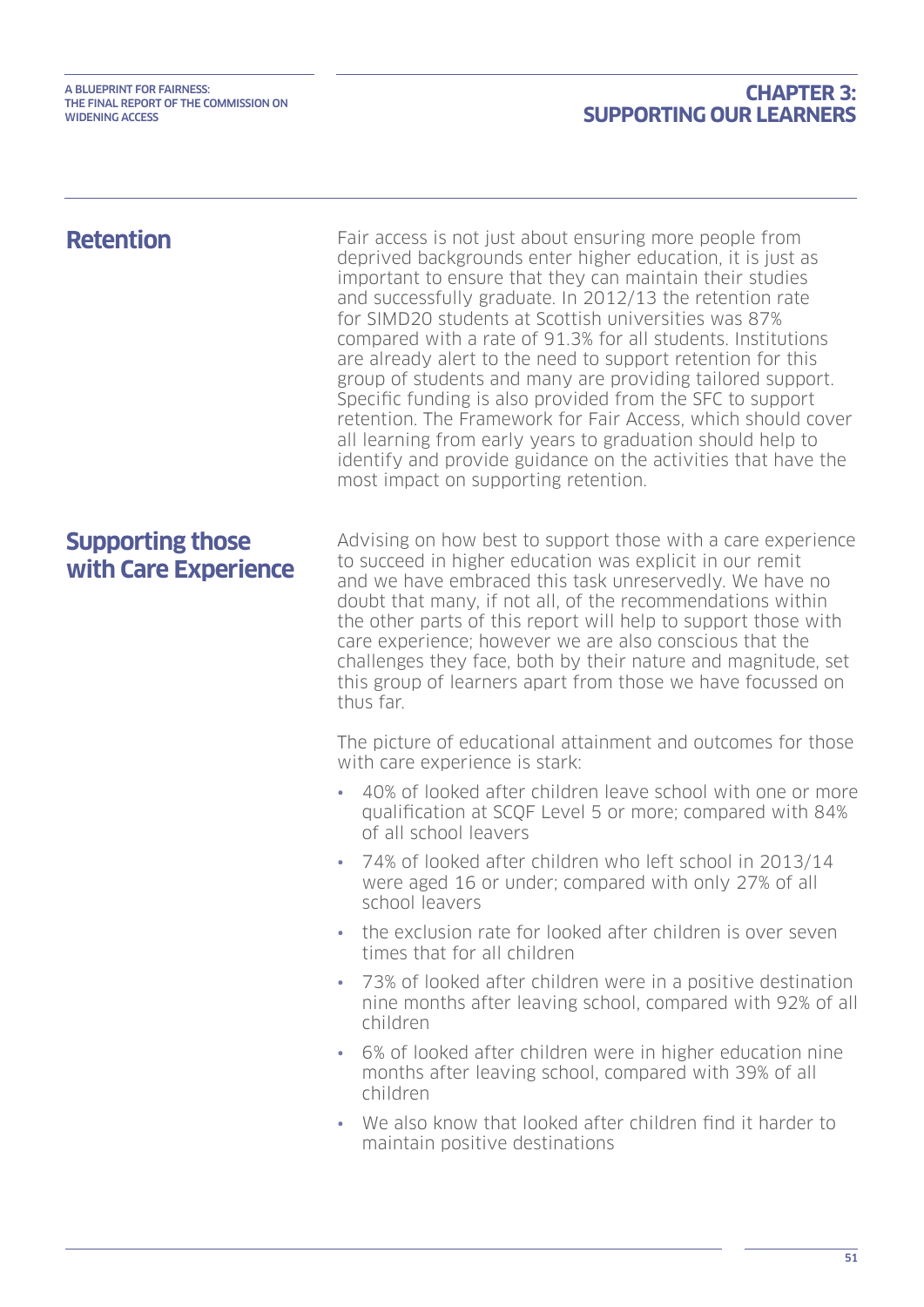# **CHAPTER 3: SUPPORTING OUR LEARNERS**

A BLUEPRINT FOR FAIRNESS: THE FINAL REPORT OF THE COMMISSION ON WIDENING ACCESS

> Many young people with care experience are required to miss school classes to attend care related appointments and may have to move schools due to different care placements. They can often be labelled as having behaviour issues and can be stigmatised by their peers. It is vital that support is given to these young people by all those around them, both to develop aspirations and expectations but also to sustain their academic attainment. It is also important that universities and colleges ensure that they provide an inclusive environment and a personalised package of support for those with care experience and that up-to-date information on the support available is communicated clearly to potential and existing students.

Even within a supportive environment, those with care experience may, due to financial or personal reasons, have to take a break from study. It is often difficult for them to return to education due to the personal challenge of coming back. Some learners we spoke to also felt that the system was too inflexible and that it was difficult to transfer credit or to secure funding to repeat a level of learning. This group of students often need more than a second chance; they may need a third or fourth chance to succeed. There is some flexibility in the system and support for those leaving to return, and this must be communicated effectively to students; however we also need to consider what additional flexibility could be introduced.

We are also conscious that methods of identifying and targeting support to those facing difficult socioeconomic circumstances will not always reach those living in care. The majority in care placements will not be resident within the most deprived postcodes and may not be identified by other markers of deprivation. Some of the challenges they face are not captured by socioeconomic disadvantage and may be impacted by placement breakdowns, trauma, instability or poor mental health. It is therefore essential that, within our data and information systems, we separately identify those with a care experience so that they can receive the most suitable support to access and succeed within higher education.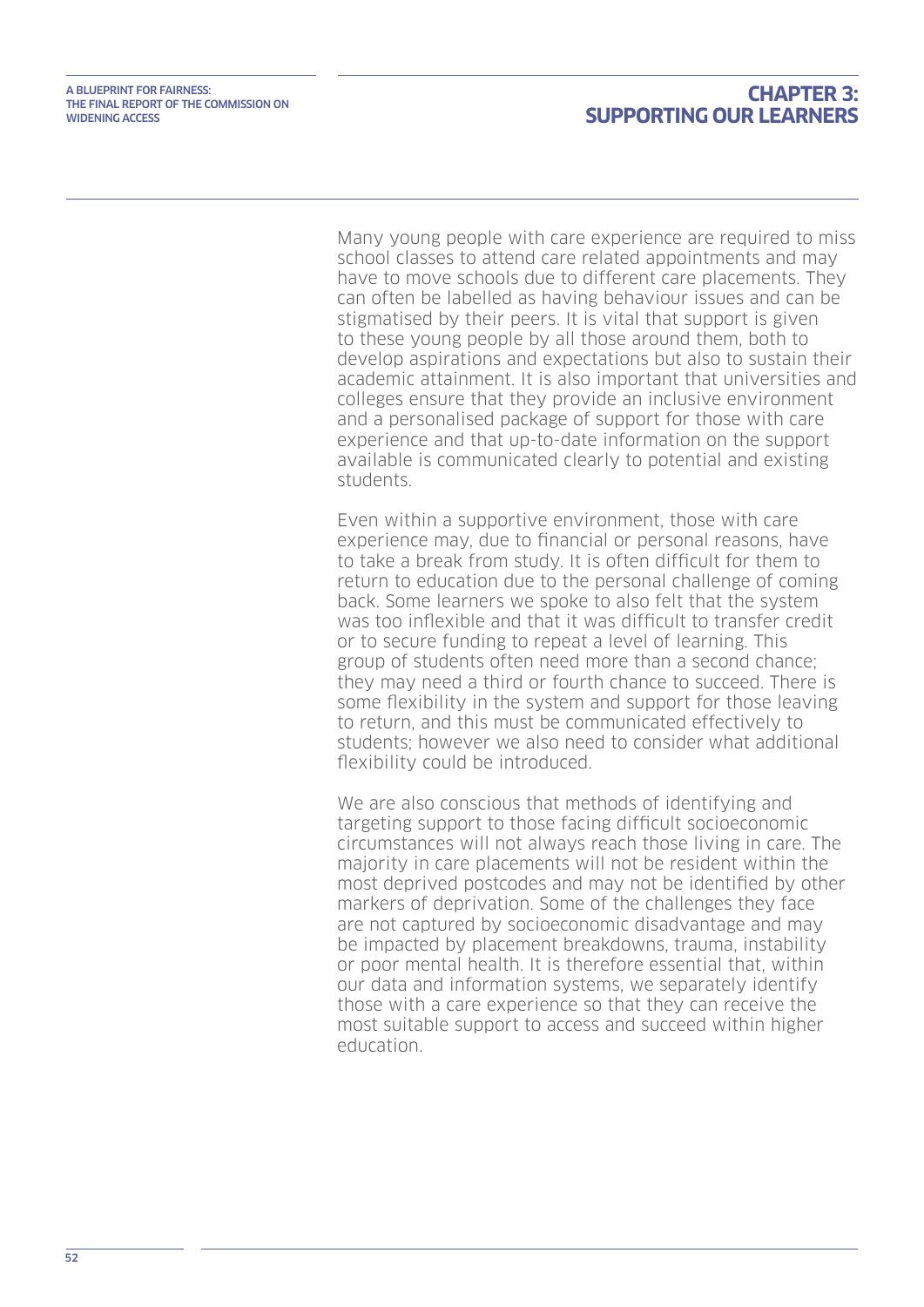### **CHAPTER 3: SUPPORTING OUR LEARNERS**

A BLUEPRINT FOR FAIRNESS: THE FINAL REPORT OF THE COMMISSION ON WIDENING ACCESS

> The Children and Young People (Scotland) Act 2014 has introduced a new framework of Corporate Parenting duties and responsibilities for public bodies including local authorities, further and higher education bodies, Skills Development Scotland and the Student Awards Agency Scotland. These duties require corporate parents to collaborate with each other to safeguard and promote the wellbeing of our looked after children and care leavers enabling them to achieve the best outcomes. This includes support to overcome barriers and live a life they feel in control over. By working collaboratively to fulfil these duties, we envisage that the education sector will address some of the issues outlined above; however we have identified a number of specific recommendations that we believe are necessary to improve access to higher education for those with a care experience.

As noted above, our support for this group of learners must reflect the specific challenges they face. Our message to those with care experience should emulate that of a positive parent: we believe in you, we'll do all we can to support you and if things don't go to plan, we'll help you to get back on track. To make clear Scotland's ambition for, and commitment to, those with care experience we believe that an entitlement system should be introduced for this group of learners until such time as they are fairly represented within higher education. Not only will this make clear our commitment to these young people we believe that this will help to turn their aspirations into expectations. If an individual learner can demonstrate the potential to get a degree, we will guarantee that learner the offer of a place at a university.

**Recommendation 21:** By 2017, those with a care experience, who meet the access threshold should be entitled to the offer of a place at a Scottish university. Entitlement should also apply to those with a care experience who have had to take a break from higher education and wish to return. Learners should be assessed at the minimum entry levels in 2017 and 2018 and the access thresholds thereafter.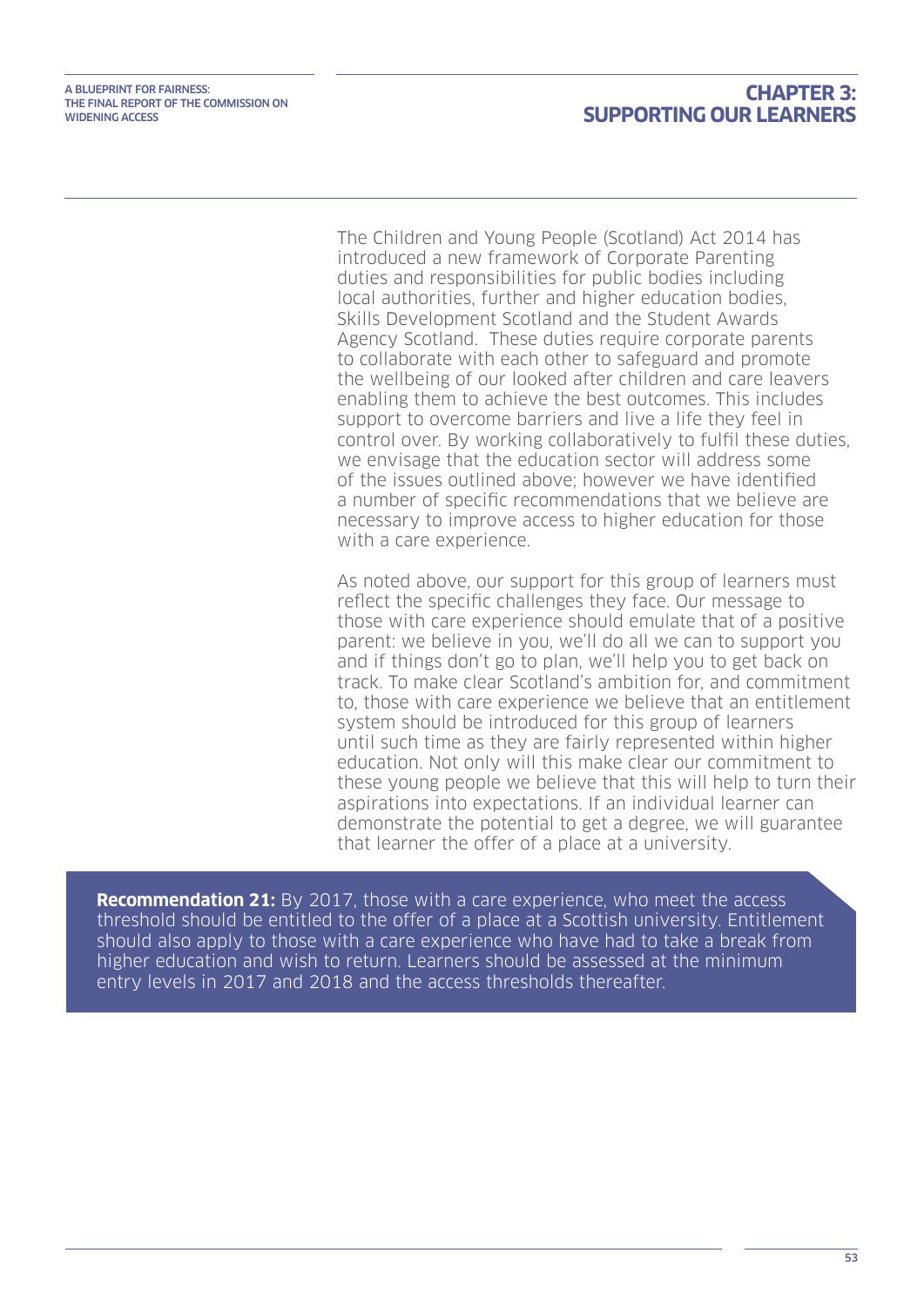# **CHAPTER 3: SUPPORTING OUR LEARNERS**

A guaranteed offer of a place in itself is insufficient and we must also support those with care experience to access and sustain this opportunity through improved financial support and more flexibility within the system.

**Recommendation 22:** The Scottish Government should replace student living costs loans with a non-repayable bursary and provide a more flexible package of student support for learners with a care experience from academic year 2017/18. This should include:

- amending the previous study rules to allow those with a care experience more than one extra year of full funding where circumstances require this; and
- options for those with a care experience to extend a year of their course to complete it part-time over two years with full funding, similar to the arrangements already in place for those with disabilities and elite athletes.

**Recommendation 23:** The Scottish Government should develop an approach to allow those with a care experience to be identified from early years to post-school and on to employment to enable additional support, for example, a marker or flag. Young people with care experience must be included in the development of how this would be used and shared.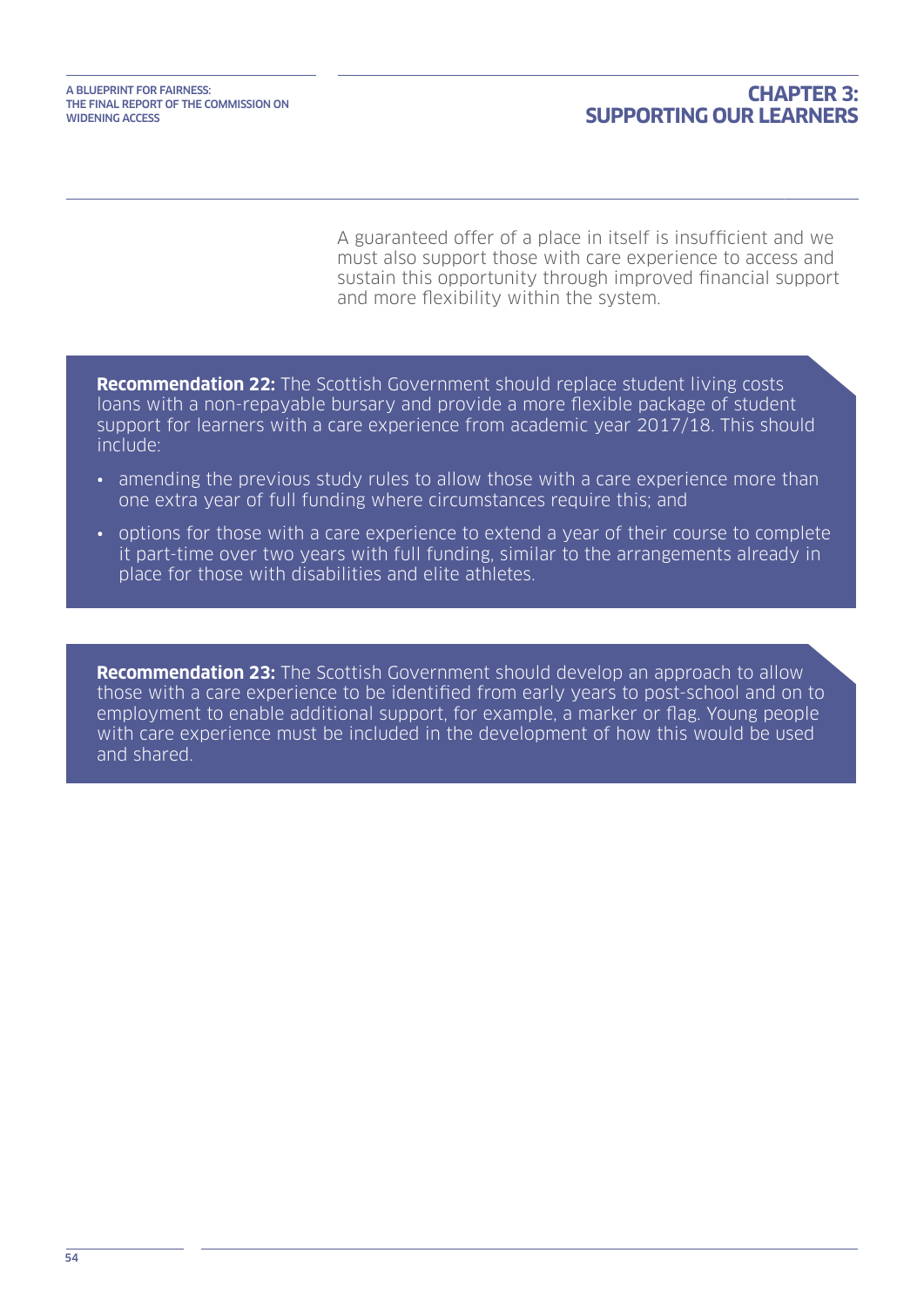### **CHAPTER 3: SUPPORTING OUR LEARNERS**

A BLUEPRINT FOR FAIRNESS: THE FINAL REPORT OF THE COMMISSION ON WIDENING ACCESS

# **Supporting the Professionals**

It is important that we recognise the role that professionals will play in delivering fair access. We have heard of many instances where an individual teacher or lecturer has been pivotal to a young person's decision and ability to access higher education. The importance of individualised support, understanding and guidance cannot be underestimated for those from a deprived background or with a care experience.

The expansion of the early years workforce will, of course, require a significant increase in the number of early years practitioners. We understand that work is underway, following the [Review of the Scottish Early Learning and Childcare](http://www.gov.scot/Topics/People/Young-People/early-years/WorkforceReview)  [Workforce and Out of School Care Workforce](http://www.gov.scot/Topics/People/Young-People/early-years/WorkforceReview), to ensure that the quality of this workforce is maintained through this period of growth. Given this planned expansion and the current priority placed on closing the attainment gap, it is key that teachers and early years practitioners are equipped with the necessary knowledge and understanding of the issues faced by those from disadvantaged backgrounds and how this impacts on their learning. Many will have experience of how best to support those from disadvantaged backgrounds or with care experience but some may not and may value specific training on:

- how to work most effectively with Scotland's youngest children and their families from our most disadvantaged communities to support attainment
- how to work most effectively with those from disadvantaged backgrounds to support their school attainment
- understanding the care system and the challenges that those with a care experience face when going through the education system and how best to support them to succeed.

We support the above areas being included in the development of future Career Long Professional Learning for teachers and early years practitioners in Scotland.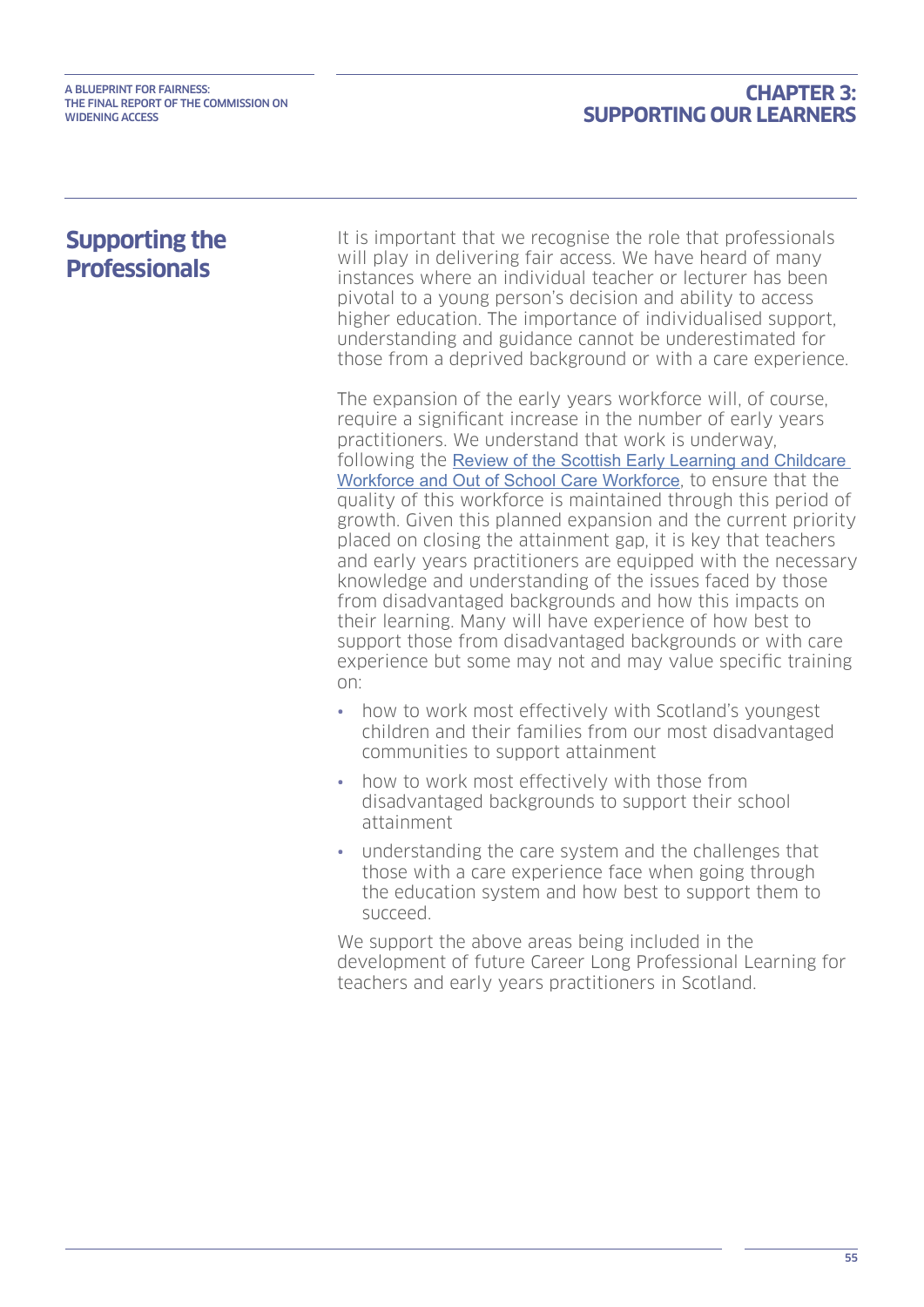# **CHAPTER 4: THE ARCHITECTURE TO SUPPORT FAIR ACCESS**

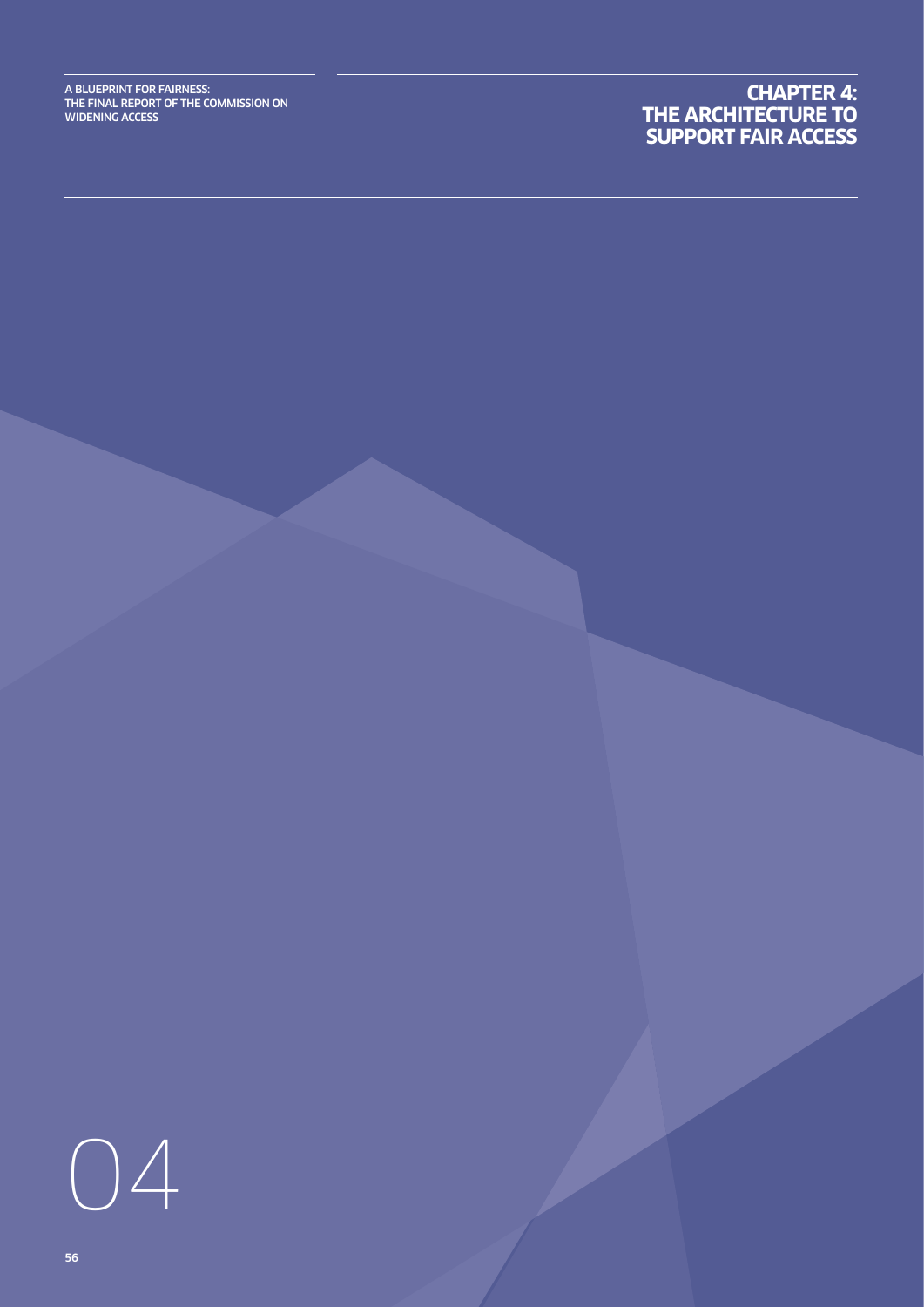# **Funding** It is important that the recommendations for change we have made thus far are complemented with the right architecture to support delivery. We must ensure that we are making the best use of available funds, targeted at the most effective activity to support fair access. We also need to utilise our data to its full potential and develop improved data systems so that information supports and enhances what we do rather than acting as a barrier to progress. Robust regulation will be necessary to monitor and drive progress and this must sit alongside a set of targets that make clear our ambition and expectation for change. Within this report we have highlighted the need for tailored and targeted support (including pastoral care) for learners to support access and retention along with additional activity such as the expansion of bridging programmes and articulation. All this requires funding. Consideration has to be given to whether these costs can be met through reallocation of existing resources or whether additional funding will be required. There is also a question of what institutions might be expected to deliver within the bounds of current funding and what might require additional resource. While we are very clear that access should already form part of the sector's core mission – and we are encouraged by the commitment that institutions have made to access to date – it is nevertheless reasonable to explore whether current funding is being used to best effect and whether there are more creative ways of providing funding to the sector that delivers change and eases any additional or transitional financial pressures associated with fair access.

Firstly, we need to better understand how much is currently being spent on supporting access across institutions, the effectiveness of that spend and what funding might be required going forward. We also need to consider how to make best use of the funding for access provided directly by SFC. We are aware that the SFC has recently reviewed the Access and Retention Fund, but we believe it should be reconsidered again in light of this report.

**Recommendation 24:** The SFC should review the best use of its funds, specifically the Access and Retention Fund, to deliver the implementation of the Commission's recommendations.

**Recommendation 25:** The SFC should monitor how institution spend from core funding is being used to support access through the Outcome Agreement process.

**CHAPTER 4:**

**THE ARCHITECTURE TO SUPPORT FAIR ACCESS**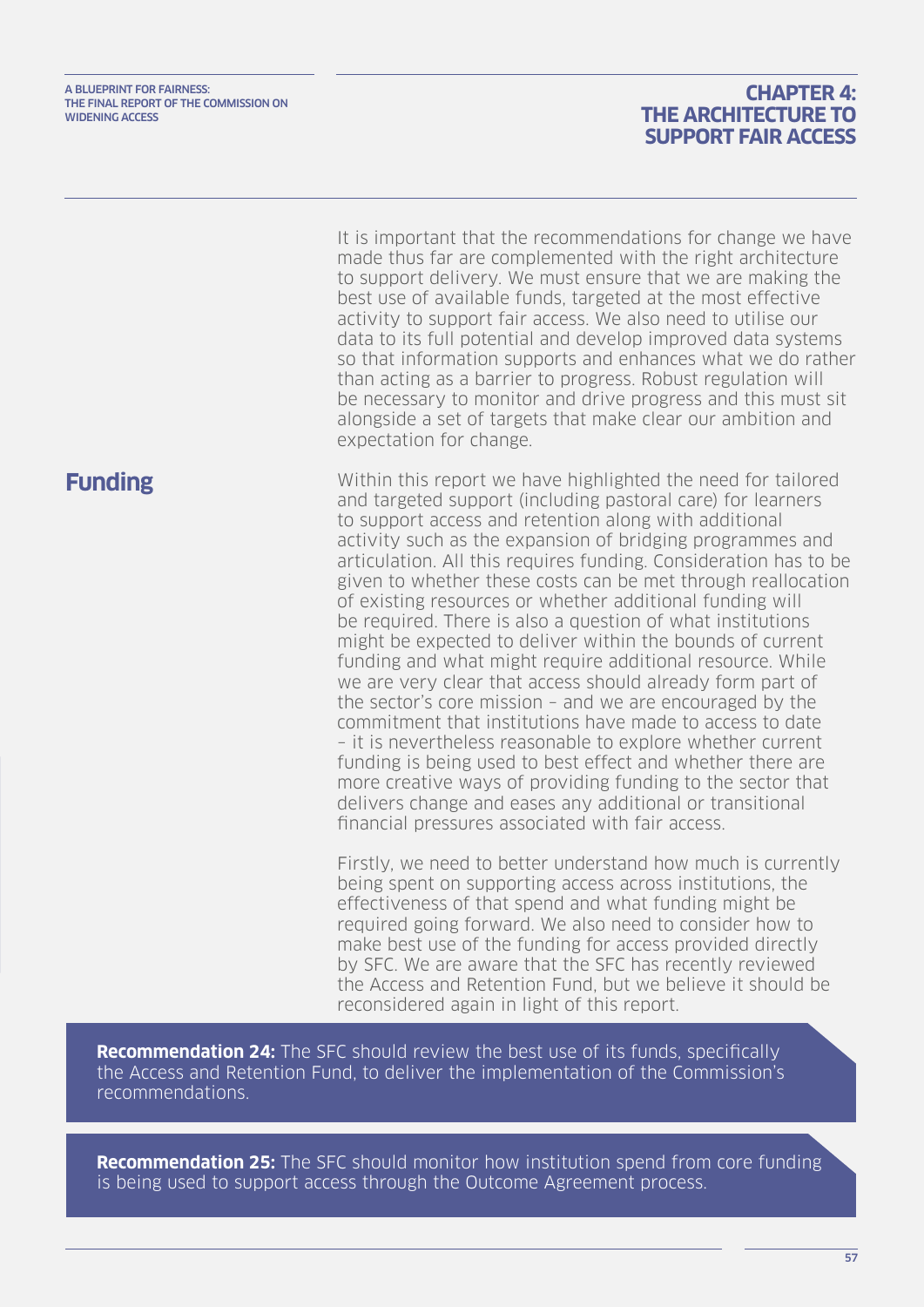# **CHAPTER 4: THE ARCHITECTURE TO SUPPORT FAIR ACCESS**

The Commission also discussed options to drive progress through better targeting of core funding towards access students or access activities, such as differential teaching grant for access students or ring-fencing a portion of funding for access activity. Further work is needed to assess the feasibility of alternative approaches to target funding and their likely impact. Options for more targeted funding models should be considered in the second phase of implementation; by which time we will have a greater understanding of the impact of the recommendations delivered in the first phase.

**Recommendation 26:** By 2021, the SFC, in consultation with the Scottish Government, should explore options for more targeted funding models to better support the recruitment and retention of greater numbers of access students.

> While the Commission is clear that it is not within our remit to consider how higher education is funded in Scotland, the Commission has discussed how we deliver fair access to university within a system with a fixed number of funded places for undergraduate students. We are mindful that the introduction of access thresholds may raise concerns about the displacement of other applicants. It is our belief, however, that if we are serious about achieving a fairer Scotland, this will require some movement across the system and a breaking down of entrenched patterns of advantage. We are also aware of the breadth of opportunity being developed for young people in Scotland. The Developing the Young Workforce programme is delivering new vocational pathways and higher level apprenticeships. We do not take the view that higher education in university is the best or only option in Scotland; nevertheless it has to be an option that is available to people from all parts of our society.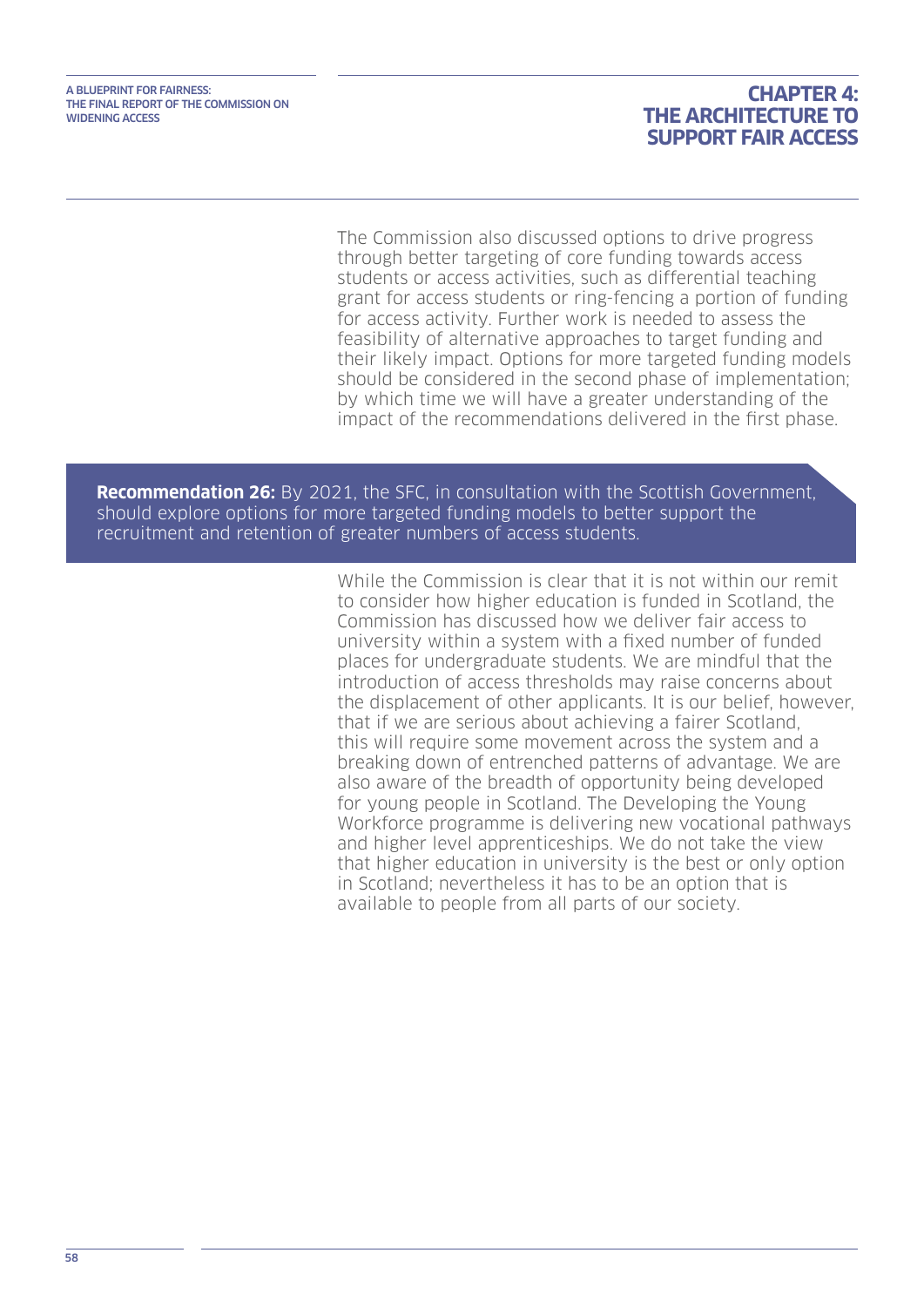# **CHAPTER 4: THE ARCHITECTURE TO SUPPORT FAIR ACCESS**

|                   | There are a number of options (which are not mutually<br>exclusive) for increasing the number of higher education<br>students from disadvantaged backgrounds:                                                                                                                                                                                                                                                                                                |
|-------------------|--------------------------------------------------------------------------------------------------------------------------------------------------------------------------------------------------------------------------------------------------------------------------------------------------------------------------------------------------------------------------------------------------------------------------------------------------------------|
|                   | the system could be grown to increase the number<br>of places to support the entry of a greater number of<br>students from disadvantaged backgrounds;                                                                                                                                                                                                                                                                                                        |
|                   | the current number of places available could be used more<br>equitably, e.g. through use of minimum entry thresholds;<br>or                                                                                                                                                                                                                                                                                                                                  |
|                   | provision could be restructured to make best use of<br>the places that are available, for example, by removing<br>unnecessary duplication of study years where this is not a<br>requirement for a student to succeed.                                                                                                                                                                                                                                        |
|                   | The Commission has focused on how we make access fairer<br>within the current system. It is for the Scottish Government<br>to determine the size the higher education sector required<br>to deliver the skills necessary for economic growth. If the<br>Government chooses to make changes to the current system<br>then it should, of course, consider how such changes might be<br>used to best effect to support fair access.                             |
| <b>Regulation</b> | We recognise that harnessing the commitment, capacity and<br>capability of the education system and those who work in<br>it is critical to achieving progress on access. But it needs to<br>be underpinned by a framework of regulation. In our interim<br>report, we indicated our intention to consider whether<br>Scotland has in place the necessary regulatory arrangements<br>to drive progress and to ensure appropriate levels of<br>accountability. |
|                   | We have examined the merits of various regulatory<br>models, including the possibility of an independent access<br>regulator. However, on balance, we are agreed that the most<br>appropriate solution is to build upon the existing regulatory                                                                                                                                                                                                              |

framework, and the established relationships which underpin it, rather than introducing an additional layer of complexity and bureaucracy which risks duplicating arrangements already in place. The Commissioner for Fair Access will play a key role in harnessing the best use of existing regulation, across all sectors, to support fair access.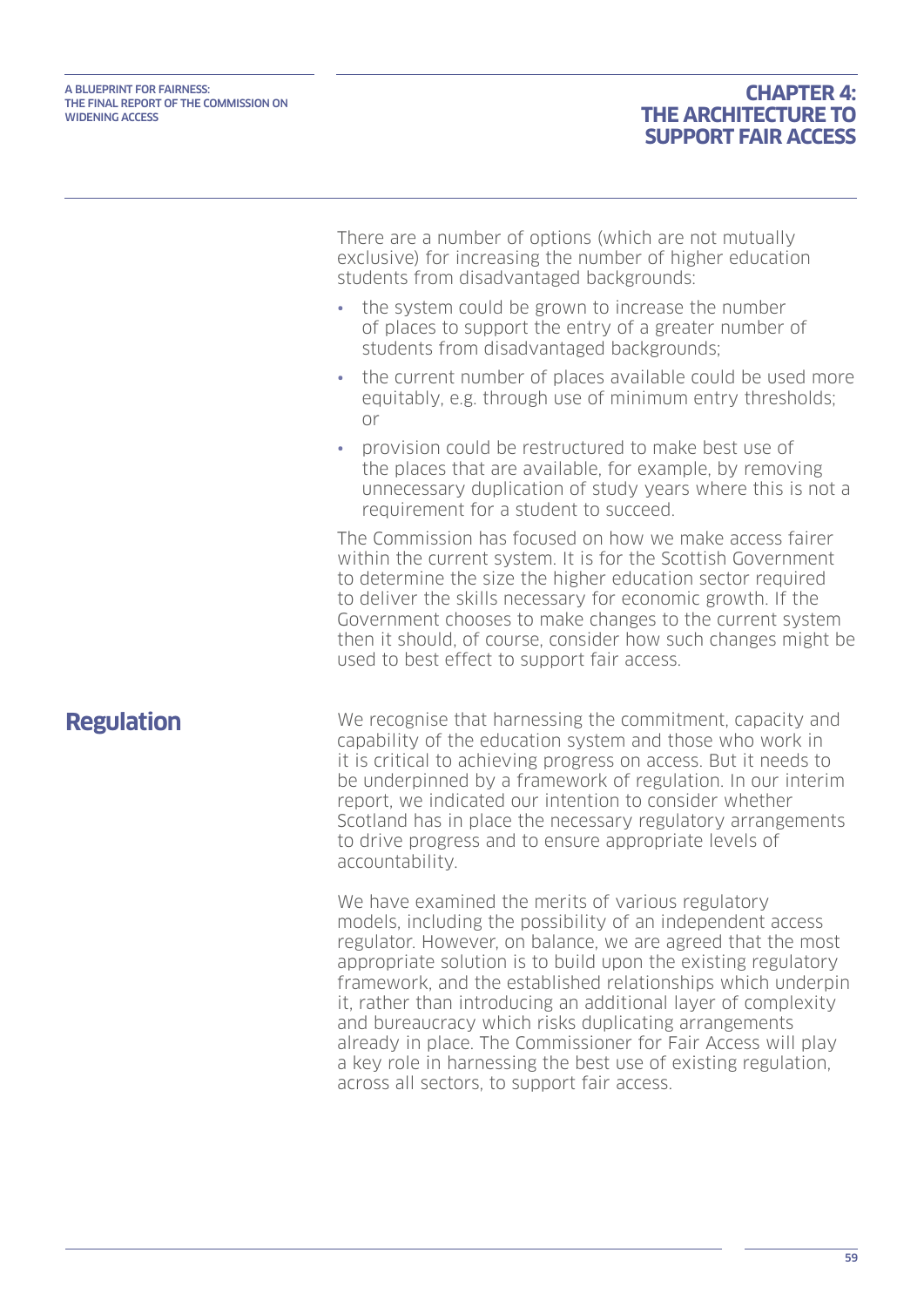# **CHAPTER 4: THE ARCHITECTURE TO SUPPORT FAIR ACCESS**

### **Post-16 Regulation**

In terms of post-16 education bodies, the SFC already possesses substantial regulatory powers in relation to fair access, including relatively recent powers under the Post-16 Education (Scotland) Act 2013, which give it the authority to require outcome agreements, set targets and to attach stringent conditions to the award of public funding.

In line with the increased emphasis being placed on fair access by Ministers, we believe that going forward the SFC should consider more extensive use of these powers where that is deemed necessary to drive progress, both in relation to overarching targets and on more specific access issues such as articulation and access thresholds.

We also recognise that the extent to which regulatory powers are exercised is dependent on the strength of the mandate passed to the SFC by the Scottish Government. Ministers should therefore ensure that their guidance to the SFC provides the necessary level of authority.

### **Wider Regulation**

We repeat again that ensuring fair access is an objective that can be achieved only if every part of the system maximises its contribution. Therefore we believe that there is a strong argument for embedding fair access into the regulatory frameworks of all sectors with a responsibility to support it, e.g. for schools and providers of early learning who have a role to play in closing the attainment gap and raising aspirations and expectations for learners from disadvantaged backgrounds to study higher education. In implementing this, the cross system voice of the Commissioner for Fair Access could be crucial.

**Recommendation 27:** The SFC should make more extensive use of their existing regulatory powers, where appropriate, to drive greater progress. The Scottish Government should ensure that it provides the SFC with the necessary mandate to take this action.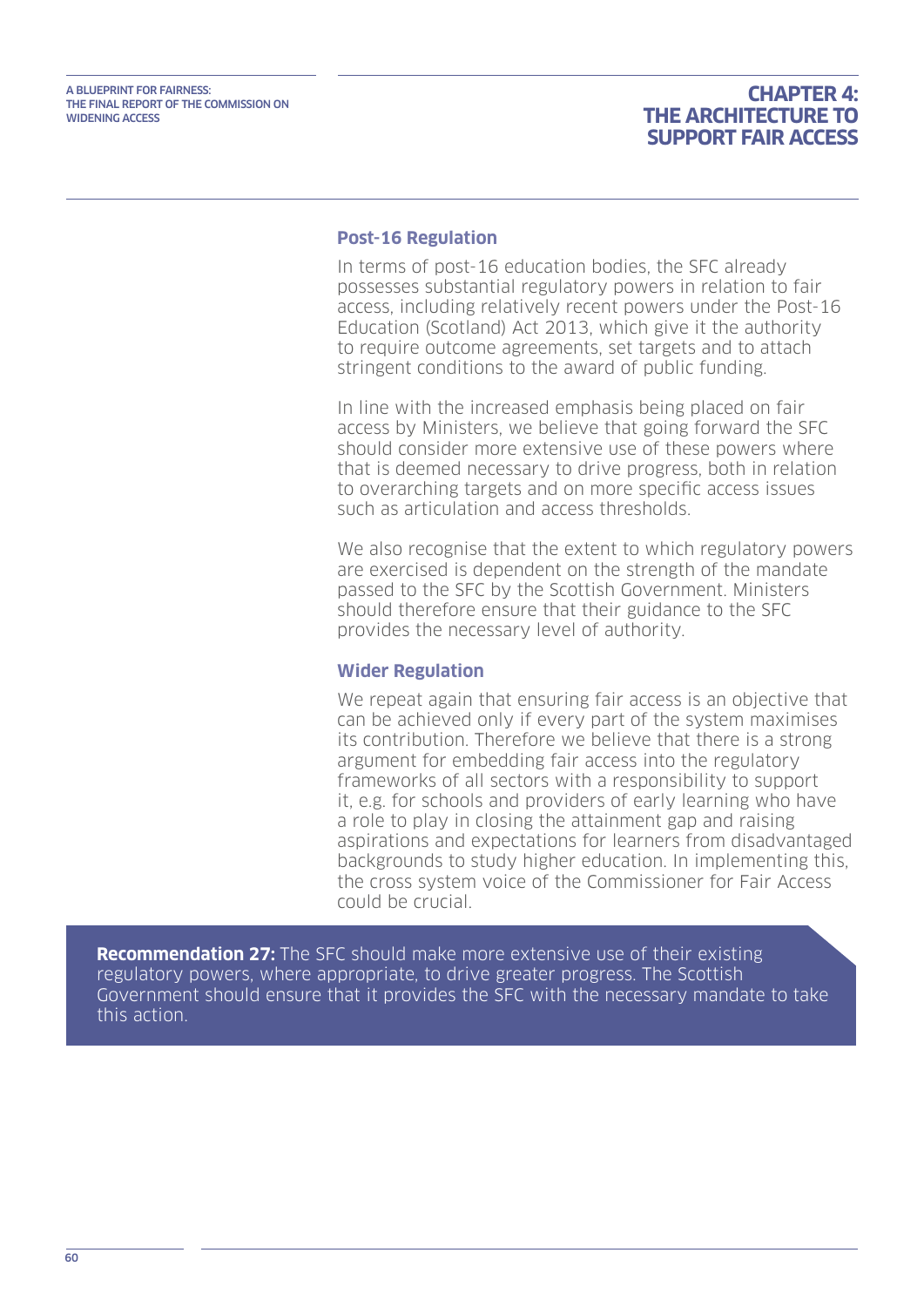# **CHAPTER 4: THE ARCHITECTURE TO SUPPORT FAIR ACCESS**

**Recommendation 28:** The Scottish Government should ensure that objectives relating to fair access are embedded in the regulatory frameworks of other agencies/public bodies with a role to play in advancing equal access.

# **Better Use of Data to Support Fair Access**

In our interim report we discussed how Scotland is not making best use of the data it has to support fair access i.e. through the sharing and linking of data across sectors to provide insightful analyses. More could be done with the data that we have to support and understand the progress that Scotland is making to achieve fair access. Enhanced monitoring at key stages of the education journey, better comparative information and a more coherent approach to publishing data will help to develop the evidence base.

But it is not enough to simply present 'snapshots' of progress in different areas; we need to join our data systems together. A more systematic approach to the use of data is required and fundamental to that is the ability to track learners throughout their education journey. A unique learner number, used appropriately by all parts of the system, would help sectors to share information to support learners as they transition from one stage of learning to another. It would also facilitate better data linkage and tracking of individuals to improve our understanding of outcomes, which in turn will inform our assessment of the impact of activity. A unique number could be based on existing identifiers within the system e.g. the Scottish Candidate Number, or could be delivered through a new approach.

Building a coherent data system will take time but now is the time to start. Enhanced use of data to support work with those from disadvantaged backgrounds is already being explored within education policy e.g. the Early Years Collaborative and the National Improvement Framework are looking at enhanced monitoring. Scotland needs a data system that focuses on the learner and their progress, rather than the institution or establishment they attend.

In our interim report we noted the lack of UK comparator measures that could be used to robustly assess relative progress on access across the UK nations. Scotland must be able to compare its progress against that of others if it is to identify areas for improvement and the best solutions for fair access. A consistent and valid UK comparison would be a first step in making this possible.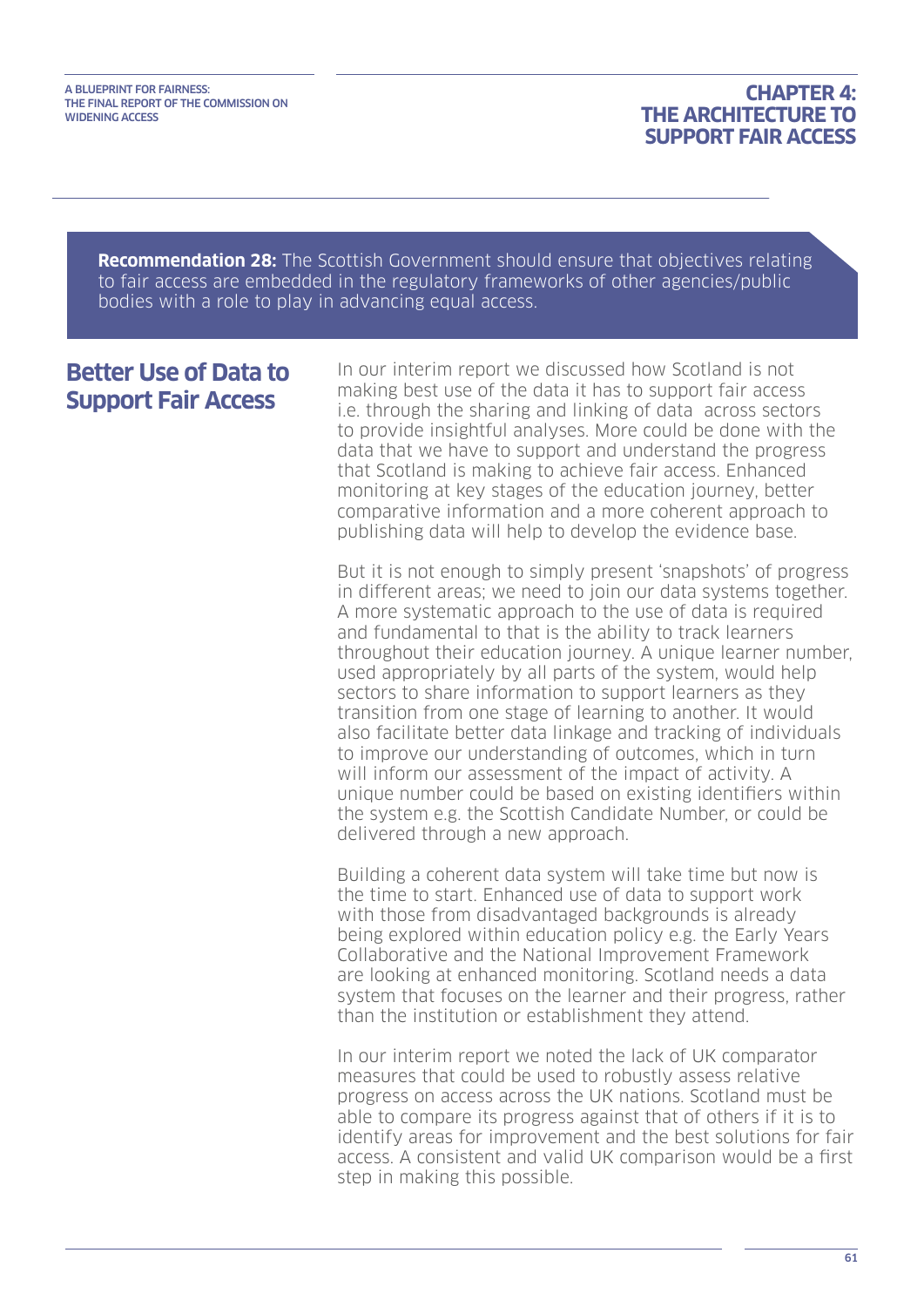# **CHAPTER 4: THE ARCHITECTURE TO SUPPORT FAIR ACCESS**

We are mindful of the timescale of our remit. By 2030 the data and technology available to us will have changed. We are therefore keen to explore how new data science solutions can be developed to support fair access activity going forward. For example, the ability to use detailed data on individuals to identify those who would benefit from interventions and the interventions that would be most effective for them. This is something that The Data Lab, Scotland's new Data Science Innovation Centre, could assist with.

**Recommendation 29:** The Scottish Government should improve mechanisms to track learners and share data to support fair access. Specifically, the Government should

- lead the work necessary to develop and implement the use of a unique learner number to be used to track learners' progress from early learning, throughout education and onwards into employment.
- review data access arrangements to provide a national process for the provision of information to practitioners and policy makers working on fair access. This review should consider access to and sharing of data held by local authorities, schools, UCAS and SAAS.

**Recommendation 30:** The Scottish Funding Council and the Scottish Government should enhance the analyses and publication of data on fair access. This should include:

- enhanced monitoring of fair access at key stages of the learner journey including analyses by socioeconomic background of: early learning and school attainment; UCAS applications, offers and acceptances; entrants to higher education; qualifiers from higher education and their destinations.
- publication of a coherent and consistent set of statistics to show progress on fair access, either through development of the SFC's Learning for All publication or a successor publication.
- working with UK producers of statistics, including HESA and UCAS, to develop an agreed method of comparing progress on fair access over time and across UK nations.
- exploring with The Data Lab the feasibility of a project to develop a data science solution to support fair access e.g. a schools based data solution to identify those from a disadvantaged background with the potential to succeed in higher education and who could most benefit from additional support.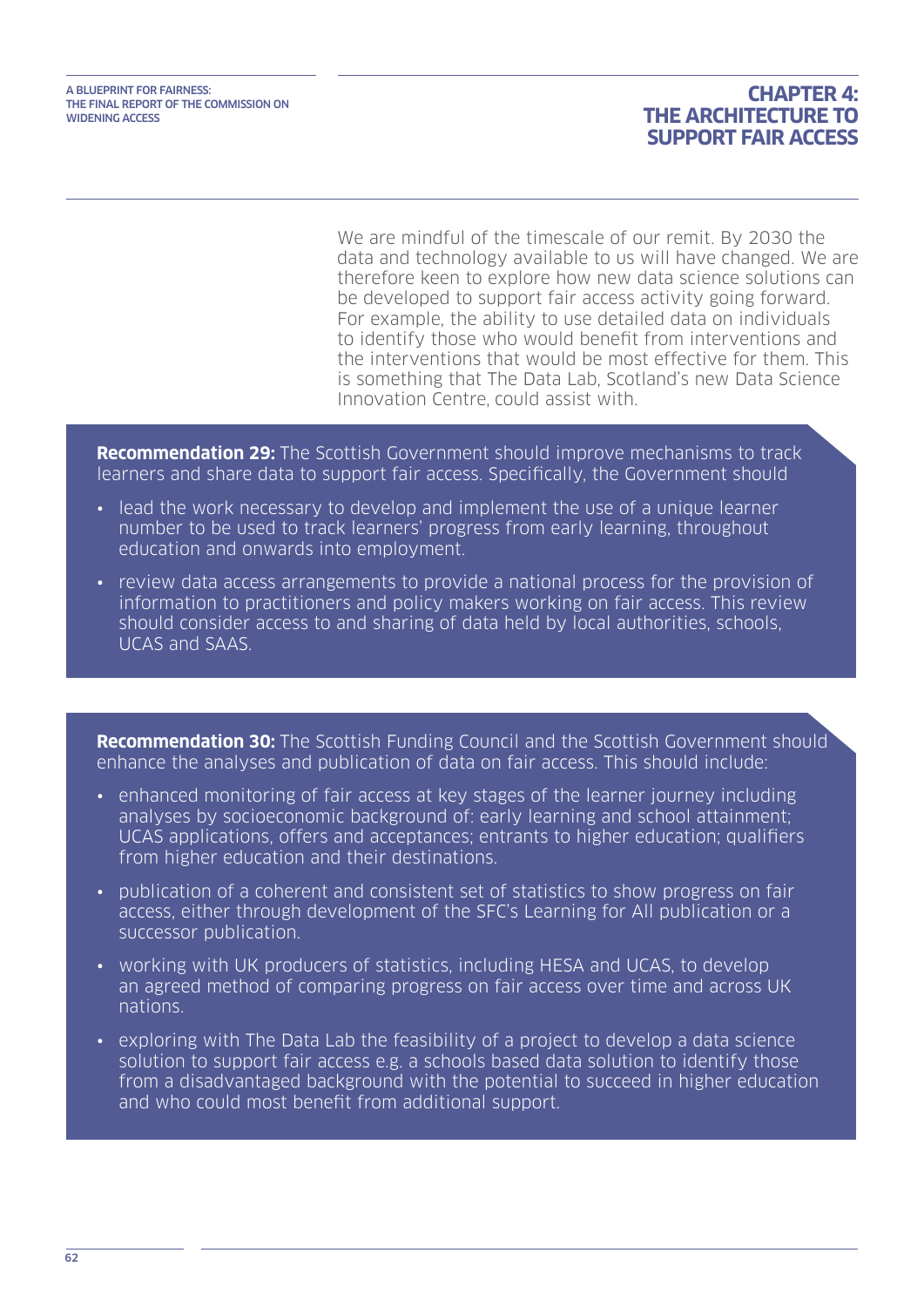# **CHAPTER 4: THE ARCHITECTURE TO SUPPORT FAIR ACCESS**

# **Measures to Identify Access Learners**

As we discussed in our interim report, the use of data to support access is one of the areas that has been brought to the attention of the Commission repeatedly. Much of this discussion has focused on how we define deprivation and, in particular, the limitations of the current approach, which focuses on use of the Scottish Index of Multiple Deprivation (SIMD). This was an area that the Commission was committed to exploring in its work, not least, because it was felt that the debate about how we measure deprivation was, at times, overtaking the discussion on how we might achieve fair access.

The main concern expressed on the use of SIMD is that it is an area based measure and therefore is less likely to capture individual circumstances. Also, because SIMD identifies geographical concentrations of deprivation, it is less likely to identify those from disadvantaged backgrounds in more rural areas where the population is more geographically dispersed. This has led some universities to question the use of SIMD alone for access related targets and funding, as they consider that it does not capture the individuals they are currently supporting and those from disadvantaged backgrounds in their local population.

In our interim report we recognised that different measures are required for different purposes, including real time data to support decisions about individuals and data to support targets to monitor progress – and that the solution for these purposes may be different. The Commission brought together an expert group to explore the issues around data and evidence, including what measures could be used in addition to SIMD to identify those from disadvantaged backgrounds. There was a clear consensus that a set of measures, which includes SIMD but also a measure of an individual's income circumstances and their school environment was important for use when making decisions about individuals.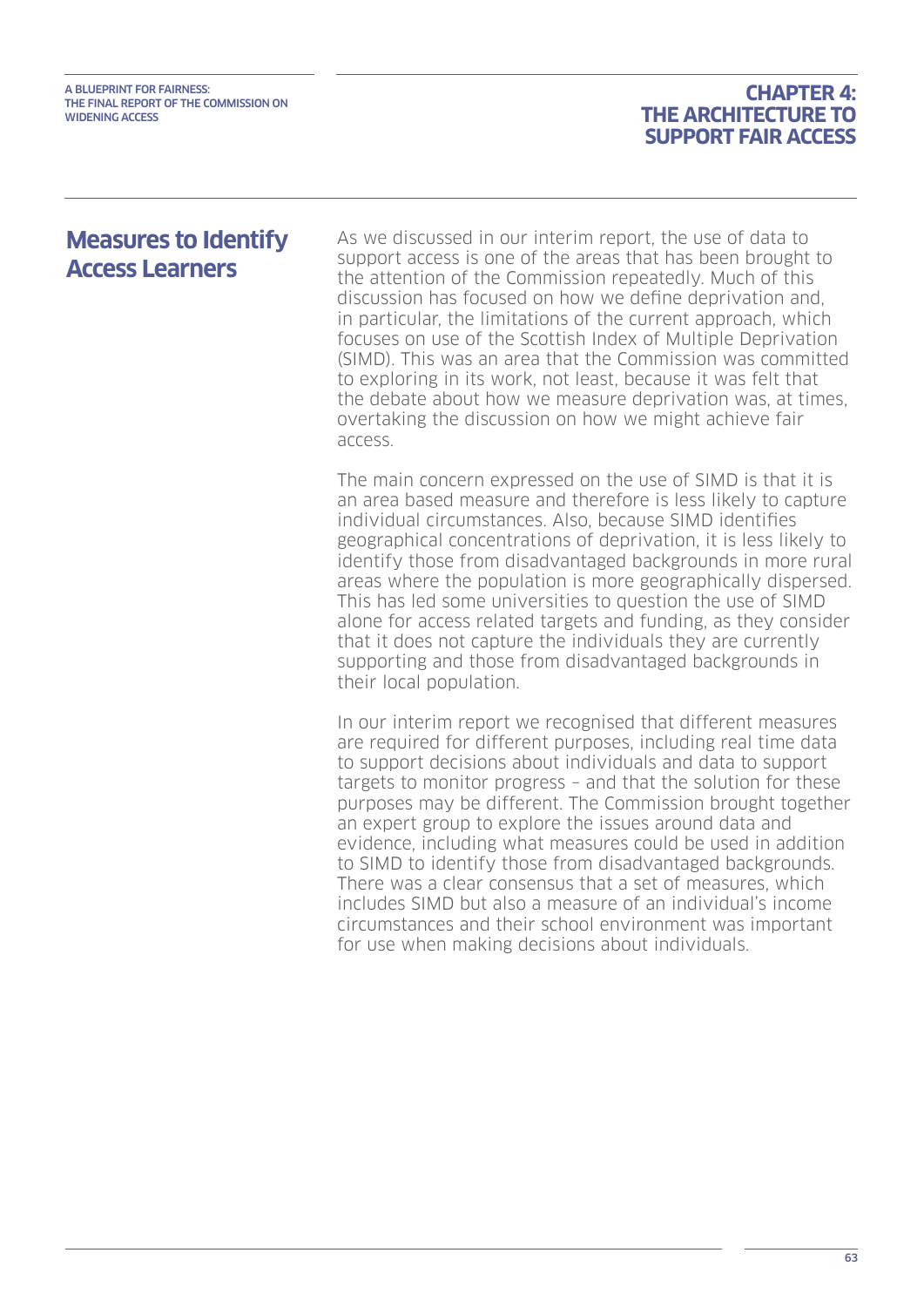# **CHAPTER 4: THE ARCHITECTURE TO SUPPORT FAIR ACCESS**

The Commission looked at the data currently available in the education system that could be used to help identify individuals from disadvantaged backgrounds. In its assessment, the Commission considered:

- What variables could be used as a marker of low income or school environment
- The robustness and coverage of these variables, along with their validity in terms of identifying disadvantage and their overlap with SIMD20
- Whether or not the use of these variables could be implemented across all parts of the education system
- The distribution of learners identified by these markers across Scotland
- The viability of their use for institutional and national targets
- Other data development work underway, or being considered, in the education sector that was relevant to this area.

The Commission has published, along with this report, a separate paper setting out the results of this analysis. The main findings are:

- Uptake of Free School Meals (FSM) was considered as a proxy measure for low income; however there are issues with coverage of this measure.
- Attendance at a secondary school with low progression to HE was considered as an indicator of school environment; however there are issues with the robustness of this measure.
- There is a strong correlation between SIMD and the other two measures i.e. those from more deprived areas are more likely to register for FSM or attend a low progression school; however around half of those receiving FSM and in a low progression school do not live in SIMD20 areas.
- The only measure of deprivation that is available, and used, across the entire education system is SIMD.
- None of the measures considered, either singly or in combination, identify a group that is more evenly distributed across Scotland i.e. regardless of the measure used, the spread of deprivation varies across Scotland.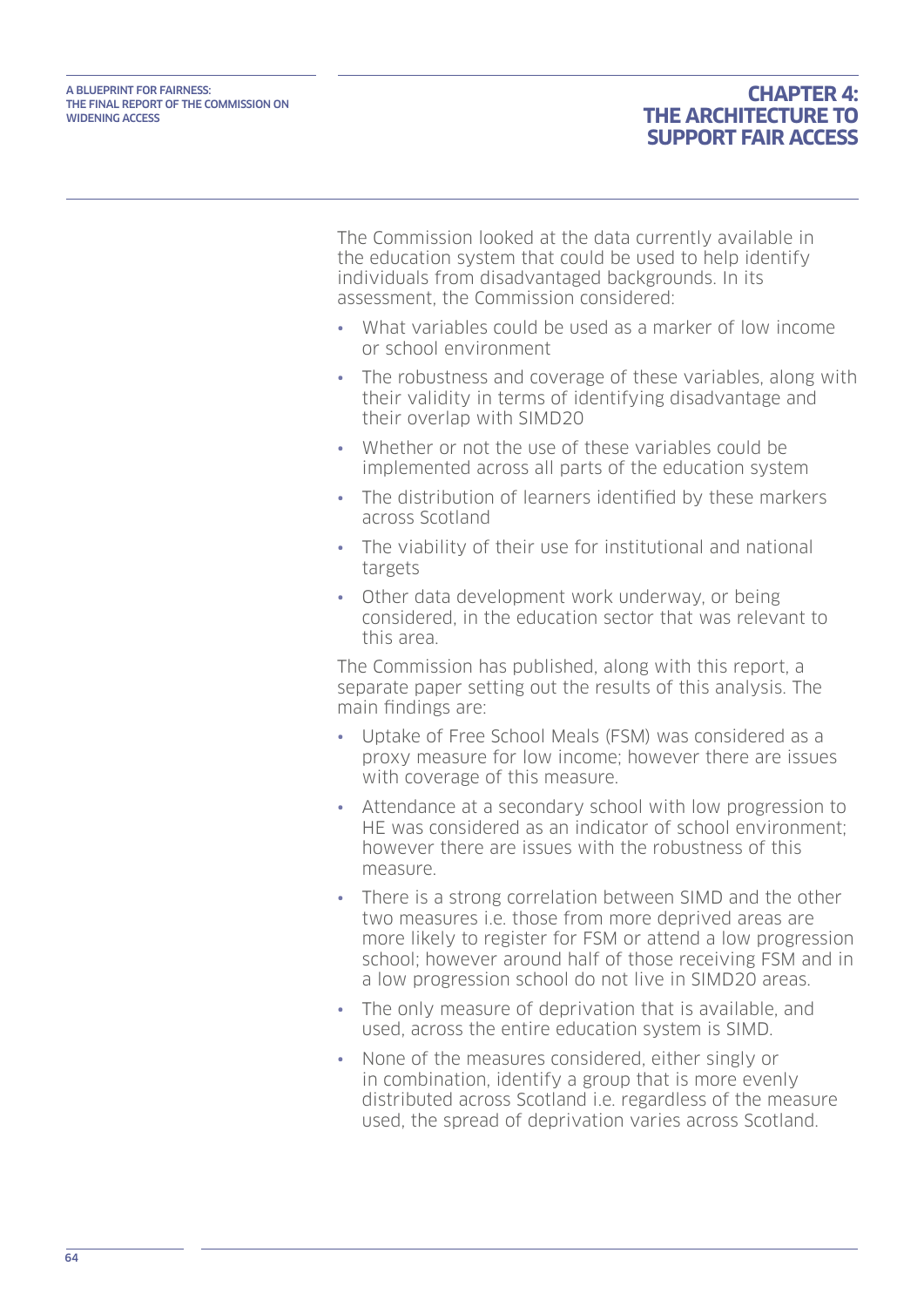# **CHAPTER 4: THE ARCHITECTURE TO SUPPORT FAIR ACCESS**

• There are a number of areas of policy development in Scotland e.g. Early Years Collaborative, expansion of early learning and childcare, the National Improvement Framework and work to close the attainment gap; all of which are designed to support those from disadvantaged backgrounds and are looking at enhanced use of data to support this.

There is no doubt that the more sophisticated and targeted we can be when providing support or making decisions about individuals the better. However, we also need an approach that is based on valid measures and allows us to monitor progress by institutions, and as a nation, to deliver fair access.

It is our view that a more individualised approach to identify those from disadvantaged backgrounds would be beneficial but that this would need to be adopted across all parts of the education system if we are to provide coherent support for individuals to drive forward fair access. A more individualised measure would also need to be relatable to the wider population if it were to be used for targets and monitoring. At this stage, it is the Commission's view that we do not have robust and valid data to implement this approach across all access work in Scotland. The Commission would, however, be supportive of any moves to develop a more individualised approach to measuring deprivation for use across the entire education system should the data become available to do this.

Despite the limitations outlined earlier, the Commission believes that SIMD is a valid marker of deprivation. SIMD is based on a wide range of data, covering a number of domains relevant to deprivation; unlike the additional measures we have explored, which focus on a single aspect. SIMD is also used as a marker for deprivation across the Scottish public sector, including all parts of education. It is therefore the Commission's view that SIMD should continue to be used for tracking, monitoring and targets relating to fair access in the coming years. The use of SIMD for these purposes must, however, recognise the distribution of those living in SIMD20 areas across Scotland and this should be reflected both in the expectations of, and reporting on, progress for individual institutions.

We also recognise that additional measures, like those identified above, can help with decisions about individuals and the support they require – a process that is already happening in some institutions for example, to inform contextual admissions. A consensus, however, needs to reached on the best and most reliable measures to identify individuals for these purposes so that we can be more consistent in the support and opportunities provided to learners across Scotland.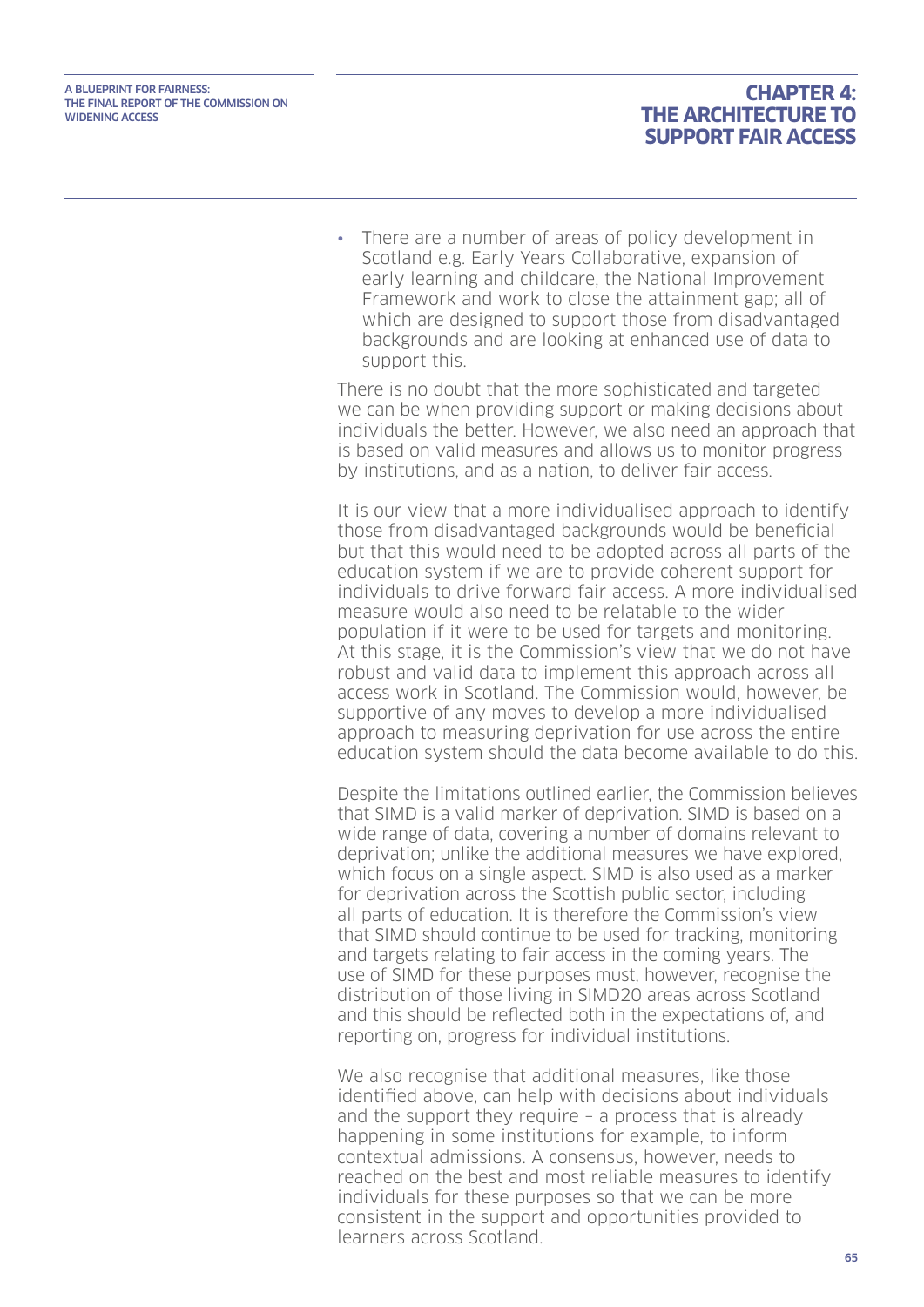# **CHAPTER 4: THE ARCHITECTURE TO SUPPORT FAIR ACCESS**

**Recommendation 31:** The Scottish Government and the Scottish Funding Council, working with key stakeholders, should develop a consistent and robust set of measures to identify access students by 2018.

- In addition to SIMD, this should include a measure for school environment, a marker for income and a marker for care experience.
- The development of these measures should take account of the findings from SFC funded research on the use of contextual data in undergraduate university admissions being undertaken by Durham University and due to report in 2016
- The SFC should review the measures it uses within outcome agreements and the access work it funds in light of the outcome of this work.

# **Targets to Realise Our Ambition**

The Commission was asked to propose both a short and longterm target for increased participation in higher education. We are aware that progress to improve attainment will be monitored through the Early Years Collaborative and the National Improvement Framework; in this section we set out our expectation for the part that post-16 institutions can play in delivering fair access.

In developing these targets we have considered the need to ensure that increased participation in one part of the post-16 sector will not be at the expense of participation in another part; we have therefore included a recommendation for equality of access in both colleges and universities. We are aware, however, that it is progress within universities that is necessary to deliver equal access and therefore we have provided interim targets for this sector to drive progress in the coming years.

In our interim report we noted the significant variation across institutions in the level of participation for those from deprived backgrounds. It is our view that every individual college and university in Scotland should be expected to work towards equality of access to higher education for its entrants. The Commissioner for Fair Access should ensure that the SFC works with institutions to identify how further and faster progress can be made to this end through development of stretching targets within the Outcome Agreement process. Consideration should be given to the deprivation levels within the local population when discussing expectations for progress with individual institutions; however consideration should also be given to how institutions can better support access students to attend institutions from outwith their local area if they wish to do so. While recognising this variation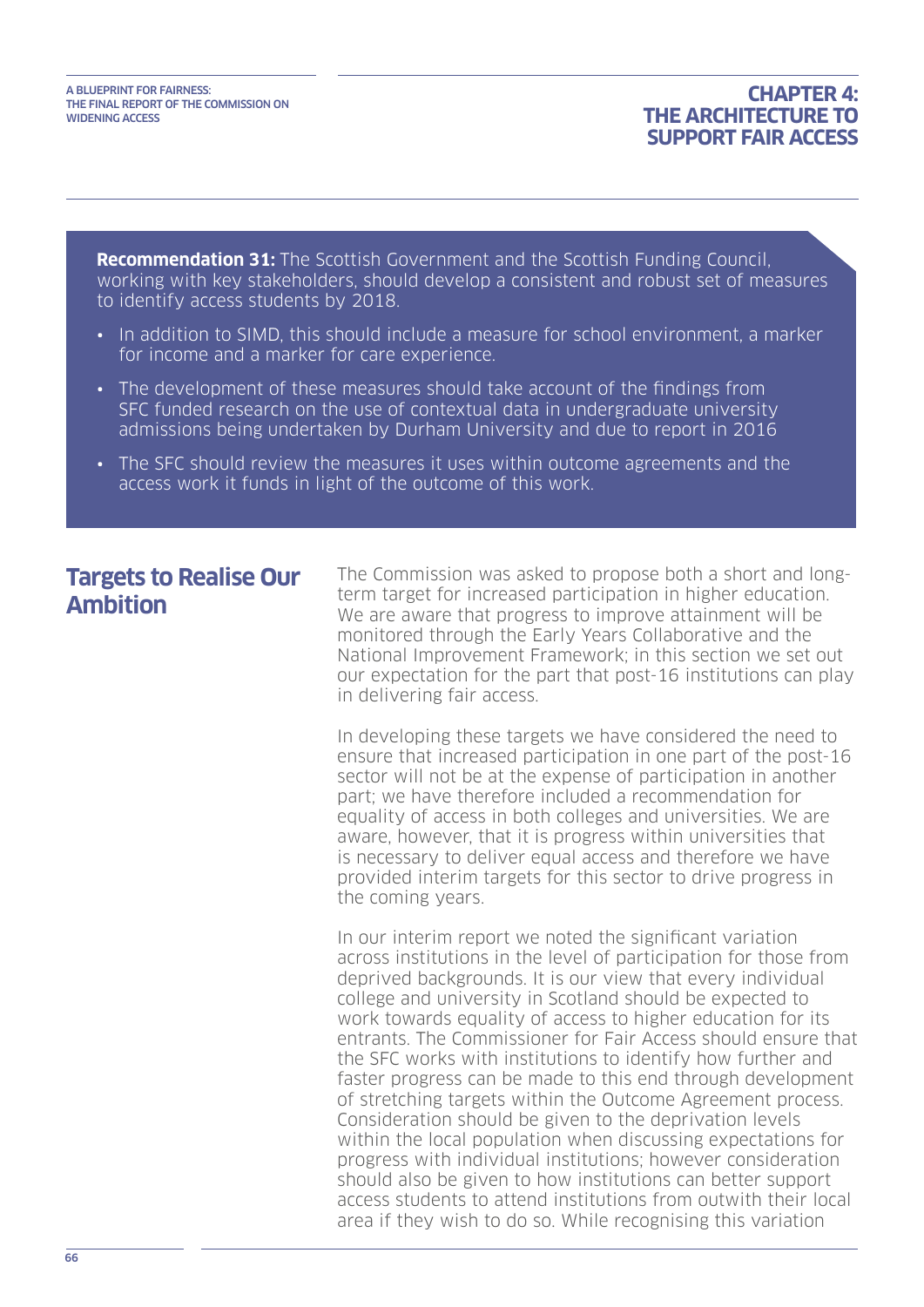# **CHAPTER 4: THE ARCHITECTURE TO SUPPORT FAIR ACCESS**

between institutions, the Commission also felt it was important to make clear our expectation of each institution's contribution to fairness, by setting a level of participation below which we feel is unacceptable. We have therefore included a target to ensure that no institution in Scotland has fewer than 10% of its entrants from the 20% most deprived backgrounds.

We believe that the targets below are both necessary and achievable.

**Recommendation 32:** The Scottish Government and the Scottish Funding Council should implement the following targets to drive forward the delivery of equal access in Scotland:

To realise the First Minister's ambition of equality of access to higher education in Scotland:

• By 2030, students from the 20% most deprived backgrounds should represent 20% of entrants to higher education. Equality of access should be seen in both the college sector and the university sector.

To drive progress toward this goal:

- By 2021, students from the 20% most deprived backgrounds should represent at least 16% of full-time first degree entrants to Scottish universities as a whole.
- By 2021, students from the 20% most deprived backgrounds should represent at least 10% of full-time first degree entrants to every individual Scottish university.
- By 2026, students from the 20% most deprived backgrounds should represent at least 18% of full-time first degree entrants to Scottish universities as a whole.
- In 2022, the target of 10% for individual Scottish universities should be reviewed and a higher level target should be considered for the subsequent years.

For the purpose of these targets, students from the most deprived backgrounds are defined as those from SIMD20 areas. We recognise, however, the particular challenge that the use of SIMD as a marker for deprivation presents to institutions in the north east of Scotland. SFC should therefore consider additional measure(s) to SIMD when monitoring the progress of Robert Gordon University and the University of Aberdeen towards the above targets, which better reflects the link between deprivation and access in the local population.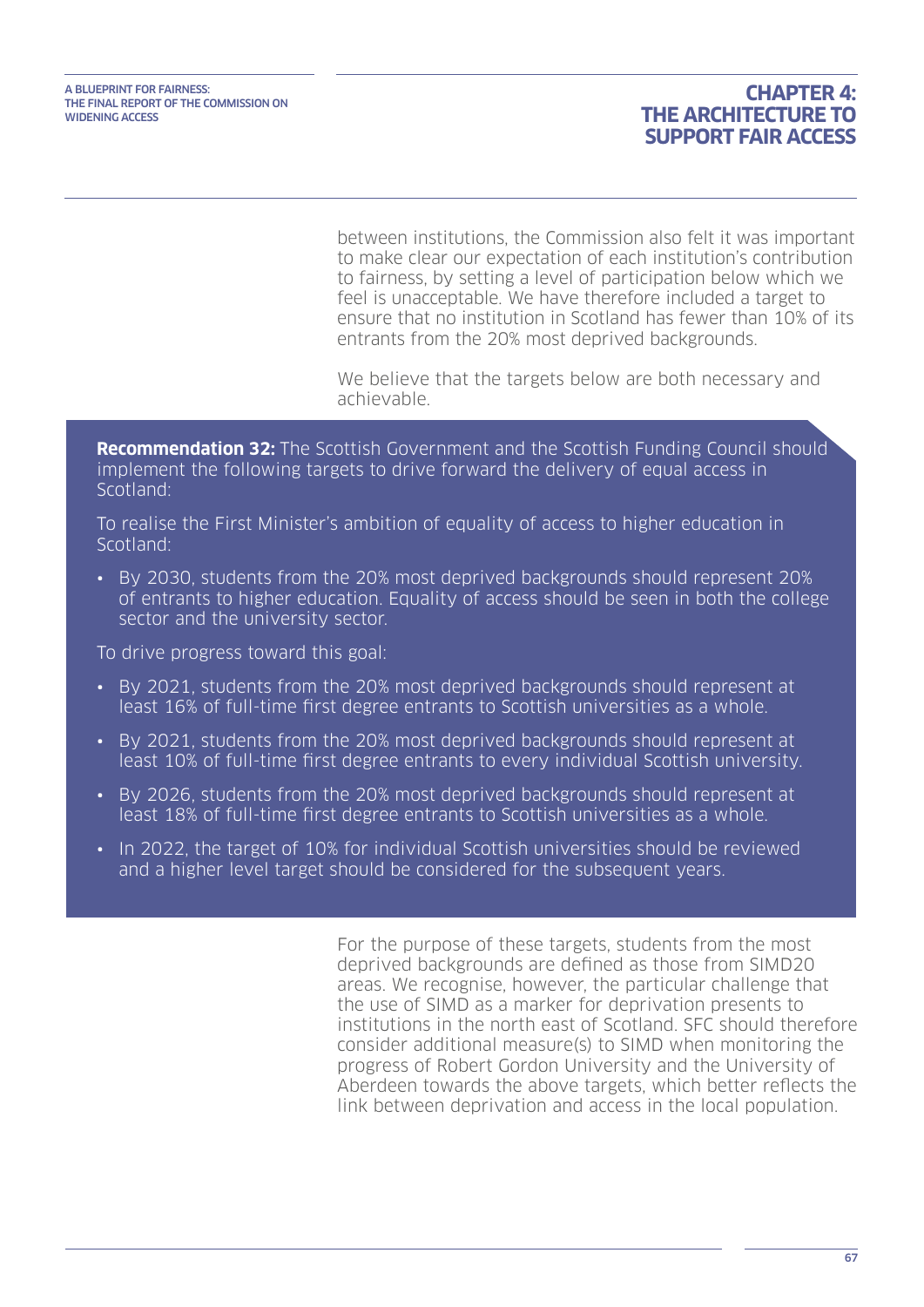THE FINAL REPORT OF THE COMMISSION ON WIDENING ACCESS

# **AGENDA FOR THE FUTURE**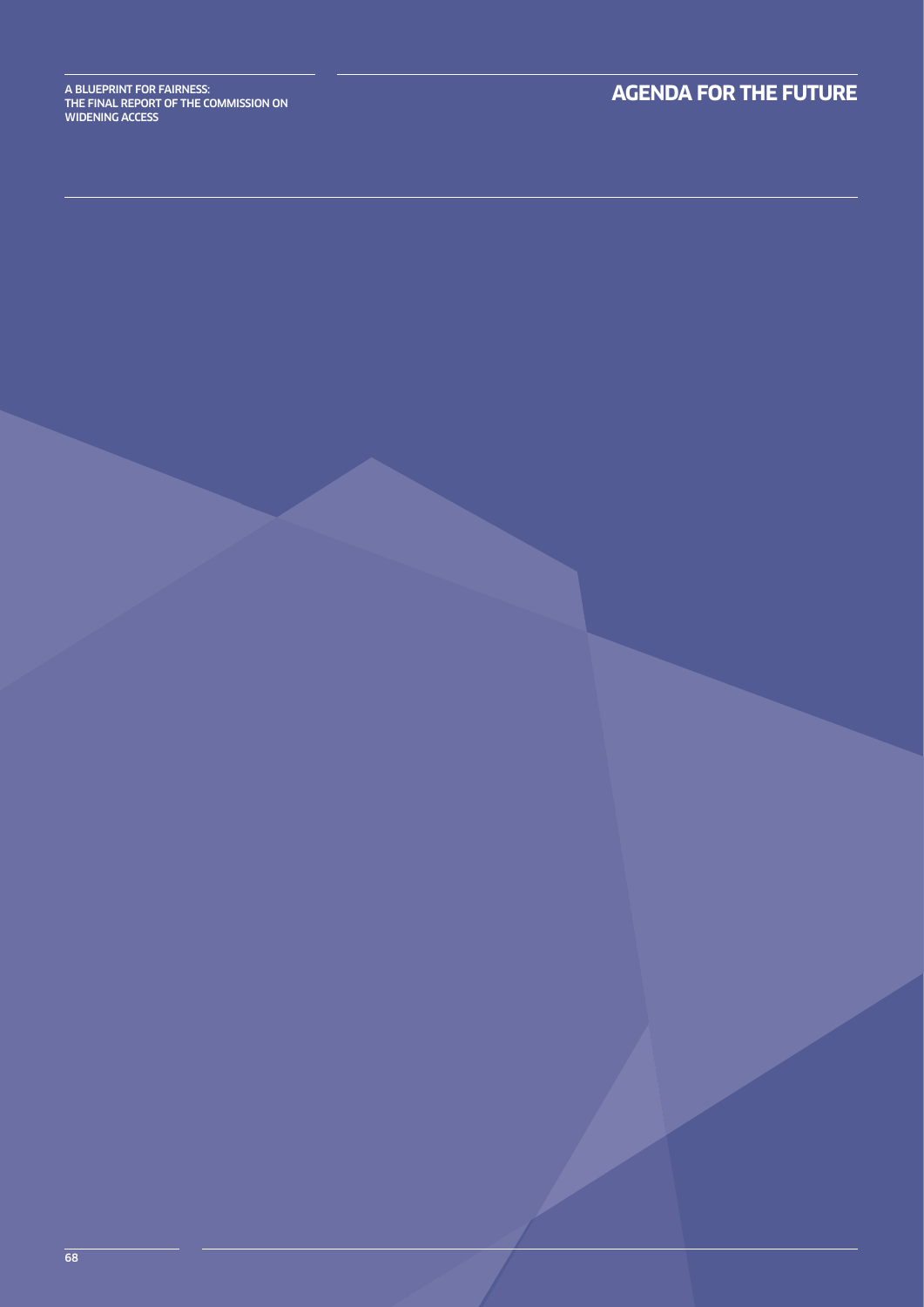THE FINAL REPORT OF THE COMMISSION ON WIDENING ACCESS

> Between us, the thirteen members of the Commission, have been involved in many similar projects and working groups. However we are agreed that few of these have matched the breadth and challenging timescale of this work. To maximise the value of our contribution, the Commission therefore made a decision to focus our efforts on fair access to the core provision of higher education (i.e. full-time first degree study) for those from socioeconomically deprived backgrounds or those with a care experience.

This has meant, to our regret, that there a number of areas which we have simply not had the time to examine in detail. Examples include:

- Outcomes for disadvantaged learners following graduation, including access to postgraduate study.
- Additional barriers faced by people with protected characteristics.
- Additional barriers for carers, former offenders and young people leaving the armed forces.
- Access to the high demand degree subjects (e.g. medicine).
- Access to HE for those from rural areas.
- Access to part-time HE study.

No doubt some of the recommendations within this report will assist other groups of learners and it is important that those implementing them do so in a way that recognises this, for example, new data systems to track and monitor progress could also support enhanced analysis of access for those with protected characteristics.

However, these groups of learners and areas of study are important and the recommendation below is intended to ensure they are not lost sight of as Scotland enters the next phase of this work.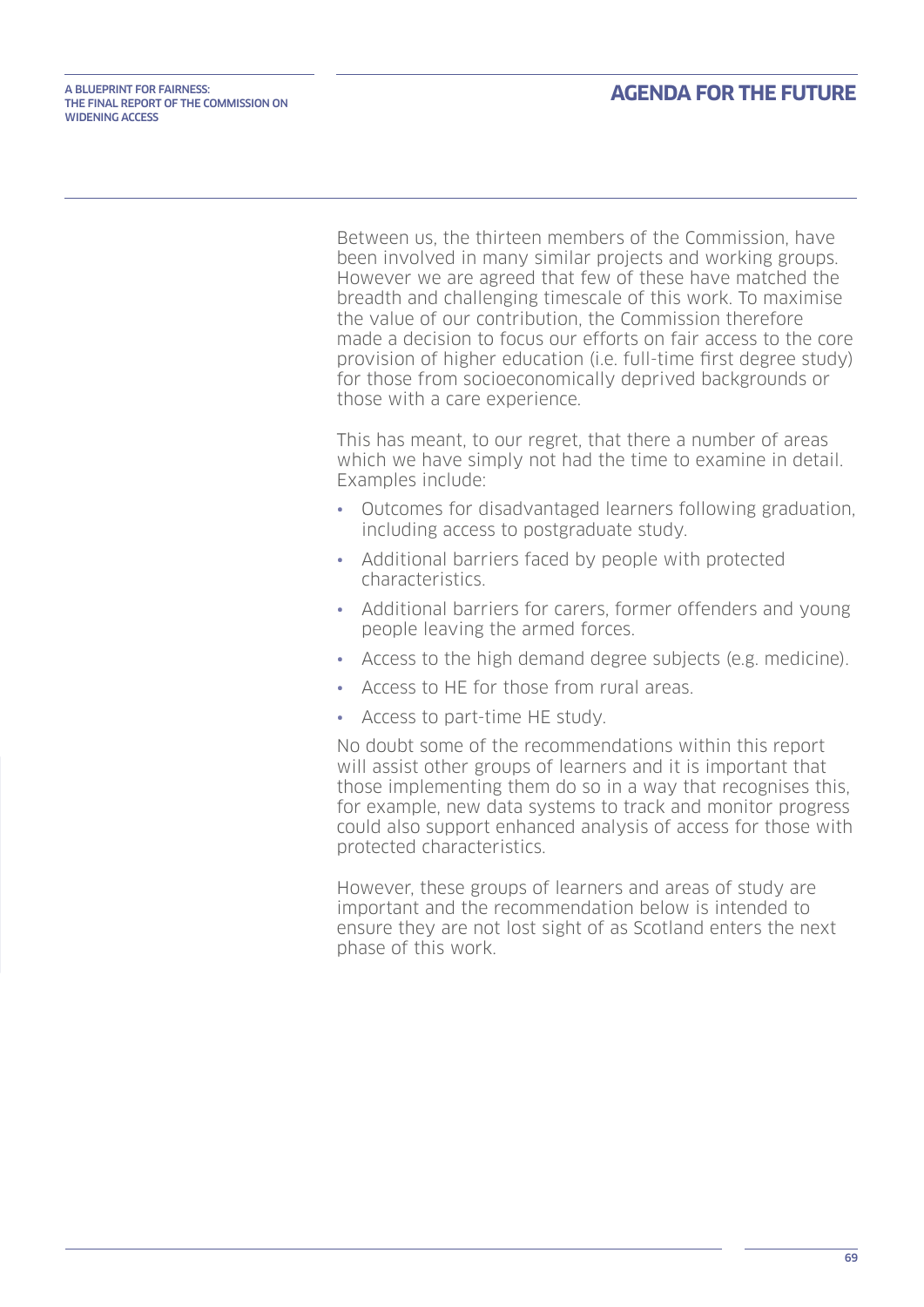**Recommendation 33:** The Commissioner for Fair Access should:

- consider what further work is required to support equal access for other groups of learners and within specific degree subjects.
- consider what further work is required to support equal outcomes after study for those from disadvantaged backgrounds or with a care experience.

**Recommendation 34:** The Scottish Government should report on progress against the recommendations it accepts from this report, 12 months after issuing its response. Thereafter, progress towards equal access should be reported on annually by the Commissioner for Fair Access.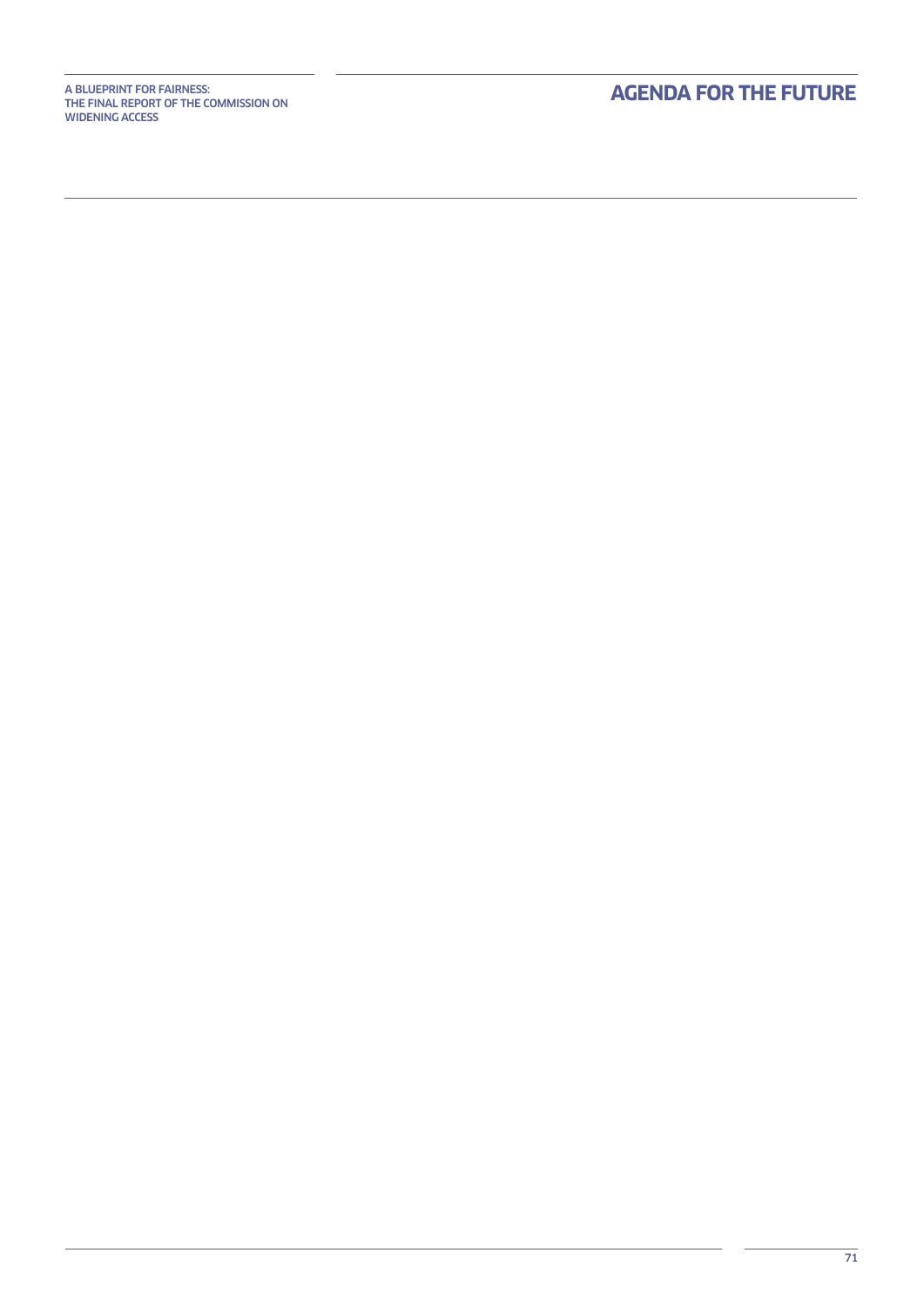## **A BLUEPRINT FOR FAIRNESS**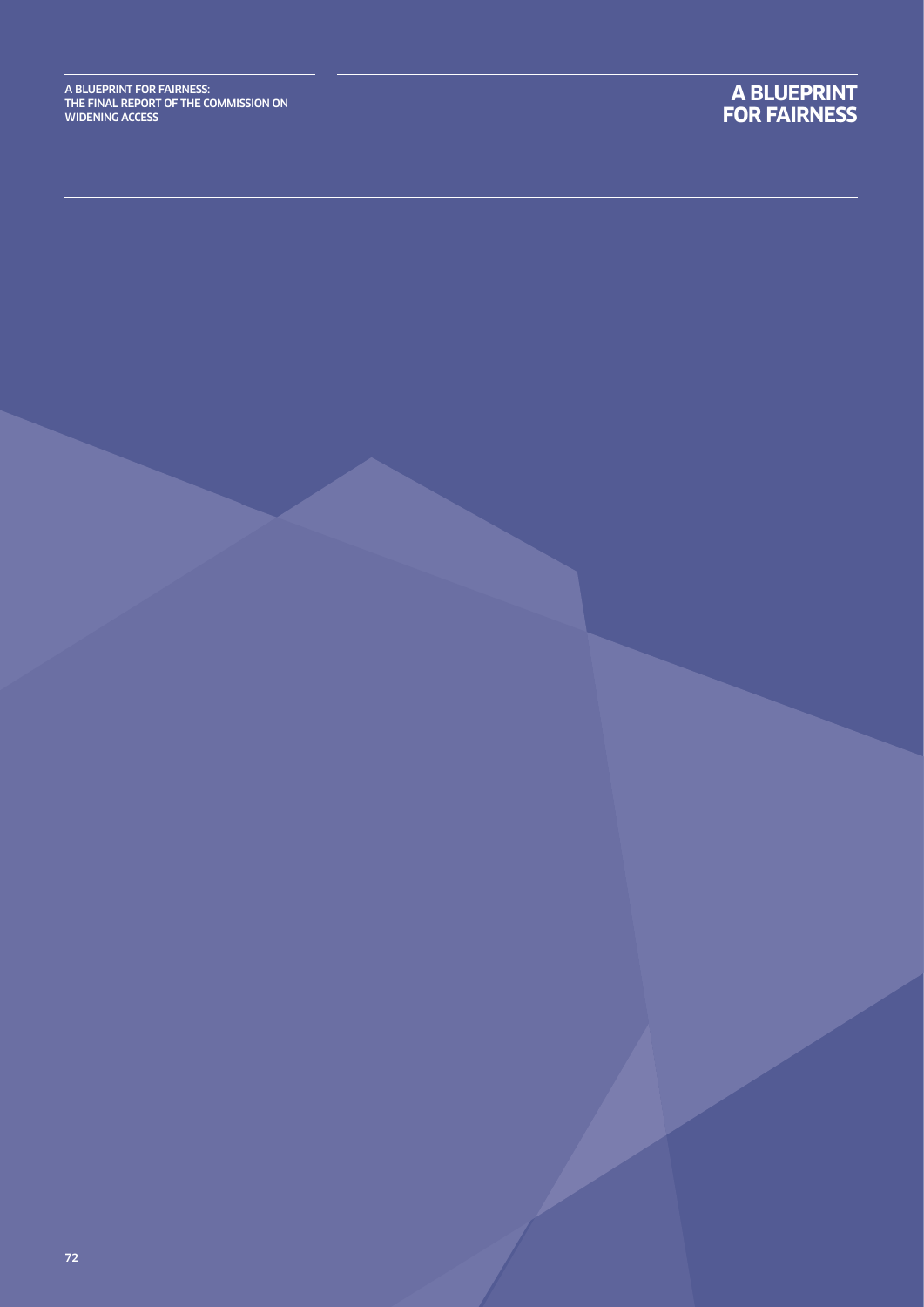### **A BLUEPRINT FOR FAIRNESS**

This is our Blueprint for Fairness – a system wide plan for fair access in Scotland. The proposals in this report are demanding but achievable and mark the beginning of the next phase of strategic change. It is our firm belief that they can deliver equal access within a generation.

We repeat that Scotland has a moral, social and economic duty to make this a reality for our most disadvantaged children. Ultimately, the success of this work is in the hands of the professionals and practitioners who will be tasked with implementing it. In progressing this work we engaged extensively with them and were consistently impressed with their commitment and appetite for change. We look to them to maintain this approach and to embrace these recommendations in the spirit in which they are made.

There is an opportunity here for Scotland to lead the way on fair access – we invite the whole system to stand with us in this place of possibility.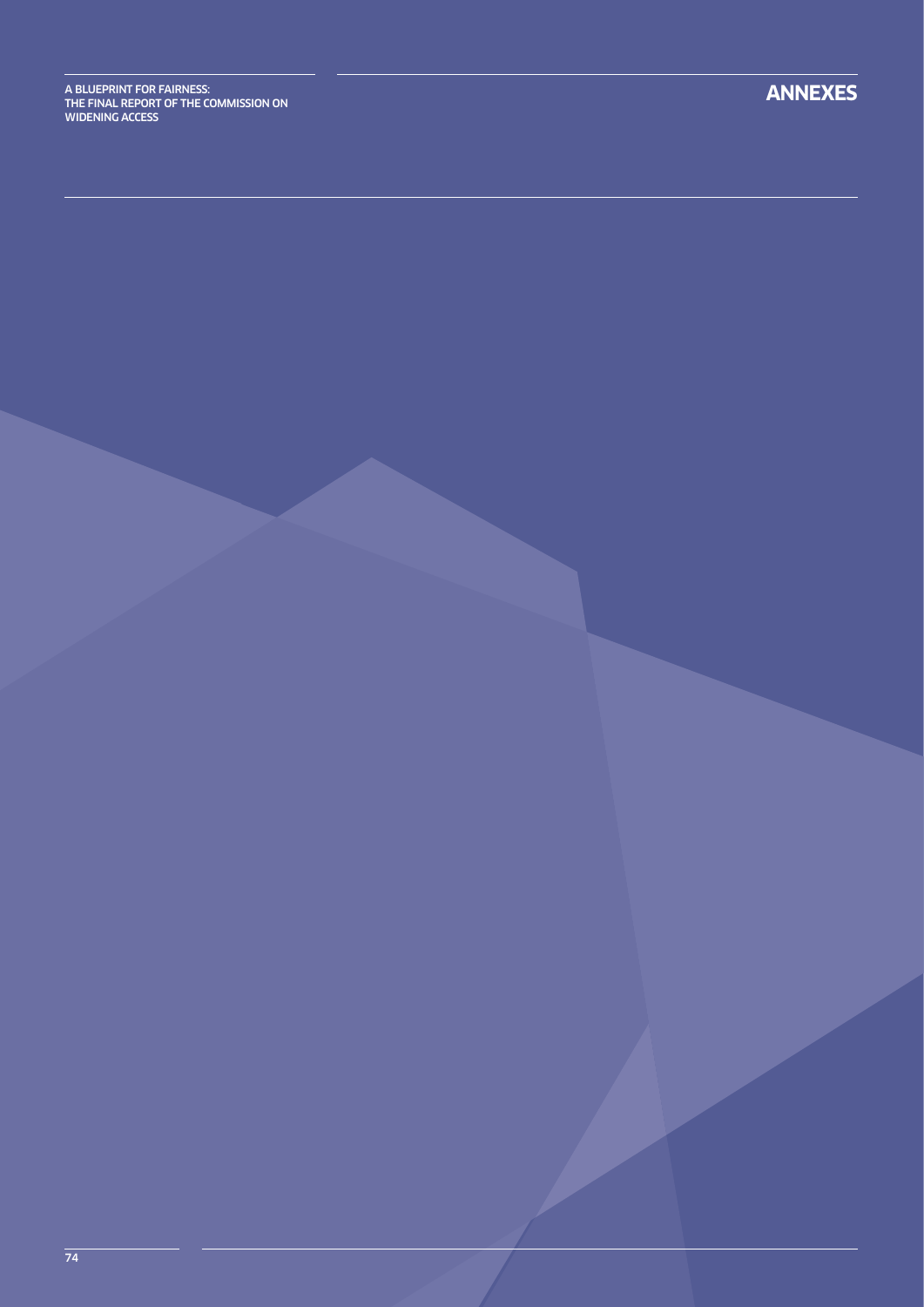A BLUEPRINT FOR FAIRNESS: A BLUEPRINT FOR FAIRNESS:<br>
THE FINAL REPORT OF THE COMMISSION ON WIDENING ACCESS

## **COMMISSION MEMBERSHIP**

- Dame Ruth Silver (Chair)
- Jean Carwood-Edwards, Chief Executive, Early Years Scotland
- Russell Gunson, Director, Director, IPPR Scotland (Institute of Public Policy Research)
- Ali Jarvis, Former Chair of the SFC Access & Inclusion Committee and Interim Chair, Glasgow Colleges' Regional Board
- Gerry Lyons, Head Teacher, St Andrews Secondary School, Glasgow
- Helen Martin, Assistant Secretary, Scottish Trades Union Congress
- Liz McIntyre, Principal, Borders College
- Maureen McKenna, Executive Director of Education, Glasgow City Council
- Professor Anton Muscatelli, Principal and Vice-Chancellor, University of Glasgow
- Conor Ryan, Sutton Trust
- Vonnie Sandlan, President, NUS Scotland
- Caroline Stuart, Oracle Ltd
- Professor Petra Wend, Principal and Vice-Chancellor, Queen Margaret University, Edinburgh

## **Secretariat**

### Scottish Government

- Lynn Graham (Head of Secretariat)
- Stephen O'Neill
- Ryan Scott
- Supported by: Rebekah Widdowfield

Scottish Funding Council:

- Fiona Burns
- Carina MacRitchie
- Supported by: John Kemp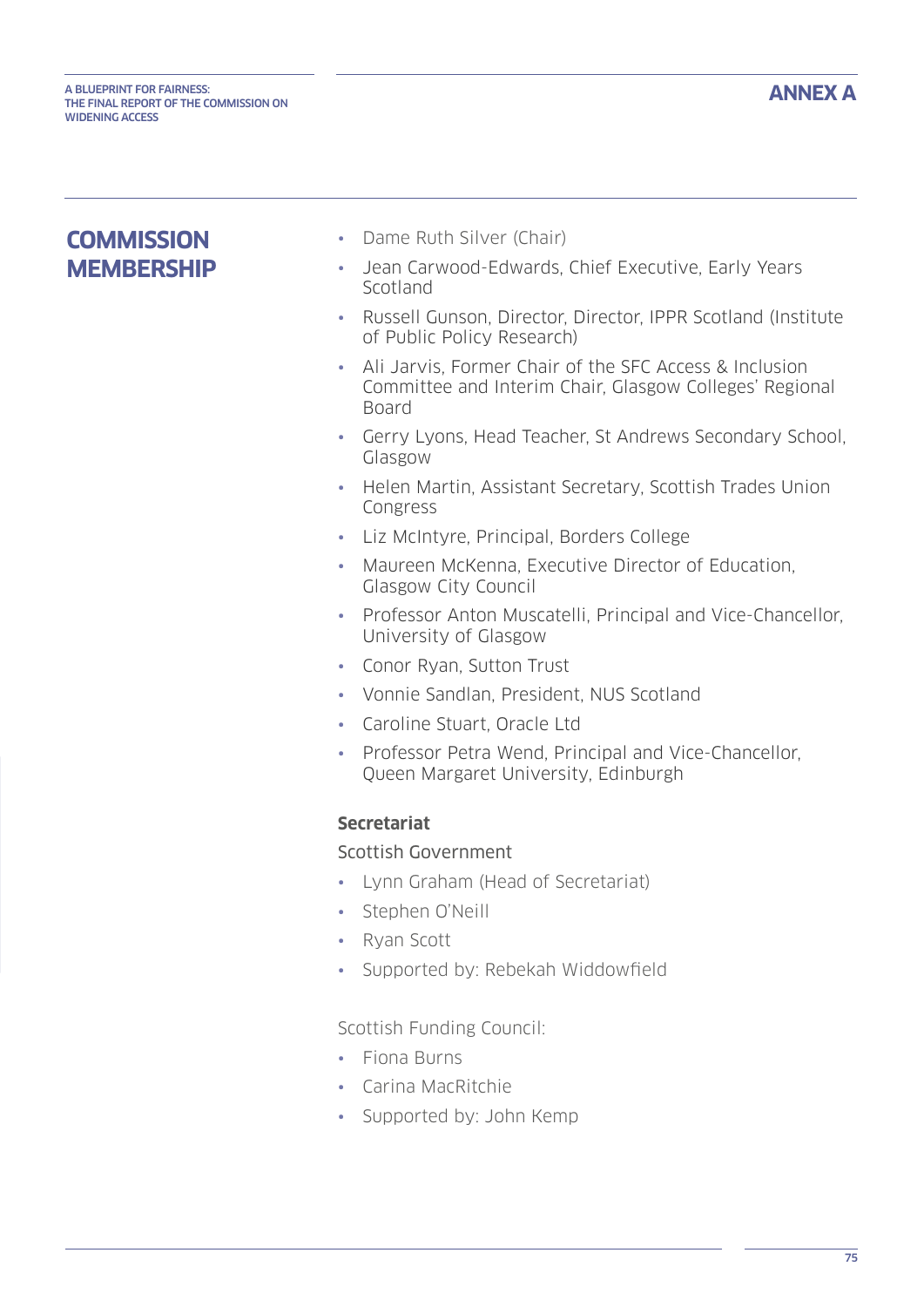## **COMMISSION ON WIDENING ACCESS REMIT**

The Government's ambition is that a child born today in one of our most deprived communities should, by the time he or she leaves school, have the same chance of going to university as a child born in one of our least deprived communities.

To achieve this, Scotland requires:

- A shared understanding of the barriers to accessing higher education, and their removal, for those from the most deprived communities and households, based on reliable and comprehensive evidence.
- A clear target to achieve equality of access and an understanding of the actions required to meet that ambition.
- A culture of partnership between early years, schools, colleges, universities, employers and the Government, where each recognises the part that it can play in eradicating the inequality in access to higher education and works in partnership with others to achieve this.

Building upon the Government's commitment to free tuition fees for higher education, the introductions of Curriculum for Excellence, School Attainment Policy, reforms to the Post-16 education system and Developing the Young Workforce programme, it is proposed that the Commission on Widening Access will:

- synthesise existing evidence around barriers to widening access and retention, and their effective removal, for those from deprived backgrounds and, within this, identify any specific barriers for those with different equality characteristics or those from a care background;
- propose both a short and long-term target for participation in higher education and clear milestones, to drive further and faster progress to widen access;
- identify best practice on widening access across early years, schools, colleges, universities and employers, and make recommendations as to how best practice on access and retention can be scaled up and embedded, within the work of individual institutions, across the wider education and employment system;
- identify the data and information required to monitor and support improvements on widening access across all education providers, and recommend the processes necessary to support this.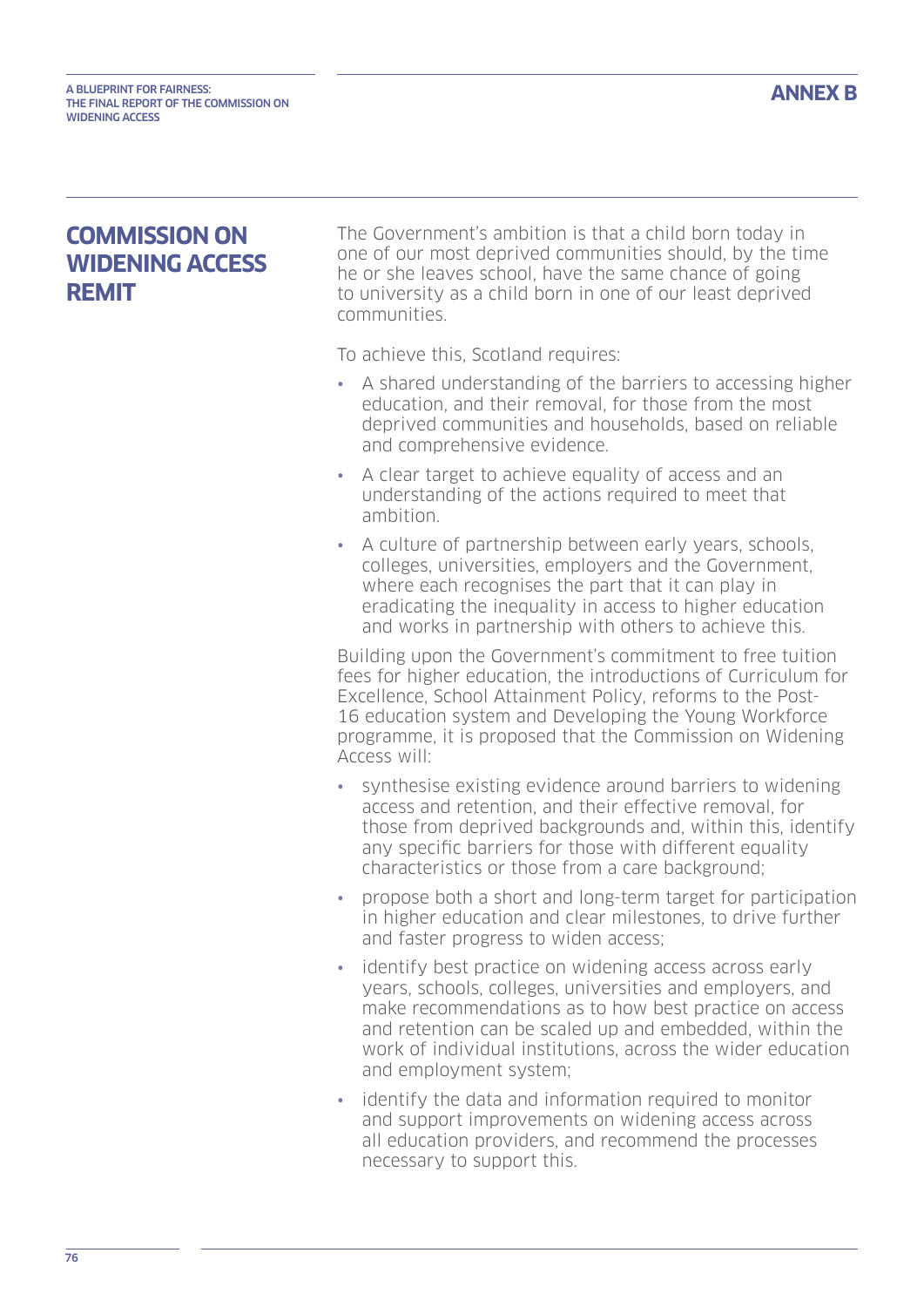In addition to formal meetings of the Commission, it will use a number of events and visits to meet with those who have direct experience of the barriers to widening access, whether from a personal or professional perspective, including: school pupils, parents, graduates, widening access professionals and community groups. The Commission may also enlist the help of a number of expert advisors to support its work.

The Commission is expected to draw preliminary conclusions and recommendations in autumn 2015, with a final report, to Government and institutions, by spring 2016.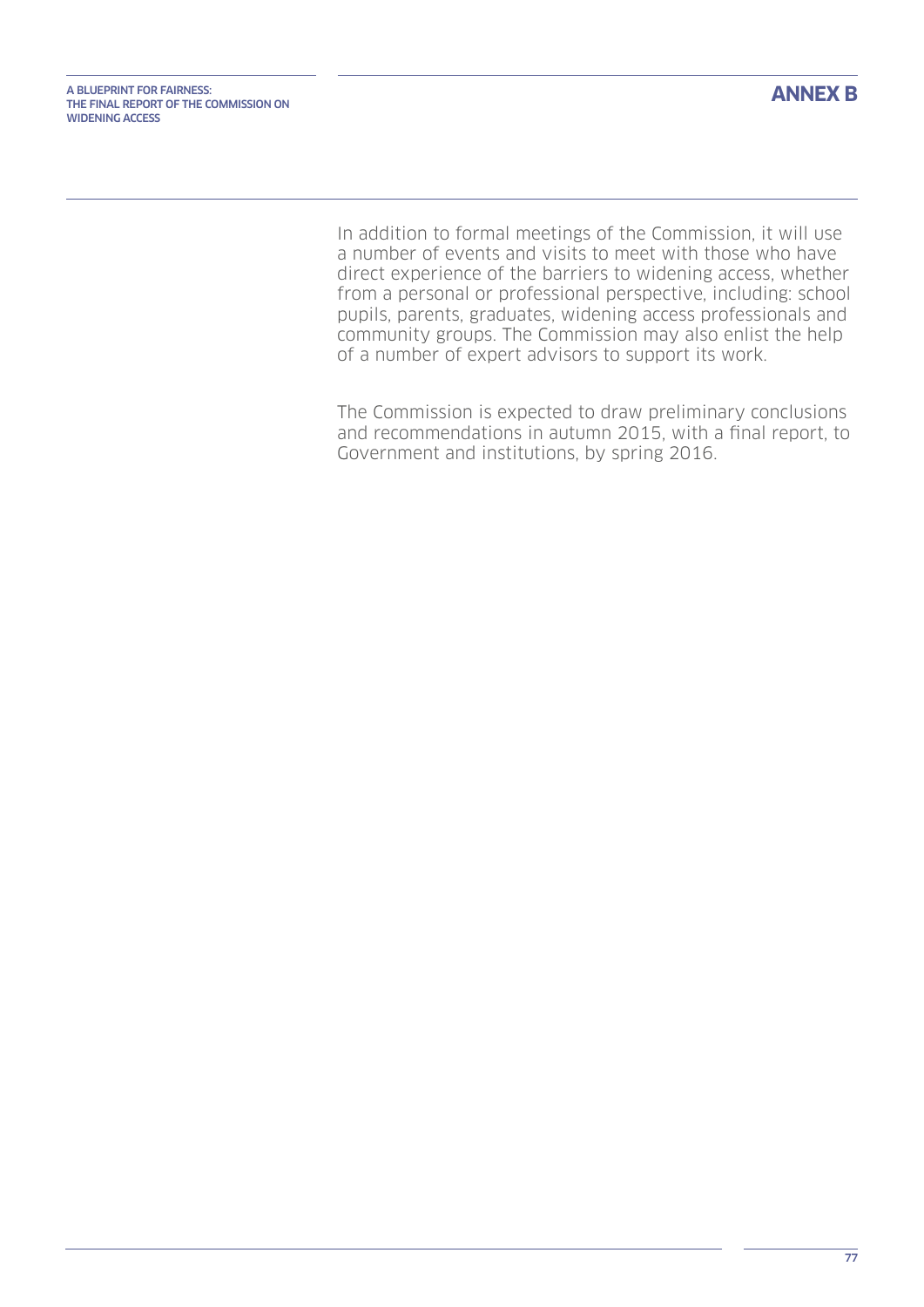## **CONSULTEES**

Kenny Anderson (SWAP West) Marie Anderson (Glasgow Clyde College) Robin Ashton (Glasgow Kelvin College) Lisa Barnes (Head of Mayfield Nursery School, Midlothian) David Belsey (EIS-FELA) Dr John Blicharski (University of Dundee) Dr Vikki Bolivar (Durham University) Paul Bradshaw (University of Edinburgh) Alison Browitt (University of Glasgow) Paul Brown (University of St Andrews) Dr Thomas Brown (University of St Andrews) Kevin Browne (Who Cares? Scotland) Jane Brumpton (Deputy CEO, Early Years Scotland) Annette Bruton (Principal, Edinburgh College) Dr Martha Caddell (The Open University in Scotland) Ashley Cameron (Care Experienced Young Person) Dr Colin Campbell (University of Stirling) Jenny Carey (University of Strathclyde) Katrina Castle (Edinburgh Napier University) Julie Cavanagh (SCQF Partnership) Jorge Chacon-Clark (FOCUS West) Conner Chalmers (Care Experienced Young Person) Dr Douglas Chalmers (UCU Scotland) Sandra Cheyne (Skills Development Scotland) Kitty Chilcott (YASS, The Open University in Scotland) Ali Clark (University of Dundee) Dr Shane Collins (University of Dundee) Dr Kirsty Conlon (Universities Scotland) Dr Graham Connelly (CELCIS, University of Strathclyde) Shona Cormack (Vice Principal, Robert Gordon University) Professor Frank Coton (Vice Principal, University of Glasgow) Davina Coupar (West College Scotland) Miriam Craven (Student Awards Agency for Scotland) Dr Neil Croll (University of Glasgow) Ailsa Crum (Quality Assurance Agency)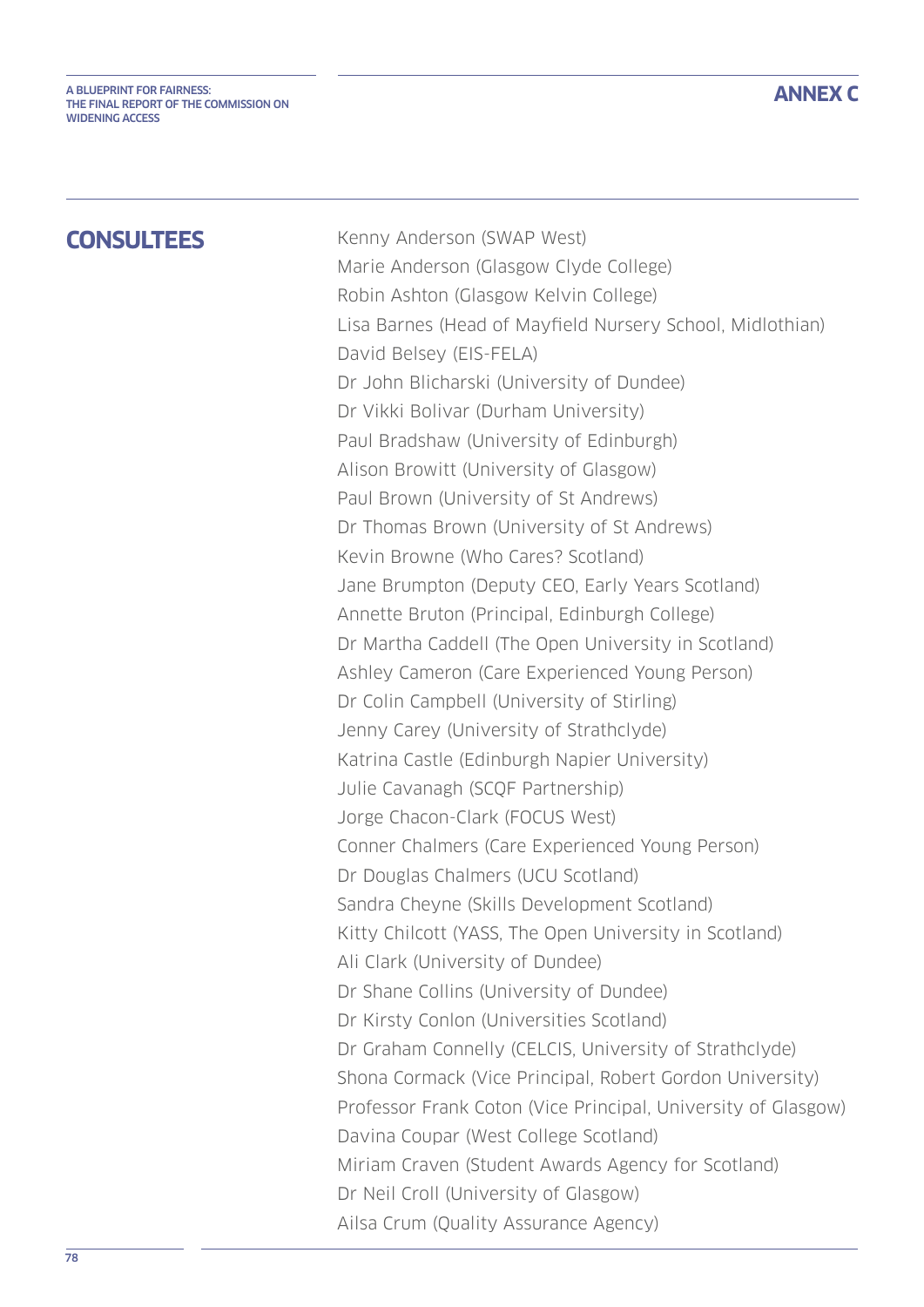Donna Cunningham (MCR Pathways)

Patricia Currie (Glasgow Kelvin College)

Jamie Dalgoutte (Care Experienced Young Person)

Eve Daniell (Reach pupil, Blairgowrie High School, Perth & Kinross)

John Davidson (Vice Principal, North East Scotland College) Kate Davidson (UCAS)

Fiona Dear (Reach)

Taylor Dewar (ACES pupil, Buckhaven High School, Fife)

Professor Sir Ian Diamond (Principal, University of Aberdeen)

Vincent Docherty (Aberdeenshire Council)

Bob Doris MSP

Professor Sir Pete Downes (Convenor, Universities Scotland & Principal, University of Dundee)

Brendan Duffy (Primary Head Teacher, St Mary's primary and nursery, Coatbridge)

Lesley Dunbar (SWAP East)

Heather Dunk (Principal, Ayrshire College)

Emeritus Professor Aline-Wendy Dunlop (University of Strathclyde)

Sheila Dunn (SCQF Partnership)

James Dunphy (Robert Gordon University)

Jamie Eason (University of Dundee)

Professor Les Ebdon (Office for Fair Access)

Naomi Eisenstadt (Scottish Government's Independent Adviser on Poverty and Inequality)

Iain Ellis (Chair, National Parents Forum for Scotland)

Liz Ervine (Former head teacher)

Leslie Evans (Scottish Government)

Colin Ferguson (Durham University)

Kenneth Ferguson (Robertson Trust)

Pamela Forbes (University of St Andrews)

Robert Foster (Who Cares? Scotland)

Eric Fraser (Veterans Commissioner)

Dr Gemma Gaw (Reach)

Catherine Garvie (Scottish Union Learning)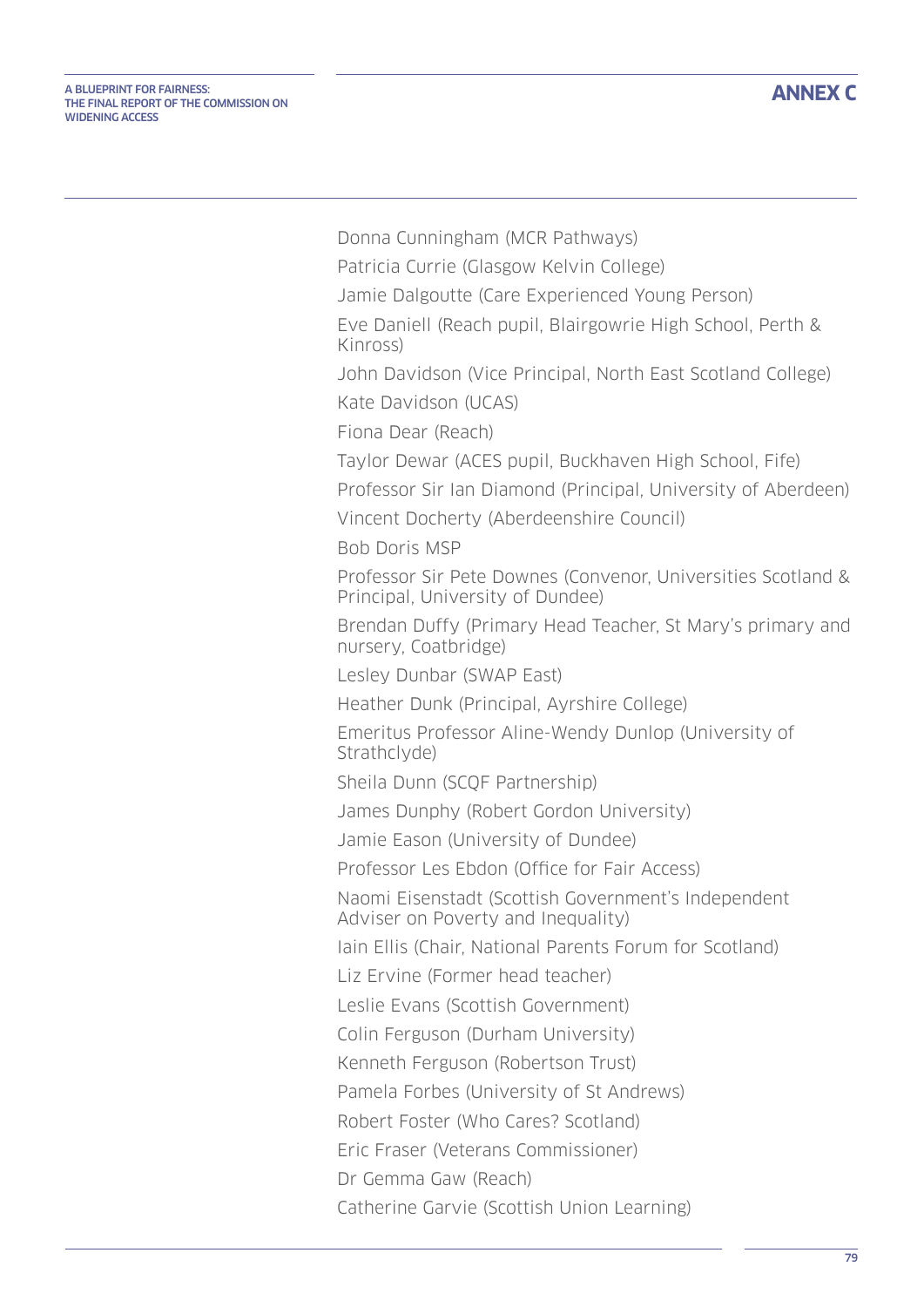| <b>CONSULTEES</b> | Rebecca Gaukroger (University of Edinburgh)                                                            |
|-------------------|--------------------------------------------------------------------------------------------------------|
|                   | Professor Pamela Gillies (Principal, Glasgow Caledonian<br>University)                                 |
|                   | Helen Gray (Head Teacher, Menzieshill High School, Dundee)                                             |
|                   | Iain Gray MSP                                                                                          |
|                   | Shelagh Green (University of Edinburgh)                                                                |
|                   | Professor Vicky Gunn (Glasgow School of Art)                                                           |
|                   | Anne Haggart (Aspire North)                                                                            |
|                   | Hugh Hall (University of Strathclyde)                                                                  |
|                   | Douglas Hamilton (RS MacDonald Trust)                                                                  |
|                   | Erin Hardee (University of Dundee)                                                                     |
|                   | Helen Hardman (ACES)                                                                                   |
|                   | Dr Ray Harris (Chair, Quality Committee & non-executive<br>Director SCQF Partnership)                  |
|                   | Professor John Harper (Deputy Principal, Robert Gordon<br>University)                                  |
|                   | Neil Hendry (Head Teacher, Northfield Academy, Aberdeen)                                               |
|                   | Kathleen Hood (University of Edinburgh)                                                                |
|                   | Murray Hope (Higher Education Academy)<br>Laurence Howells (Chief Executive, Scottish Funding Council) |
|                   | Steve Hughes (University of Dundee)                                                                    |
|                   | Lucy Hunter Blackburn (University of Edinburgh)                                                        |
|                   | Professor Cristina Jannelli (University of Edinburgh)                                                  |
|                   | Dr Jane Illes (University of Dundee)                                                                   |
|                   | Alan Inglis (Vice Principal (Learning and Teaching) Glasgow<br>Kelvin College)                         |
|                   | Lesley Jackson (Edinburgh Napier University)                                                           |
|                   | Naomi Jeffrey (University of Dundee)                                                                   |
|                   | Dorothy Johnson (University of West of Scotland)                                                       |
|                   | Irene Johnson (Head Teacher, Thornton Primary School, Fife)                                            |
|                   | Mike Johnson (University of St Andrews)                                                                |
|                   | Paul Johnston (Director General, Scottish Government)                                                  |
|                   | John Kelly (EIS-FELA)                                                                                  |
|                   | Sharon Kelly (Skills Development Scotland)                                                             |
|                   | Professor Lindsey Kent (Chair, Scottish Medical Schools<br>Admissions Group)                           |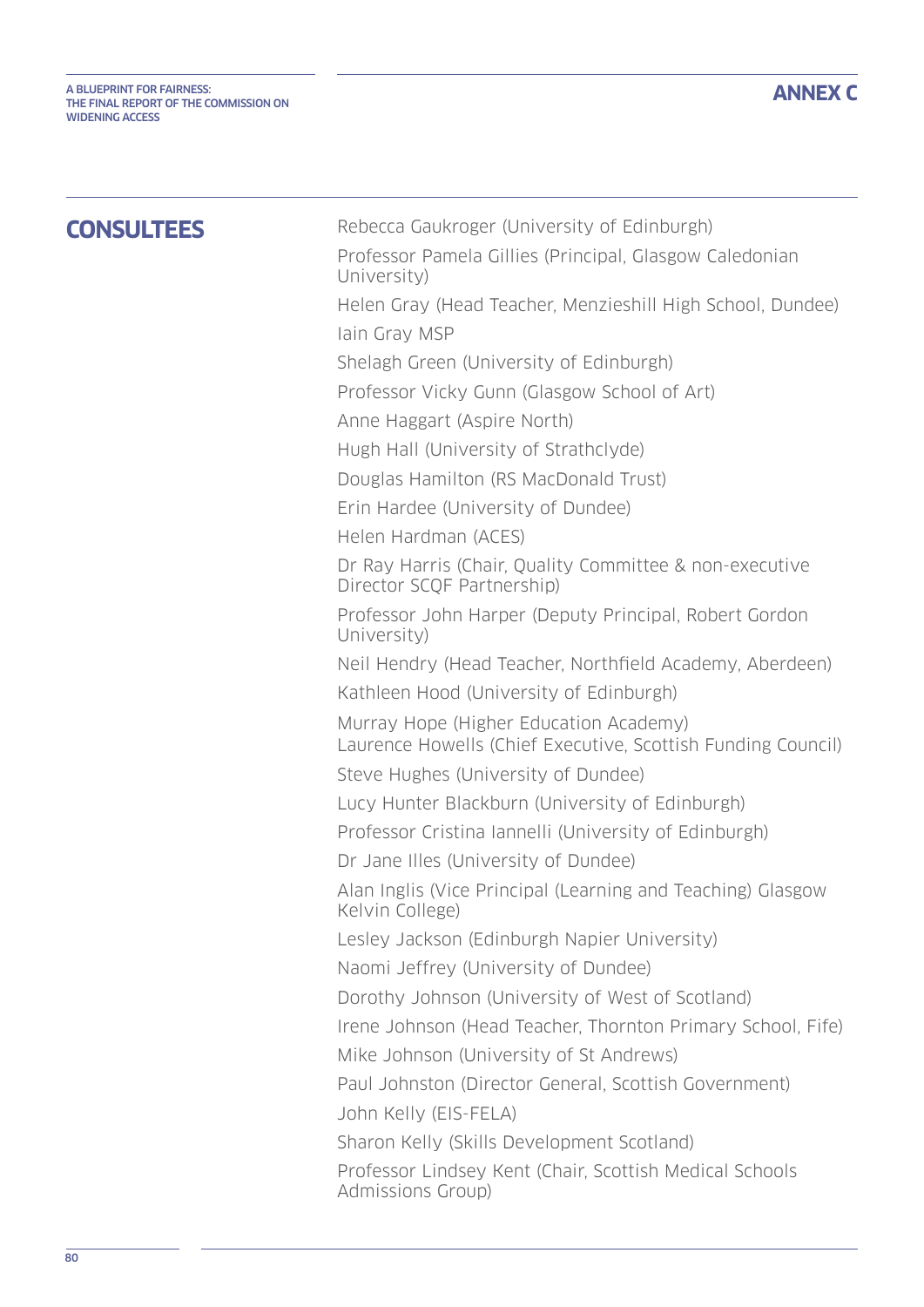Albert King (Scottish Government)

Professor Maggie Kinloch (Chair, SFC Access and Inclusion Committee & Deputy Principal, Royal Conservatoire of Scotland)

Ian Lamond (Care Experienced Young Person)

Professor Crichton Lang (Deputy Principal, University of the Highlands and Islands)

Dr Laurence Lasselle (University of St. Andrews)

Dr June Leishman (Abertay University)

Ged Lerpiniere (LEAPs)

Professor Karl Leydecker (Vice Principal (Learning and Teaching) University of Dundee)

Willie Mackie (Chair, Ayrshire College)

Alison MacLean (UNITE)

Lucy Macleod (The Open University in Scotland)

Dr Christine Macpherson (Quality Assurance Agency)

Kenny MacPherson (Principal Teacher of Pastoral Care, Springburn Academy)

Dr Iain MacRitchie (MCR Pathways)

Callum Maguire (Queen Margaret University)

Maureen Mallon (Education Scotland)

Joanne Martin (Medical student)

Liam McArthur MSP

Maria Mccrea (The Open University in Scotland)

Ray McCowan (Vice Principal, Edinburgh College)

Caroline McDonagh (Guidance Teacher, Menzieshill High School, Dundee)

James McDonagh (Principal Student, University of Dundee & DUAL Summer School alumni)

Catriona McDonald (University of Aberdeen)

Professor Sir Jim McDonald (Principal, University of Strathclyde)

Professor Peter McGeorge (Vice Principal, University of Aberdeen)

Laura McIntyre (City of Edinburgh Council)

Aileen McKechnie (Scottish Government)

Dr Stephanie Mckendry (University of Strathclyde) Kenny McKeown (Dundee City Council)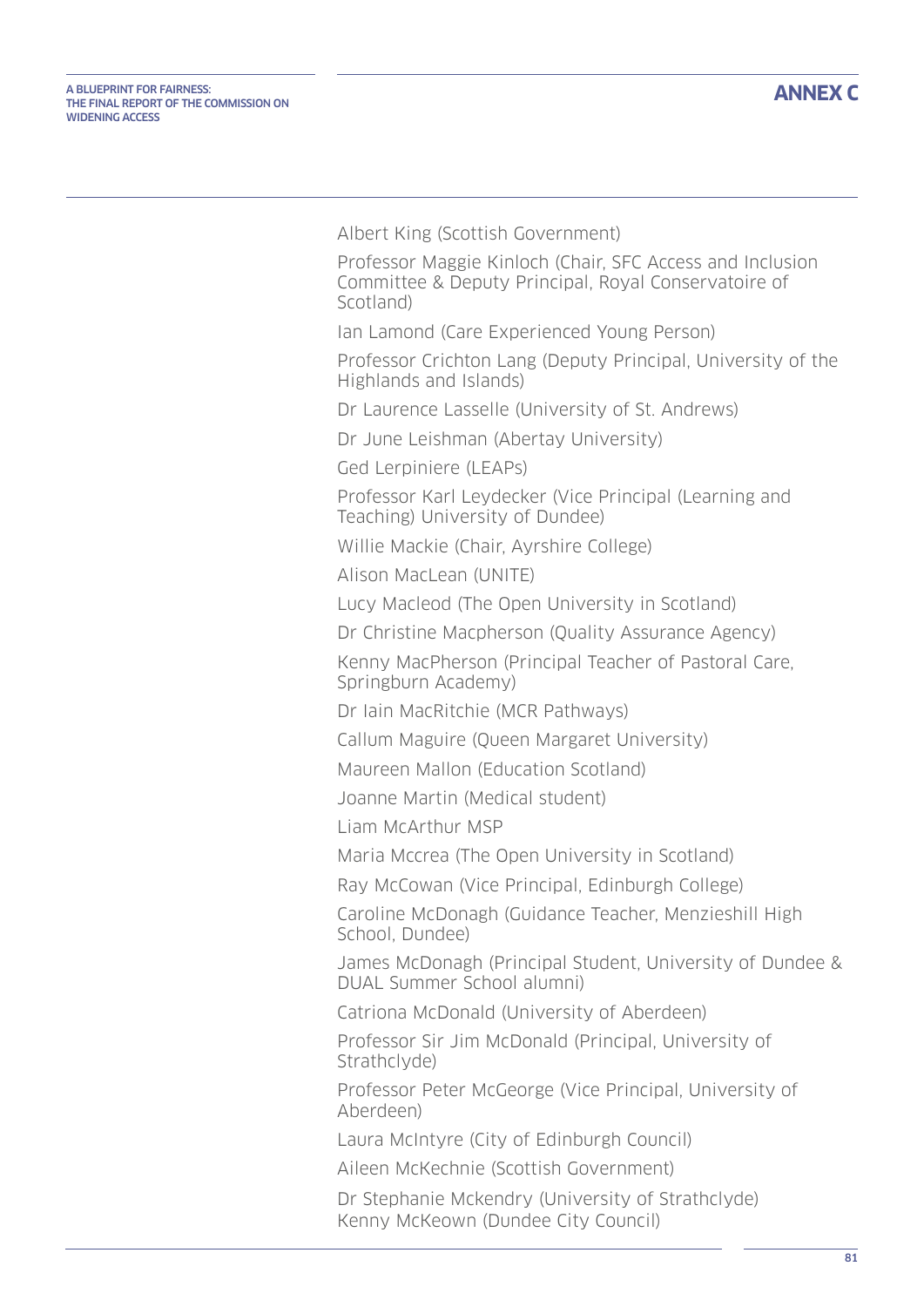| <b>CONSULTEES</b> | Gerard McKernan (Glasgow City Council)<br>Stewart McKinlay (University of Strathclyde)<br>Linda McLeod (Scottish Funding Council)<br>Shona Mellin (Teacher, Menzieshill High School, Dundee)<br>Sarah Minty (University of Edinburgh)<br>Mhairi Moore (School Leaders Scotland)<br>Sarah Morrison (Lift Off)<br>Claire Motion (PhD student, University of St Andrews) |
|-------------------|-----------------------------------------------------------------------------------------------------------------------------------------------------------------------------------------------------------------------------------------------------------------------------------------------------------------------------------------------------------------------|
|                   | Dr Anne Mullen (Vice Principal, University of St Andrews)<br>Linda Murdoch (University of Glasgow)                                                                                                                                                                                                                                                                    |
|                   | Jan Murphy (Reach and ACES)                                                                                                                                                                                                                                                                                                                                           |
|                   | Maggie Murphy (Glasgow Kelvin College)                                                                                                                                                                                                                                                                                                                                |
|                   | Carol Murray (City of Glasgow College)                                                                                                                                                                                                                                                                                                                                |
|                   | Gillian Myers (National Parents Forum for Scotland)                                                                                                                                                                                                                                                                                                                   |
|                   | Elsbeth Neil (Aspire North)                                                                                                                                                                                                                                                                                                                                           |
|                   | Professor Tim Newman (Vice Principal, University of Dundee)                                                                                                                                                                                                                                                                                                           |
|                   | James Nicholson (Abertay University)                                                                                                                                                                                                                                                                                                                                  |
|                   | Professor Andrea Nolan (Principal, Edinburgh Napier<br>University)                                                                                                                                                                                                                                                                                                    |
|                   | Anne O'Grady (Head Teacher, Chesters Nursery School,<br>Glasgow)                                                                                                                                                                                                                                                                                                      |
|                   | Dr Veena O'Halloran (University of Strathclyde)                                                                                                                                                                                                                                                                                                                       |
|                   | Professor Sir Timothy O'Shea (Principal, University of<br>Edinburgh)                                                                                                                                                                                                                                                                                                  |
|                   | Clare Owen (Medical Schools Council)                                                                                                                                                                                                                                                                                                                                  |
|                   | Lewis Paterson (Acting Principal, Wester Hailes Education<br>Centre, Edinburgh)                                                                                                                                                                                                                                                                                       |
|                   | Professor Lindsay Paterson (University of Edinburgh)                                                                                                                                                                                                                                                                                                                  |
|                   | Walter Patterson (Colleges Scotland)                                                                                                                                                                                                                                                                                                                                  |
|                   | Dr Karen Petrie (University of Dundee)                                                                                                                                                                                                                                                                                                                                |
|                   | Emma Phillips (UNISON)                                                                                                                                                                                                                                                                                                                                                |
|                   | Aileen Ponton (Chief Executive, SCQF Partnership)                                                                                                                                                                                                                                                                                                                     |
|                   | Anita Popplestone (Scottish Veterans Commissioner's office)                                                                                                                                                                                                                                                                                                           |
|                   | Molly Porteous (Pupil, Menzieshill High School, Dundee)                                                                                                                                                                                                                                                                                                               |
|                   | Pupils of Cumnock Academy, East Ayrshire                                                                                                                                                                                                                                                                                                                              |
|                   | Pupils of Grange Academy, Kilmarnock                                                                                                                                                                                                                                                                                                                                  |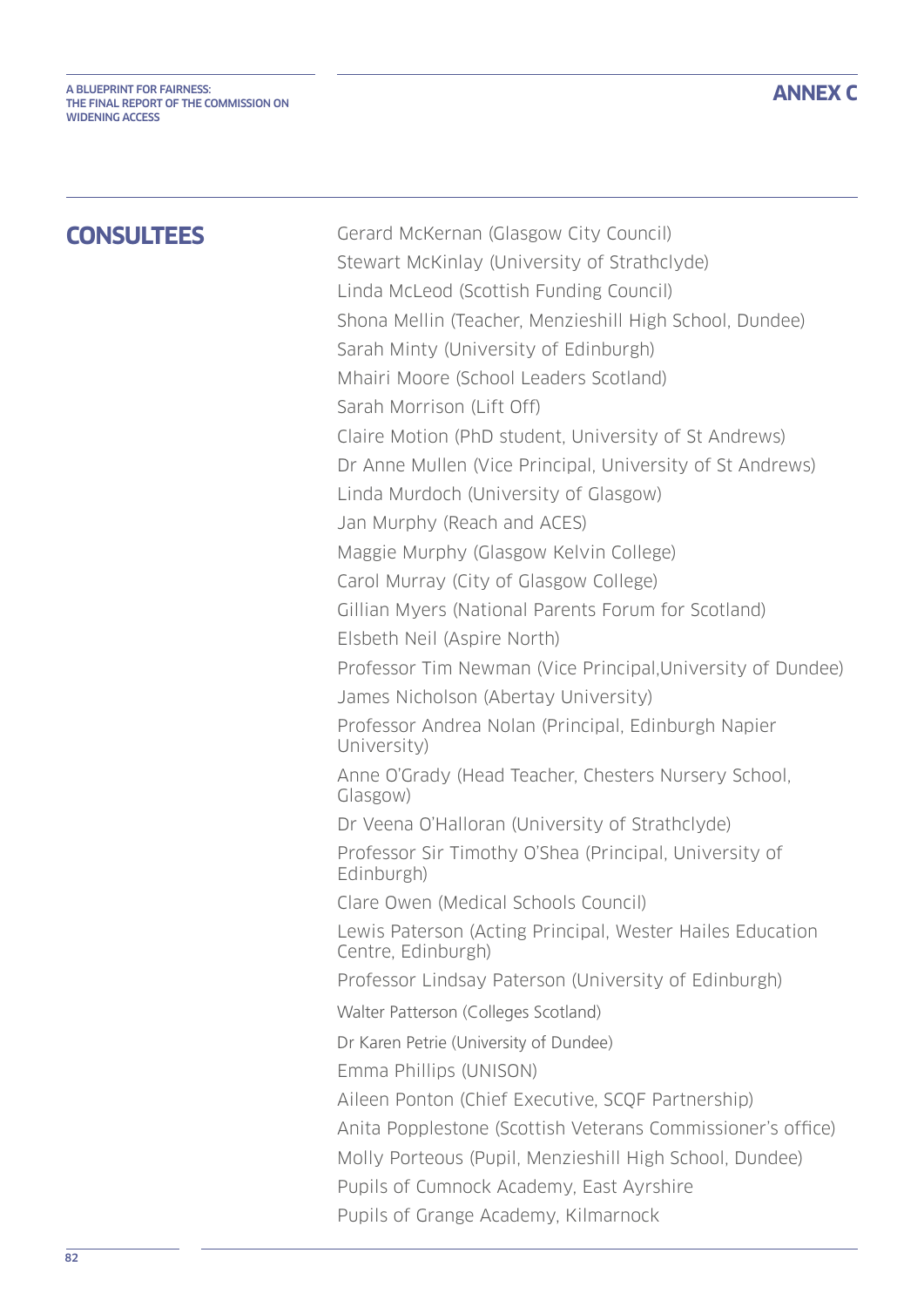> Pupils of Northfield Academy, Aberdeen Pupils of Menzieshill High School, Dundee John Rafferty (Glasgow Clyde College) Wesley Rennison (University of Dundee) Professor Louise Richardson (Principal, University of St Andrews) Professor Sheila Riddell (University of Edinburgh) Steve Riddell (Scottish Funding Council) Elaine Roberts (Dundee Academy of Sport) Dr Bernadette Sanderson (FOCUS West) Mary Senior (UCU Scotland) Alicia Santana (Care Experienced Young Person) Nadia Scally (MSYP and Member of Carers Trust Scotland) Mary Scanlon MSP Bill Scott-Watson (Scottish Government) Dan Shaffer (Supporting Professionalism in Admissions) Professor Jeffrey Sharkey (Principal, Royal Conservatoire of Scotland) Alan Sherry (Principal, Glasgow Kelvin College) Kate Signorini (The Open University in Scotland) Alastair Sim (Universities Scotland) Gillian Simmons (University of Edinburgh) Elaine Sinclair (Robert Gordon University) Martin Smith (Scottish Funding Council) Professor Nicola Stanley-Wall (University of Dundee) Dr Christine Stephen (University of Stirling) Kenny Stewart (The Open University in Scotland) Susan Stewart (Director, The Open University in Scotland) Taylor Stewart (Skills Development Scotland) Tracey Stewart (Dundee City Council) Shona Struthers (Chief Executive, Colleges Scotland) Students of Ayrshire College Kirsty Summers (Royal Institution of Chartered Surveyors) Pauline Sutton (SCQF Partnership) Kirsten Swankie (University of Dundee) Gemma Taylor (Student, University of Dundee & DUAL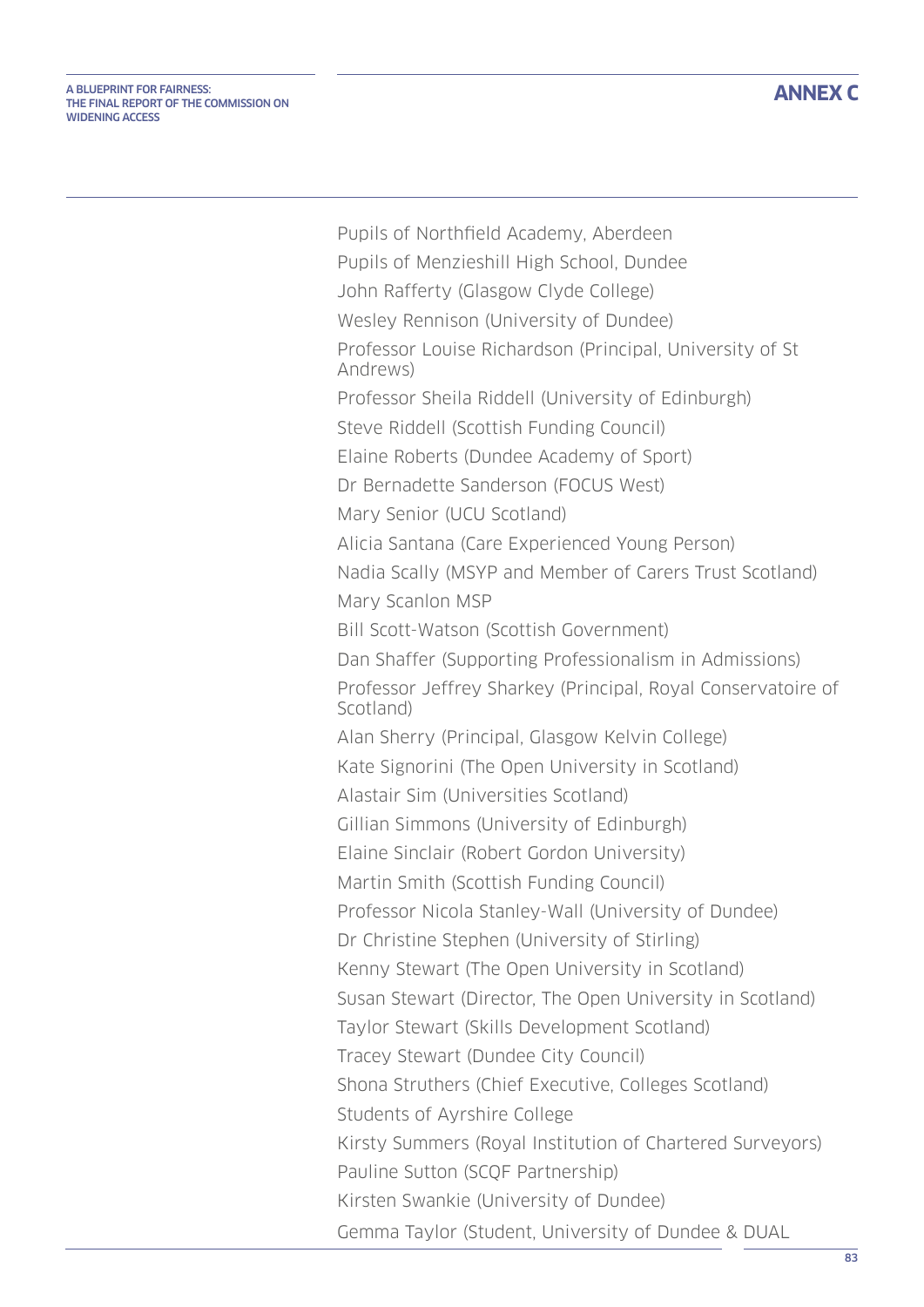## **CONSULTEES**

Summer School alumni)

Margaret Tierney (Scottish Qualifications Authority)

Vicky Torrance (University of St Andrews)

Professor Graham Turnbull (University of St Andrews)

Chris Vannart (Student, University of Dundee & former Reach pupil)

Phillip Vaughan (University of Dundee)

Thomas Veit (University of Dundee)

Lorraine Waddell (Depute Head teacher, Menzieshill High School, Dundee)

Doreen Watson (Care Inspectorate)

Laura Watson (University of St. Andrews)

Professor Ruth Whittaker (Glasgow Caledonian University)

Philip Whyte (National Union of Students)

Grant Whytock (Head Teacher, Buckhaven High School, Fife)

Mark Wild (Universities Scotland)

Eleanor Wilson (Glasgow Caledonian University)

Dr Mary Wingrave (University of Glasgow)

Sir Ian Wood (The Wood Group)

Lee Worden (Durham University)

Peter Wright (Fife Education Authority)

Andy Youell (Higher Education Data & Information Improvement Programme)

Shilla Zwizwai (Who Cares? Scotland)